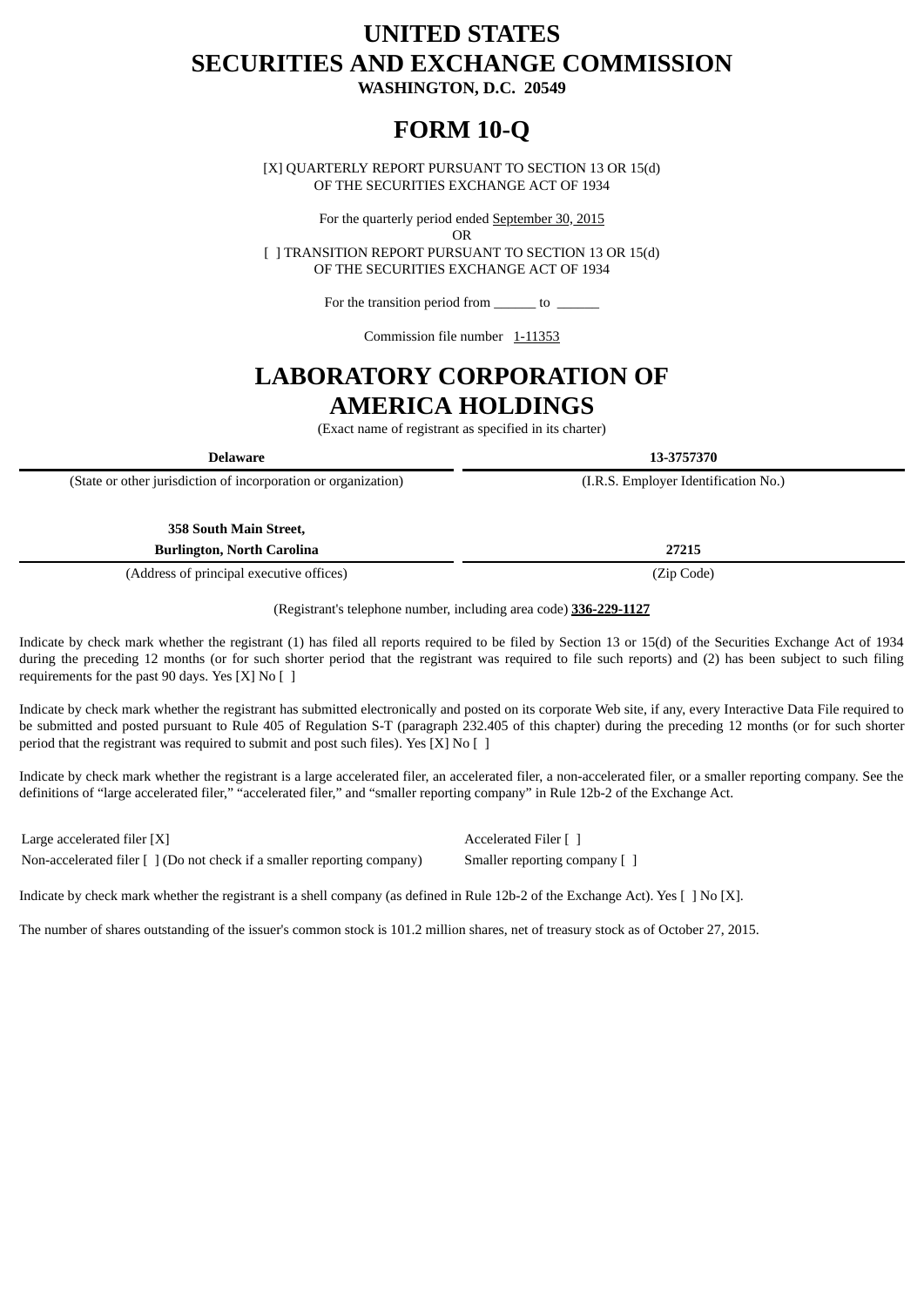## **INDEX**

## **PART I. FINANCIAL INFORMATION**

<span id="page-1-0"></span>

| Item 1.  | <b>Financial Statements:</b>                                                          |                 |
|----------|---------------------------------------------------------------------------------------|-----------------|
|          | <b>Condensed Consolidated Balance Sheets</b>                                          | $\overline{2}$  |
|          | September 30, 2015 and December 31, 2014                                              |                 |
|          | <b>Condensed Consolidated Statements of Operations</b>                                | $\overline{3}$  |
|          | Three and nine months ended September 30, 2015 and 2014                               |                 |
|          | <b>Condensed Consolidated Statements of Comprehensive Earnings</b>                    | $\overline{4}$  |
|          | Three and nine months ended September 30, 2015 and 2014                               |                 |
|          | <b>Condensed Consolidated Statements of Changes in Shareholders' Equity</b>           | $\overline{5}$  |
|          | Nine months ended September 30, 2015 and 2014                                         |                 |
|          | <b>Condensed Consolidated Statements of Cash Flows</b>                                | $6\overline{6}$ |
|          | Nine months ended September 30, 2015 and 2014                                         |                 |
|          | <b>Notes to Unaudited Condensed Consolidated Financial Statements</b>                 | $\overline{Z}$  |
| Item 2.  | Management's Discussion and Analysis of Financial Condition and Results of Operations | 26              |
| Item 3.  | <b>Quantitative and Qualitative Disclosures about Market Risk</b>                     | 38              |
| Item 4.  | <b>Controls and Procedures</b>                                                        | 39              |
|          | PART II. OTHER INFORMATION                                                            |                 |
| Item 1.  | <b>Legal Proceedings</b>                                                              | <u>40</u>       |
| Item 1A. | <b>Risk Factors</b>                                                                   | 40              |
| Item 2.  | <b>Unregistered Sales of Equity Securities and Use of Proceeds</b>                    | 42              |
| Item 6.  | <b>Exhibits</b>                                                                       | 42              |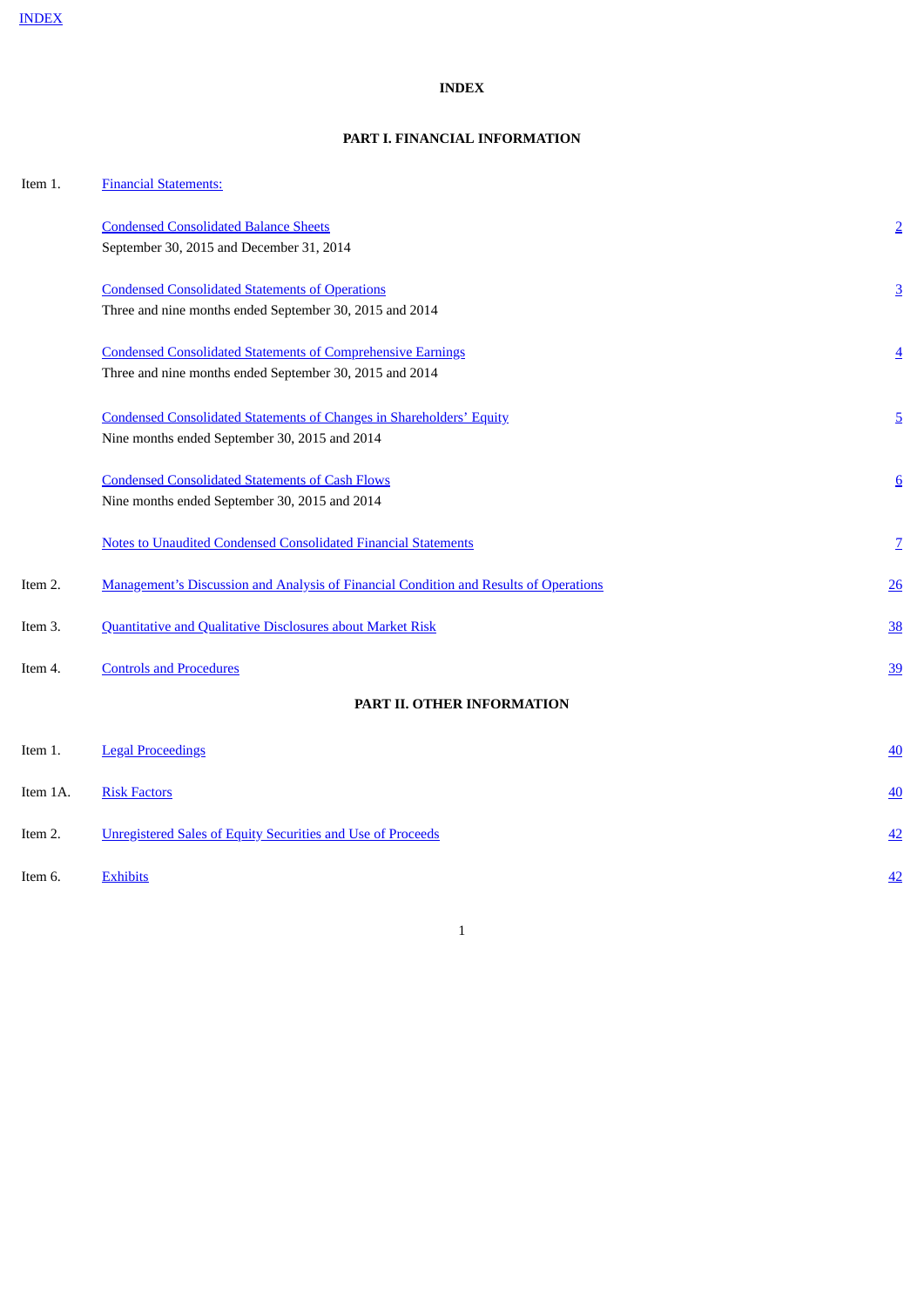## **PART I – FINANCIAL INFORMATION**

## <span id="page-2-0"></span>**Item 1. Financial Statements**

## **LABORATORY CORPORATION OF AMERICA HOLDINGS AND SUBSIDIARIES CONDENSED CONSOLIDATED BALANCE SHEETS (in millions) (unaudited)**

|                                                                                                                                                 |                           | September 30,<br>2015 | December 31,<br>2014 |  |  |  |
|-------------------------------------------------------------------------------------------------------------------------------------------------|---------------------------|-----------------------|----------------------|--|--|--|
| <b>ASSETS</b>                                                                                                                                   |                           |                       |                      |  |  |  |
| Current assets:                                                                                                                                 |                           |                       |                      |  |  |  |
| Cash and cash equivalents                                                                                                                       | $\boldsymbol{\mathsf{S}}$ | 713.0                 | \$<br>580.0          |  |  |  |
| Accounts receivable, net of allowance for doubtful accounts of \$234.1 and \$211.6 at September 30, 2015<br>and December 31, 2014, respectively |                           | 1,235.2               | 815.7                |  |  |  |
| Unbilled services                                                                                                                               |                           | 161.8                 |                      |  |  |  |
| Inventory                                                                                                                                       |                           | 181.6                 | 139.5                |  |  |  |
| Prepaid expenses and other                                                                                                                      |                           | 378.3                 | 157.5                |  |  |  |
| Deferred income taxes                                                                                                                           |                           | 37.2                  |                      |  |  |  |
| Total current assets                                                                                                                            |                           | 2,707.1               | 1,692.7              |  |  |  |
| Property, plant and equipment, net                                                                                                              |                           | 1,806.8               | 786.5                |  |  |  |
| Goodwill, net                                                                                                                                   |                           | 6,068.6               | 3,099.4              |  |  |  |
| Intangible assets, net                                                                                                                          |                           | 3,561.0               | 1,475.8              |  |  |  |
| Joint venture partnerships and equity method investments                                                                                        |                           | 61.8                  | 92.6                 |  |  |  |
| Other assets, net                                                                                                                               |                           | 217.0                 | 154.8                |  |  |  |
| <b>Total assets</b>                                                                                                                             | $\mathbb{S}$              | 14,422.3              | \$<br>7,301.8        |  |  |  |
|                                                                                                                                                 |                           |                       |                      |  |  |  |
| <b>LIABILITIES AND SHAREHOLDERS' EQUITY</b>                                                                                                     |                           |                       |                      |  |  |  |
| Current liabilities:                                                                                                                            |                           |                       |                      |  |  |  |
| Accounts payable                                                                                                                                | \$                        | 445.0                 | \$<br>282.3          |  |  |  |
| Accrued expenses and other                                                                                                                      |                           | 583.0                 | 341.4                |  |  |  |
| Unearned revenue                                                                                                                                |                           | 141.7                 |                      |  |  |  |
| Deferred income taxes                                                                                                                           |                           |                       | 5.5                  |  |  |  |
| Short-term borrowings and current portion of long-term debt                                                                                     |                           | 674.7                 | 347.1                |  |  |  |
| Total current liabilities                                                                                                                       |                           | 1,844.4               | 976.3                |  |  |  |
| Long-term debt, less current portion                                                                                                            |                           | 6,006.5               | 2,682.7              |  |  |  |
| Deferred income taxes and other tax liabilities                                                                                                 |                           | 1,291.3               | 530.4                |  |  |  |
| Other liabilities                                                                                                                               |                           | 351.1                 | 274.2                |  |  |  |
| <b>Total liabilities</b>                                                                                                                        |                           | 9,493.3               | 4,463.6              |  |  |  |
| Commitments and contingent liabilities                                                                                                          |                           |                       |                      |  |  |  |
| Noncontrolling interest                                                                                                                         |                           | 15.5                  | 17.7                 |  |  |  |
| Shareholders' equity:                                                                                                                           |                           |                       |                      |  |  |  |
| Common stock, 101.2 and 84.6 shares outstanding at September 30, 2015 and December 31, 2014,                                                    |                           |                       |                      |  |  |  |
| respectively                                                                                                                                    |                           | 12.0                  | 10.4                 |  |  |  |
| Additional paid-in capital                                                                                                                      |                           | 1,937.6               |                      |  |  |  |
| Retained earnings                                                                                                                               |                           | 4,108.7               | 3,786.1              |  |  |  |
| Less common stock held in treasury                                                                                                              |                           | (976.3)               | (965.5)              |  |  |  |
| Accumulated other comprehensive loss                                                                                                            |                           | (168.5)               | (10.5)               |  |  |  |
| Total shareholders' equity                                                                                                                      |                           | 4,913.5               | 2,820.5              |  |  |  |
| Total liabilities and shareholders' equity                                                                                                      | $\mathbb{S}$              | 14,422.3              | \$<br>7,301.8        |  |  |  |

<span id="page-2-1"></span>The accompanying notes are an integral part of these unaudited condensed consolidated financial statements.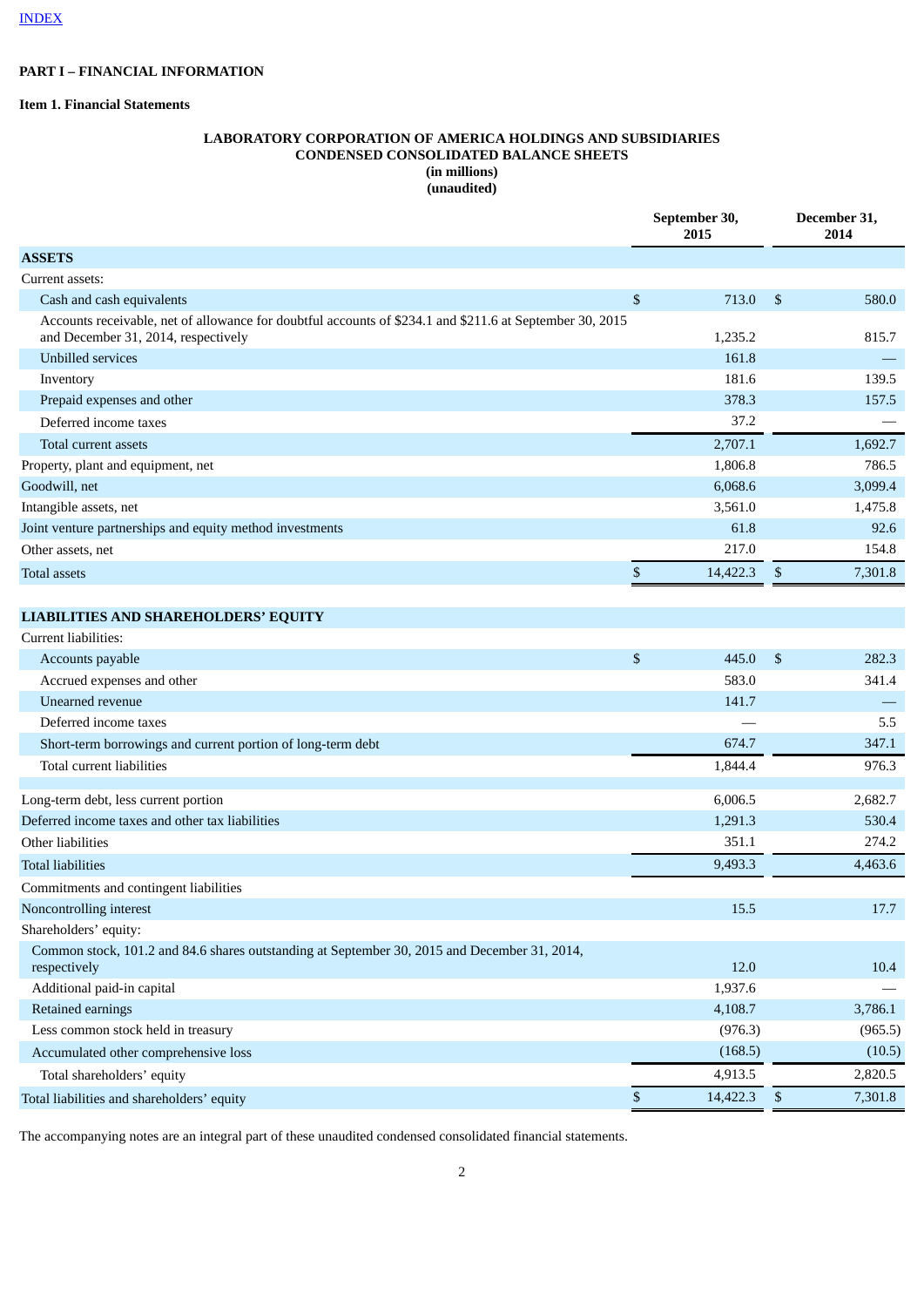## **LABORATORY CORPORATION OF AMERICA HOLDINGS AND SUBSIDIARIES CONDENSED CONSOLIDATED STATEMENTS OF OPERATIONS (in millions, except per share data) (unaudited)**

|                                                                         |              | <b>Three Months Ended September</b> | 30,            |         |                | <b>Nine Months Ended September</b><br>30, |    |         |  |  |  |
|-------------------------------------------------------------------------|--------------|-------------------------------------|----------------|---------|----------------|-------------------------------------------|----|---------|--|--|--|
|                                                                         |              | 2015                                |                | 2014    |                | 2015                                      |    | 2014    |  |  |  |
| Net revenue                                                             | $\mathbb{S}$ | 2,269.9                             | $\mathfrak{S}$ | 1,551.8 | $\mathfrak{S}$ | 6,260.9                                   | \$ | 4,498.9 |  |  |  |
| Reimbursable out-of-pocket expenses                                     |              | 47.4                                |                |         |                | 118.7                                     |    |         |  |  |  |
| <b>Total revenues</b>                                                   |              | 2,317.3                             |                | 1,551.8 |                | 6,379.6                                   |    | 4,498.9 |  |  |  |
| Net cost of revenues                                                    |              | 1,507.0                             |                | 980.6   |                | 4,098.2                                   |    | 2,842.3 |  |  |  |
| Reimbursable out-of-pocket expenses                                     |              | 47.4                                |                |         |                | 118.7                                     |    |         |  |  |  |
| Total cost of revenues                                                  |              | 1,554.4                             |                | 980.6   |                | 4,216.9                                   |    | 2,842.3 |  |  |  |
| Gross profit                                                            |              | 762.9                               |                | 571.2   |                | 2,162.7                                   |    | 1,656.6 |  |  |  |
| Selling, general and administrative expenses                            |              | 382.5                               |                | 305.7   |                | 1,217.1                                   |    | 888.5   |  |  |  |
| Amortization of intangibles and other assets                            |              | 47.1                                |                | 18.3    |                | 126.2                                     |    | 61.3    |  |  |  |
| Restructuring and other special charges                                 |              | 26.4                                |                | 5.8     |                | 59.9                                      |    | 15.4    |  |  |  |
| Operating income                                                        |              | 306.9                               |                | 241.4   |                | 759.5                                     |    | 691.4   |  |  |  |
| Other income (expenses):                                                |              |                                     |                |         |                |                                           |    |         |  |  |  |
| Interest expense                                                        |              | (55.8)                              |                | (25.9)  |                | (218.1)                                   |    | (77.4)  |  |  |  |
| Equity method income, net                                               |              | 2.1                                 |                | 3.7     |                | 7.6                                       |    | 10.4    |  |  |  |
| Investment income                                                       |              | 0.4                                 |                | 0.3     |                | 1.4                                       |    | 0.9     |  |  |  |
| Other, net                                                              |              | (3.2)                               |                | (0.5)   |                | (4.4)                                     |    | 13.9    |  |  |  |
| Earnings before income taxes                                            |              | 250.4                               |                | 219.0   |                | 546.0                                     |    | 639.2   |  |  |  |
| Provision for income taxes                                              |              | 97.3                                |                | 81.5    |                | 222.5                                     |    | 246.5   |  |  |  |
| Net earnings                                                            |              | 153.1                               |                | 137.5   |                | 323.5                                     |    | 392.7   |  |  |  |
| Less: Net earnings attributable to the noncontrolling interest          |              | (0.3)                               |                | (0.3)   |                | (0.9)                                     |    | (1.1)   |  |  |  |
| Net earnings attributable to Laboratory Corporation of America Holdings | \$           | 152.8                               | \$             | 137.2   | \$             | 322.6                                     | \$ | 391.6   |  |  |  |
|                                                                         |              |                                     |                |         |                |                                           |    |         |  |  |  |
| Basic earnings per common share                                         | \$           | 1.51                                | \$             | 1.62    | \$             | 3.29                                      | \$ | 4.61    |  |  |  |
| Diluted earnings per common share                                       | \$           | 1.49                                | \$             | 1.59    | \$             | 3.24                                      | \$ | 4.53    |  |  |  |

<span id="page-3-0"></span>The accompanying notes are an integral part of these unaudited condensed consolidated financial statements.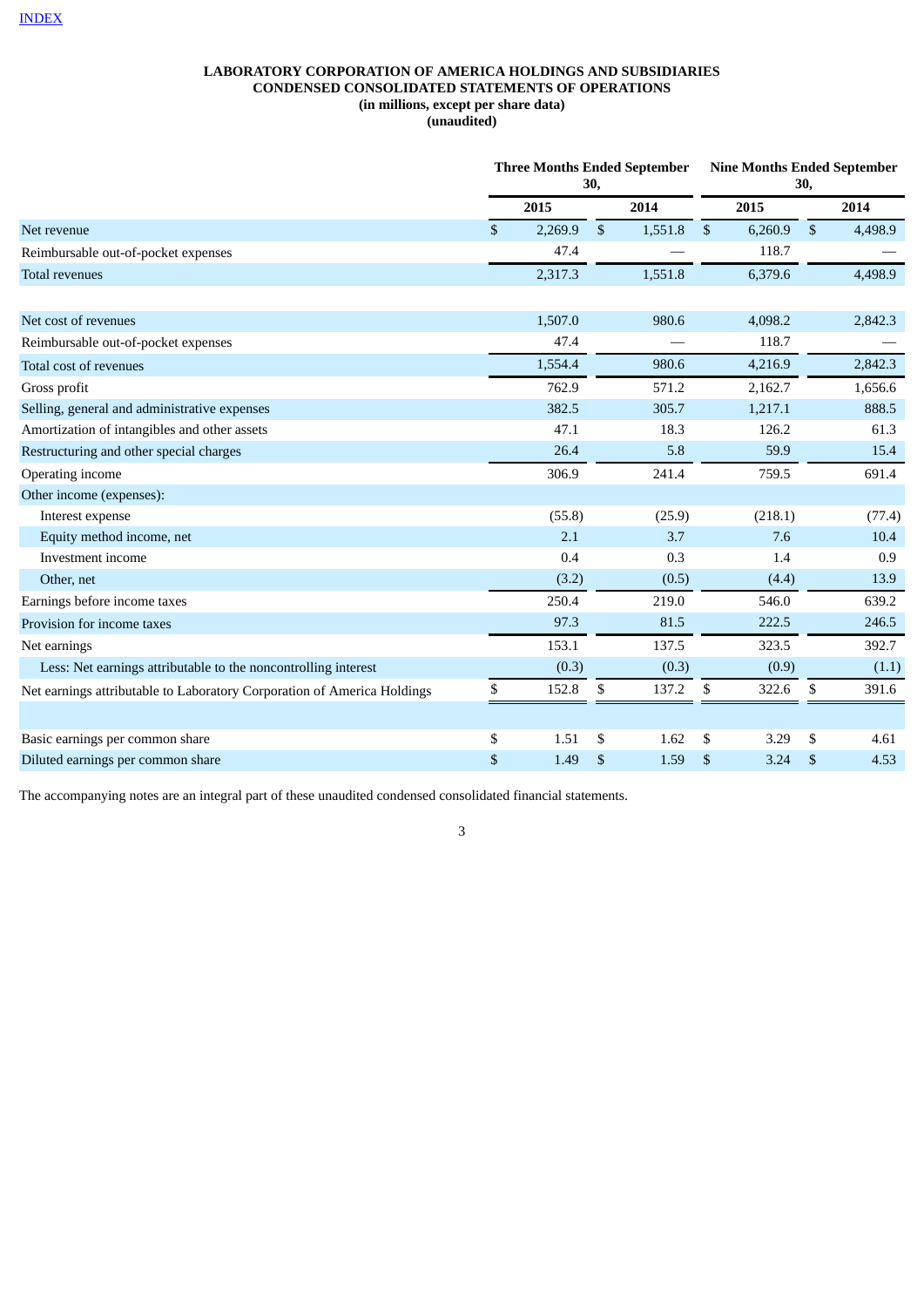## **LABORATORY CORPORATION OF AMERICA HOLDINGS AND SUBSIDIARIES CONDENSED CONSOLIDATED STATEMENTS OF COMPREHENSIVE EARNINGS (in millions, except per share data) (unaudited)**

|                                                                                   | <b>Three Months Ended</b><br>September 30, |         |     |        |   | <b>Nine Months Ended</b><br>September 30, |     |        |
|-----------------------------------------------------------------------------------|--------------------------------------------|---------|-----|--------|---|-------------------------------------------|-----|--------|
|                                                                                   |                                            | 2015    |     | 2014   |   | 2015                                      |     | 2014   |
| Net earnings                                                                      | S                                          | 153.1   | \$. | 137.5  | S | 323.5                                     | \$. | 392.7  |
|                                                                                   |                                            |         |     |        |   |                                           |     |        |
| Foreign currency translation adjustments                                          |                                            | (102.8) |     | (48.6) |   | (233.4)                                   |     | (49.1) |
| Net benefit plan adjustments                                                      |                                            |         |     | 20.7   |   | 1.4                                       |     | 25.2   |
| Investment adjustments                                                            |                                            |         |     | (2.0)  |   |                                           |     | (18.4) |
| Other comprehensive loss before tax                                               |                                            | (102.8) |     | (29.9) |   | (232.0)                                   |     | (42.3) |
| Benefit for income tax related to items of other comprehensive earnings           |                                            | 34.0    |     | 11.7   |   | 74.0                                      |     | 16.4   |
| Other comprehensive loss, net of tax                                              |                                            | (68.8)  |     | (18.2) |   | (158.0)                                   |     | (25.9) |
| Comprehensive earnings                                                            |                                            | 84.3    |     | 119.3  |   | 165.5                                     |     | 366.8  |
| Less: Net earnings attributable to the noncontrolling interest                    |                                            | (0.3)   |     | (0.3)  |   | (0.9)                                     |     | (1.1)  |
| Comprehensive earnings attributable to Laboratory Corporation of America Holdings |                                            | 84.0    | \$. | 119.0  | S | 164.6                                     |     | 365.7  |

<span id="page-4-0"></span>The accompanying notes are an integral part of these unaudited condensed consolidated financial statements.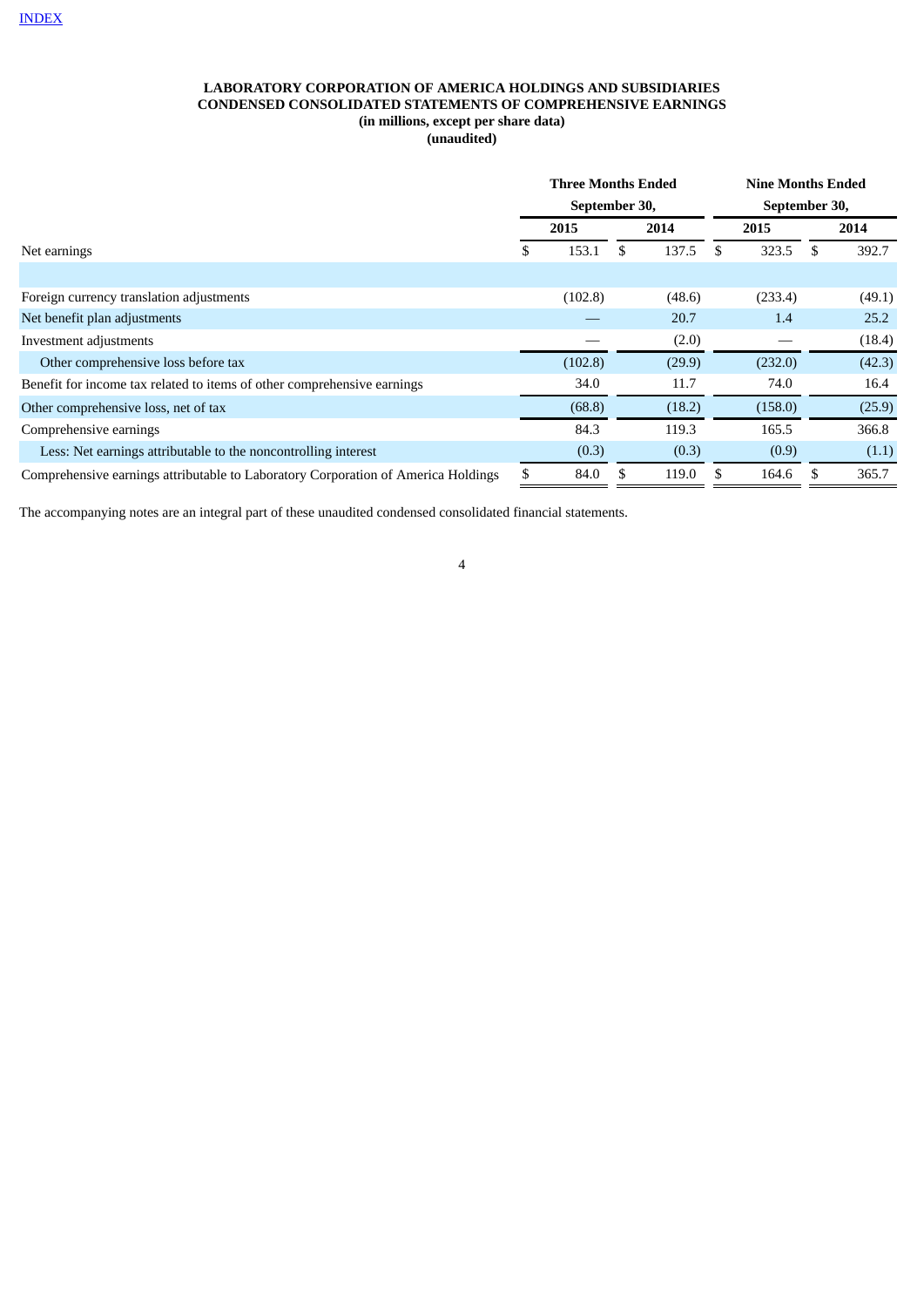## **LABORATORY CORPORATION OF AMERICA HOLDINGS AND SUBSIDIARIES CONDENSED CONSOLIDATED STATEMENTS OF CHANGES IN SHAREHOLDERS' EQUITY (in millions) (unaudited)**

|                                                                                   |              | Common<br><b>Stock</b> |              | Additional<br>Paid-in<br>Capital |              | Retained<br>Earnings |                | Treasury<br>Stock | Accumulated<br>Other<br>Comprehensive<br>Income (Loss) |    | Total<br>Shareholders'<br>Equity |
|-----------------------------------------------------------------------------------|--------------|------------------------|--------------|----------------------------------|--------------|----------------------|----------------|-------------------|--------------------------------------------------------|----|----------------------------------|
| <b>BALANCE AT DECEMBER 31, 2013</b>                                               | $\mathbb{S}$ | 10.5                   | $\mathbb{S}$ |                                  | $\mathbb{S}$ | 3,373.5              | $\mathfrak{S}$ | $(958.9)$ \$      | 66.2                                                   | \$ | 2,491.3                          |
| Net earnings attributable to Laboratory<br>Corporation of America Holdings        |              |                        |              |                                  |              | 391.6                |                |                   |                                                        |    | 391.6                            |
| Other comprehensive earnings, net of tax                                          |              |                        |              |                                  |              |                      |                |                   | (25.9)                                                 |    | (25.9)                           |
| Issuance of common stock under employee<br>stock plans                            |              |                        |              | 106.2                            |              |                      |                |                   |                                                        |    | 106.2                            |
| Surrender of restricted stock and performance<br>share awards                     |              |                        |              |                                  |              |                      |                | (6.6)             |                                                        |    | (6.6)                            |
| Conversion of zero-coupon convertible debt                                        |              |                        |              | 3.5                              |              |                      |                |                   |                                                        |    | 3.5                              |
| <b>Stock compensation</b>                                                         |              |                        |              | 35.1                             |              |                      |                |                   |                                                        |    | 35.1                             |
| Income tax benefit from stock options exercised                                   |              |                        |              | 5.5                              |              |                      |                |                   |                                                        |    | 5.5                              |
| Purchase of common stock                                                          |              | (0.1)                  |              | (150.3)                          |              | (79.5)               |                |                   |                                                        |    | (229.9)                          |
| BALANCE AT SEPTEMBER 30, 2014                                                     | \$           | 10.4                   | \$           |                                  | \$           | 3,685.6              | \$             | (965.5)           | \$<br>40.3                                             | \$ | 2,770.8                          |
|                                                                                   |              |                        |              |                                  |              |                      |                |                   |                                                        |    |                                  |
| BALANCE AT DECEMBER 31, 2014                                                      | \$           | 10.4                   | \$           |                                  | \$           | 3,786.1              | \$             | (965.5)           | \$<br>(10.5)                                           | \$ | 2,820.5                          |
| Net earnings attributable to Laboratory<br><b>Corporation of America Holdings</b> |              |                        |              |                                  |              | 322.6                |                |                   |                                                        |    | 322.6                            |
| Other comprehensive loss, net of tax                                              |              |                        |              |                                  |              |                      |                |                   | (158.0)                                                |    | (158.0)                          |
| Issuance of common stock for acquisition<br>consideration                         |              | 1.5                    |              | 1,761.0                          |              |                      |                |                   |                                                        |    | 1,762.5                          |
| Issuance of common stock under employee<br>stock plans                            |              | 0.1                    |              | 88.8                             |              |                      |                |                   |                                                        |    | 88.9                             |
| Surrender of restricted stock and performance<br>share awards                     |              |                        |              |                                  |              |                      |                | (10.8)            |                                                        |    | (10.8)                           |
| Stock compensation                                                                |              |                        |              | 77.7                             |              |                      |                |                   |                                                        |    | 77.7                             |
| Income tax benefit from stock options exercised                                   |              |                        |              | 10.1                             |              |                      |                |                   |                                                        |    | 10.1                             |
| Purchase of common stock                                                          |              |                        |              |                                  |              |                      |                |                   |                                                        |    |                                  |
| <b>BALANCE AT SEPTEMBER 30, 2015</b>                                              | \$           | 12.0                   | \$           | 1,937.6                          | \$           | 4,108.7              | \$             | (976.3)           | \$<br>(168.5)                                          | \$ | 4,913.5                          |

<span id="page-5-0"></span>The accompanying notes are an integral part of these unaudited condensed consolidated financial statements.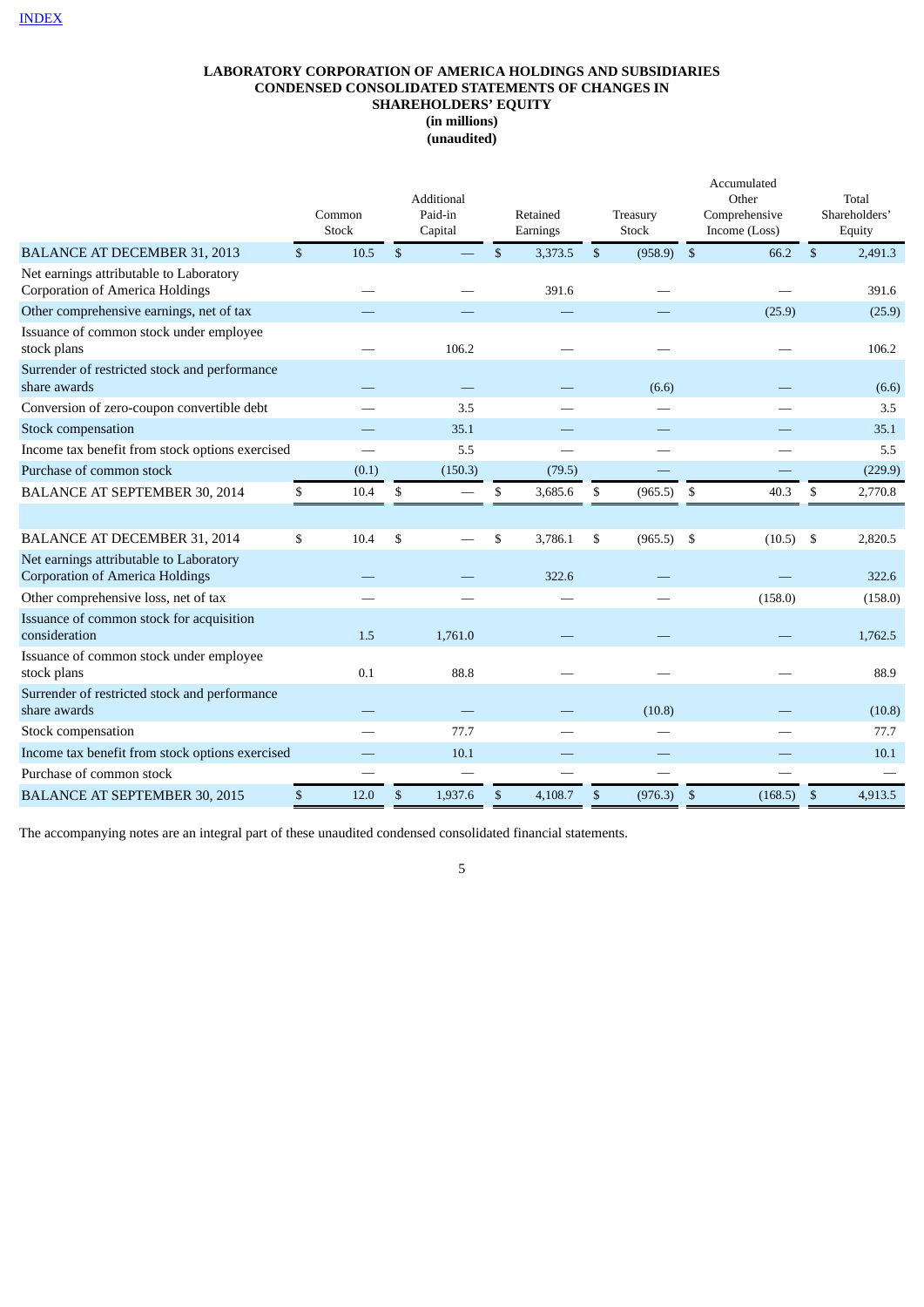## **LABORATORY CORPORATION OF AMERICA HOLDINGS AND SUBSIDIARIES CONDENSED CONSOLIDATED STATEMENTS OF CASH FLOWS (in millions) (unaudited)**

|                                                                                     |             | Nine Months Ended September 30, |
|-------------------------------------------------------------------------------------|-------------|---------------------------------|
|                                                                                     | 2015        | 2014                            |
| <b>CASH FLOWS FROM OPERATING ACTIVITIES:</b>                                        |             |                                 |
| Net earnings                                                                        | \$<br>323.5 | \$<br>392.7                     |
| Adjustments to reconcile net earnings to net cash provided by operating activities: |             |                                 |
| Depreciation and amortization                                                       | 344.5       | 182.0                           |
| Stock compensation                                                                  | 77.7        | 35.1                            |
| Loss (gain) on sale of assets                                                       | 2.9         | (16.0)                          |
| Accrued interest on zero-coupon subordinated notes                                  | 1.5         | 1.5                             |
| Earnings in excess of distributions from equity method investments                  | (1.8)       | (3.3)                           |
| Asset impairment                                                                    | 14.8        |                                 |
| Deferred income taxes                                                               | (16.0)      | (3.5)                           |
| Change in assets and liabilities (net of effects of acquisitions):                  |             |                                 |
| Increase in accounts receivable (net)                                               | (89.9)      | (59.7)                          |
| Increase in unbilled services                                                       | (23.0)      |                                 |
| Decrease (increase) in inventories                                                  | 9.6         | (1.3)                           |
| Decrease in prepaid expenses and other                                              | 23.5        | 1.7                             |
| Decrease in accounts payable                                                        | (24.3)      | (16.2)                          |
| Increase in unearned revenue                                                        | 1.7         |                                 |
| (Decrease) increase in accrued expenses and other                                   | (46.9)      | 12.3                            |
| Net cash provided by operating activities                                           | 597.8       | 525.3                           |
| <b>CASH FLOWS FROM INVESTING ACTIVITIES:</b>                                        |             |                                 |
| Capital expenditures                                                                | (170.7)     | (157.2)                         |
| Proceeds from sale of assets                                                        | 0.5         | 0.9                             |
| Proceeds from sale of investment                                                    | 8.0         | 31.7                            |
| Investments in equity affiliates                                                    | (11.4)      | (12.9)                          |
| Acquisition of businesses, net of cash acquired                                     | (3,692.7)   | (65.3)                          |
| Net cash used for investing activities                                              | (3,866.3)   | (202.8)                         |
| <b>CASH FLOWS FROM FINANCING ACTIVITIES:</b>                                        |             |                                 |
| Proceeds from senior note offerings                                                 | 2,900.0     |                                 |
| Proceeds from term loan                                                             | 1,000.0     |                                 |
| Payments on term loan                                                               | (285.0)     |                                 |
| Proceeds from revolving credit facilities                                           | 60.0        |                                 |
| Payments on revolving credit facilities                                             | (60.0)      |                                 |
| Proceeds from bridge loan                                                           | 400.0       |                                 |
| Payments on bridge loan                                                             | (400.0)     |                                 |
| Payments on senior notes                                                            | (250.0)     |                                 |
| Payments on zero-coupon subordinated notes                                          |             | (16.8)                          |
| Payment of debt issuance costs                                                      | (36.7)      | (0.1)                           |
| Noncontrolling interest distributions                                               |             | (0.9)                           |
| Deferred payments on acquisitions                                                   | (0.1)       | (5.2)                           |
| Payments on long-term lease obligations                                             | (3.3)       | (0.6)                           |
| Excess tax benefits from stock based compensation                                   | 10.1        | 5.5                             |
| Net proceeds from issuance of stock to employees                                    | 89.2        | 106.2                           |
| Purchase of common stock                                                            |             | (229.9)                         |
|                                                                                     | 3,424.2     |                                 |
| Net cash provided by (used for) financing activities                                |             | (141.8)                         |
| Effect of exchange rate changes on cash and cash equivalents                        | (22.7)      | (9.0)                           |
| Net increase in cash and cash equivalents                                           | 133.0       | 171.7                           |
| Cash and cash equivalents at beginning of period                                    | 580.0       | 404.0                           |
| Cash and cash equivalents at end of period                                          | \$<br>713.0 | \$<br>575.7                     |

The accompanying notes are an integral part of these unaudited condensed consolidated financial statements.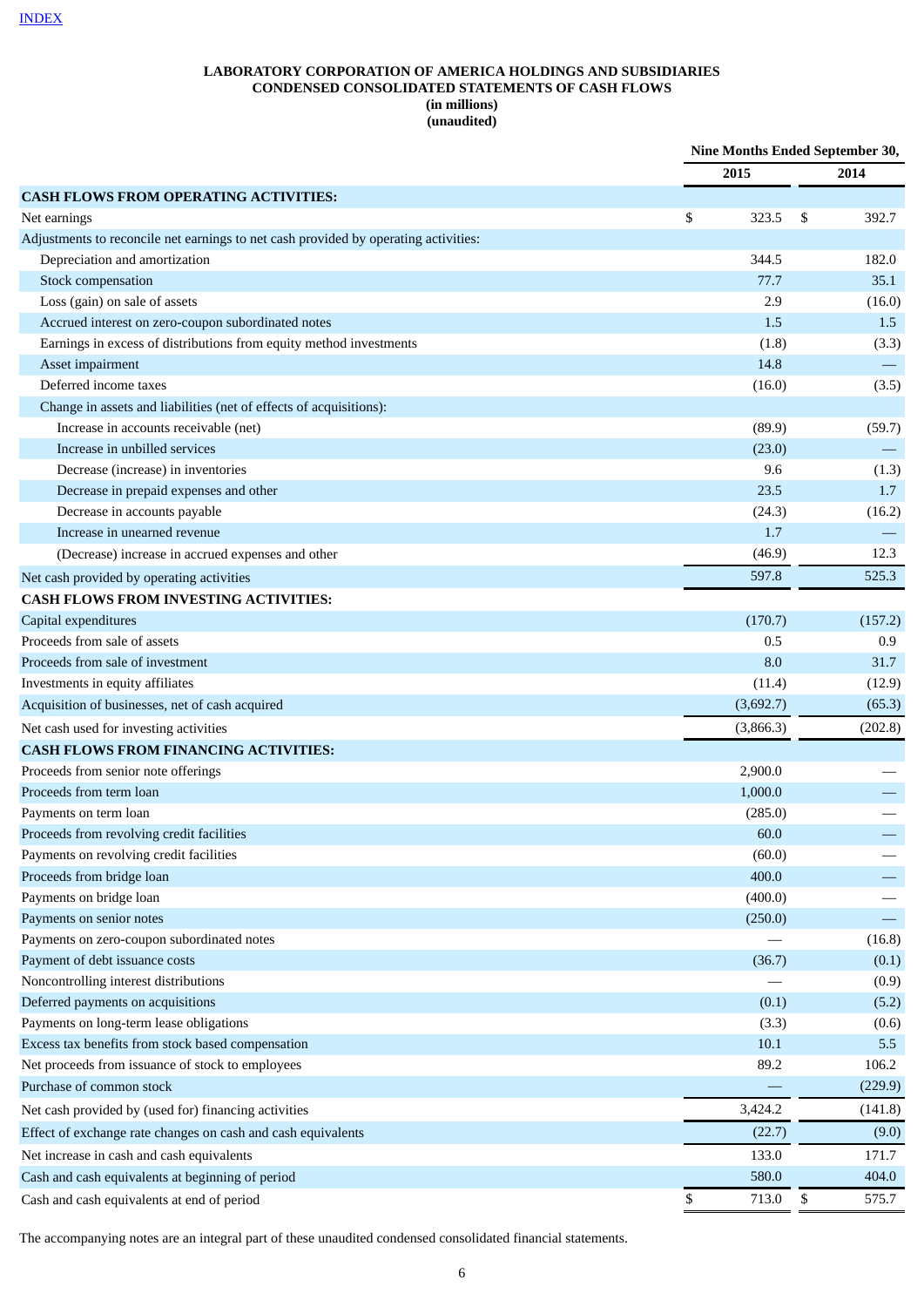#### <span id="page-7-0"></span>**1. BASIS OF FINANCIAL STATEMENT PRESENTATION**

The condensed consolidated financial statements include the accounts of Laboratory Corporation of America Holdings (the "Company") and its majorityowned subsidiaries over which it exercises control. Long-term investments in affiliated companies in which the Company exercises significant influence, but which it does not control, are accounted for using the equity method. Investments in which the Company does not exercise significant influence (generally, when the Company has an investment of less than 20% and no representation on the investee's board of directors) are accounted for using the cost method. All significant inter-company transactions and accounts have been eliminated. The Company does not have any variable interest entities or special purpose entities whose financial results are not included in the condensed consolidated financial statements.

The financial statements of the Company's operating foreign subsidiaries are measured using the local currency as the functional currency. Assets and liabilities are translated at exchange rates as of the balance sheet date. Revenues and expenses are translated at average monthly exchange rates prevailing during the period. Resulting translation adjustments are included in "Accumulated other comprehensive income."

The accompanying condensed consolidated financial statements of the Company are unaudited. In the opinion of management, all adjustments necessary for a fair statement of results of operations, cash flows and financial position have been made. Except as otherwise disclosed, all such adjustments are of a normal recurring nature. Interim results are not necessarily indicative of results for a full year. The year-end condensed consolidated balance sheet data was derived from audited financial statements but does not include all disclosures required by generally accepted accounting principles.

Effective as of the first quarter of 2015, the Company changed its operating segments due to a change in its underlying organizational model designed to support the business following the acquisition ("the Acquisition") of Covance Inc. ("Covance") (see Note 14 - Business Segment Information). The LabCorp Diagnostics ("LCD") segment includes operations that offer a broad range of clinical diagnostic laboratory tests and procedures. The Covance Drug Development ("CDD") segment includes early drug development, central laboratory and clinical trial services. Through CDD, the Company offers its biopharmaceutical clients a full range of drug development services, including the ability to conduct a broad range of preclinical and clinical safety and efficacy studies, and the associated laboratory testing, required by regulatory bodies as part of the development and approval of new medicines.

The condensed consolidated financial statements and notes are presented in accordance with the rules and regulations of the Securities and Exchange Commission and do not contain certain information included in the Company's 2014 Annual Report on Form 10-K. Therefore, the interim statements should be read in conjunction with the consolidated financial statements and notes thereto contained in the Company's Annual Report.

## **Summary of Significant Accounting Policies**

The following information summarizes the significant accounting policies of the Company's CDD segment. The significant accounting policies of the LCD segment, which are largely comprised of the historic operations of the Company prior to the Acquisition, have not changed since 2014 and are described in the Company's 2014 Annual Report on Form 10-K.

## *Revenue Recognition*

CDD recognizes revenue either as services are performed or products are delivered, depending on the nature of the work contracted. Historically, a majority of CDD's net revenues have been earned under contracts that range in duration from a few months to two years, but can extend in duration up to five years or longer. CDD also has committed minimum volume arrangements with certain clients. Underlying these arrangements are individual project contracts for the specific services to be provided. These arrangements enable CDD's clients to secure its services in exchange for which they commit to purchase an annual minimum dollar value of services. Under these types of arrangements, if the annual minimum dollar value of service commitment is not reached, the client is required to pay CDD for the shortfall. Progress towards the achievement of annual minimum dollar value of service commitments is monitored throughout the year. Annual minimum commitment shortfalls are not included in net revenues until the amount has been determined and agreed to by the client.

Service contracts generally take the form of fee-for-service or fixed-price arrangements subject to pricing adjustments based on changes in scope. In cases where performance spans multiple accounting periods, revenue is recognized as services are performed, measured on a proportional-performance basis, generally using output measures that are specific to the service provided. Examples of output measures in early development services, include among others, the number of slides read, or specimens prepared for preclinical laboratory services, or number of dosings or number of volunteers enrolled for clinical pharmacology. Examples of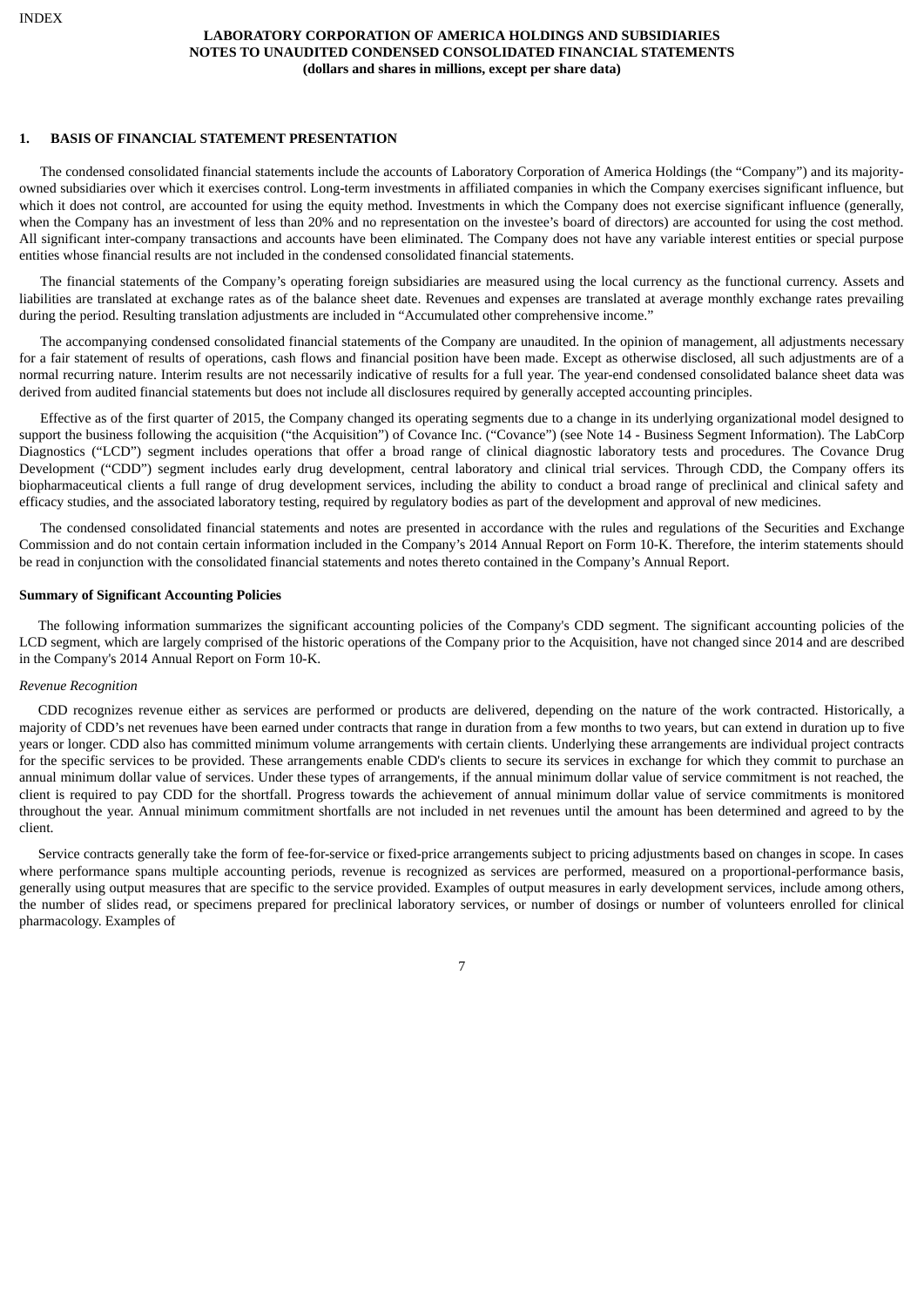output measures in the clinical trials services, include among others, number of investigators enrolled, number of sites initiated, number of patients enrolled and number of monitoring visits completed. Revenue is determined by dividing the actual units of work completed by the total units of work required under the contract and multiplying that percentage by the total contract value. The total contract value, or total contractual payments, represents the aggregate contracted price for each of the agreed upon services to be provided. CDD does not have any contractual arrangements spanning multiple accounting periods where revenue is recognized on a proportional-performance basis under which the Company has earned more than an immaterial amount of performancebased revenue (i.e., potential additional revenue tied to specific deliverables or performance). Changes in the scope of work are common, especially under long-term contracts, and generally result in a change in contract value. Once the client has agreed to the changes in scope and renegotiated pricing terms, the contract value is amended with revenue recognized as described above. Estimates of costs to complete are made to provide, where appropriate, for losses expected on contracts. Costs are not deferred in anticipation of contracts being awarded, but instead are expensed as incurred.

Billing schedules and payment terms are generally negotiated on a contract-by-contract basis. In some cases, CDD bills the client for the total contract value in progress-based installments as certain non-contingent billing milestones are reached over the contract duration, such as, but not limited to, contract signing, initial dosing, investigator site initiation, patient enrollment or database lock. The term "billing milestone" relates only to a billing trigger in a contract whereby amounts become billable and payable in accordance with a negotiated predetermined billing schedule throughout the term of a project. These billing milestones are not performance-based (i.e., there is no potential additional consideration tied to specific deliverables or performance). In other cases, billing and payment terms are tied to the passage of time (e.g., monthly billings). In either case, the total contract value and aggregate amounts billed to the client would be the same at the end of the project. While CDD attempts to negotiate terms that provide for billing and payment of services prior or within close proximity to the provision of services, this is not always possible, and there are fluctuations in the levels of unbilled services and unearned revenue from period to period. While a project is ongoing, cash payments are not necessarily representative of aggregate revenue earned at any particular point in time, as revenues are recognized when services are provided, while amounts billed and paid are in accordance with the negotiated billing and payment terms.

In some cases, payments received are in excess of revenue recognized. For example, a contract invoicing schedule may provide for an upfront payment of 10% of the full contract value upon contract signing, but at the time of signing performance of services has not yet begun. Payments received in advance of services being provided are deferred as unearned revenue on the balance sheet. As the contracted services are subsequently performed and the associated revenue is recognized, the unearned revenue balance is reduced by the amount of revenue recognized during the period.

In other cases, services may be provided and revenue recognized before the client is invoiced. In these cases, revenue recognized will exceed amounts billed, and the difference, representing an unbilled receivable, is recorded for the amount that is currently unbillable to the customer pursuant to contractual terms. Once the client is invoiced, the unbilled services are reduced for the amount billed, and a corresponding account receivable is recorded. All unbilled services are billable to customers within one year from the respective balance sheet date.

Most contracts are terminable with or without cause by the client, either immediately or upon notice. These contracts often require payment to CDD of expenses to wind down the study or project, fees earned to date and, in some cases, a termination fee or a payment to CDD of some portion of the fees or profits that could have been earned by CDD under the contract if it had not been terminated early. Termination fees are included in net revenues when services are performed and realization is assured. In connection with the management of multi-site clinical trials, CDD pays on behalf of its customers fees to investigators, volunteers and certain out-of-pocket costs, for which it is reimbursed at cost, without mark-up or profit. Investigator fees are not reflected in net revenues or expenses where CDD acts in the capacity of an agent on behalf of the pharmaceutical company sponsor, passing through these costs without risk or reward to CDD. All other out-of-pocket costs are included in total revenues and expenses.

#### *Foreign Currencies*

For subsidiaries outside of the United States that operate in a local currency environment, income and expense items are translated to United States dollars at the monthly average rates of exchange prevailing during the period, assets and liabilities are translated at period-end exchange rates and equity accounts are translated at historical exchange rates. Translation adjustments are accumulated in a separate component of shareholders' equity in the consolidated balance sheets and are included in the determination of comprehensive income in the consolidated statements of comprehensive earnings and consolidated statements of changes in shareholders' equity. Transaction gains and losses are included in the determination of net income in the consolidated statements of operations.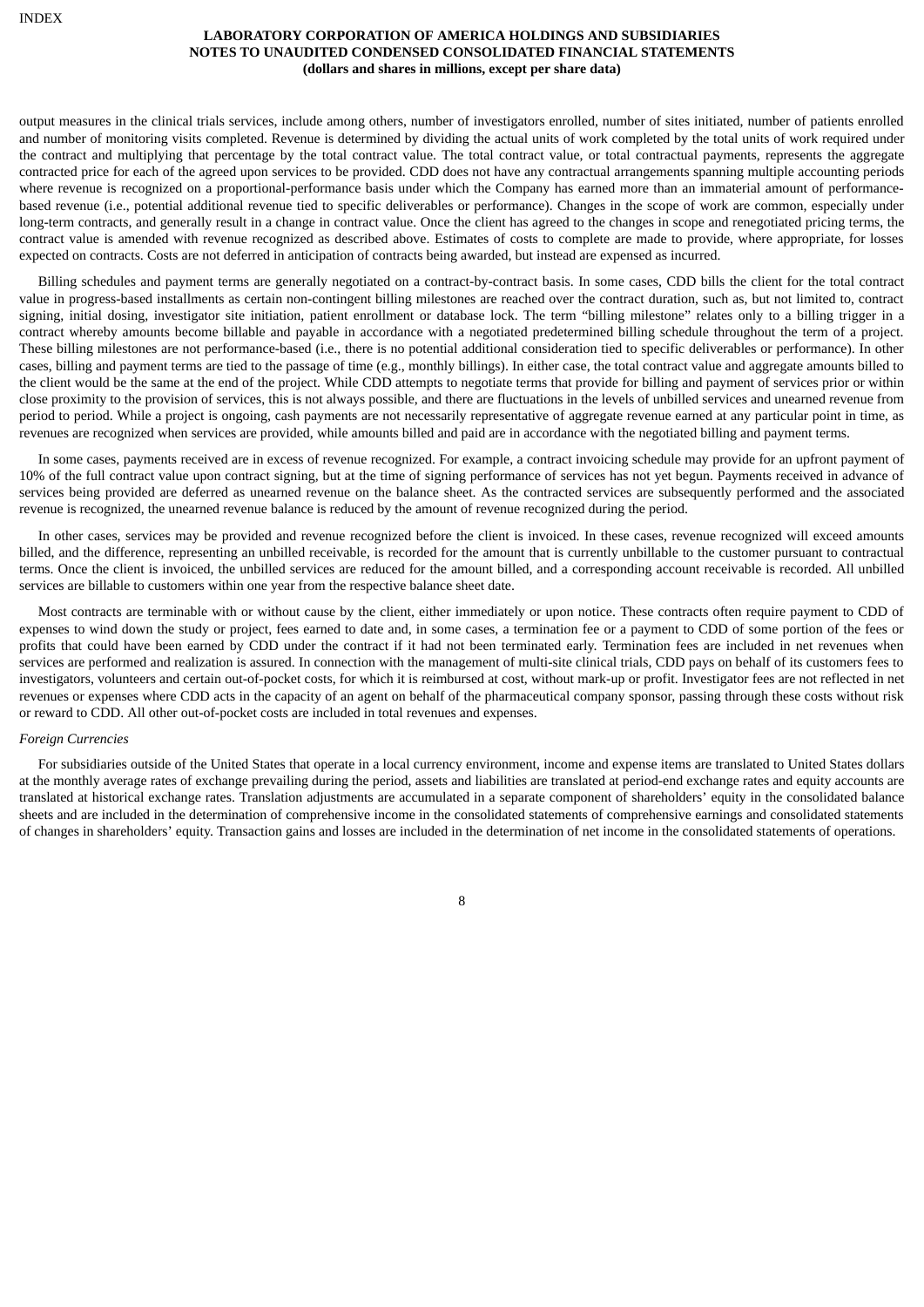#### *Prepaid Expenses and Other*

In connection with the management of multi-site clinical trials, CDD pays on behalf of its customers certain out-of-pocket costs, for which the Company is reimbursed at cost, without markup or profit. Amounts receivable from customers in connection with such out-of-pocket pass-through costs are included in prepaid expenses and other in the accompanying consolidated balance sheets and totaled \$90.9 at September 30, 2015.

#### *Reimbursable Out-of-Pocket Expenses*

CDD pays on behalf of its customers certain out-of-pocket costs for which the Company is reimbursed at cost, without mark-up or profit. Out-of-pocket costs paid by CDD are reflected in operating expenses, while the reimbursements received are reflected in revenues in the consolidated statements of operations. CDD excludes from revenue and expense in the consolidated statements of operations fees paid to investigators and the associated reimbursement because CDD acts as an agent on behalf of the pharmaceutical company sponsors with regard to investigator payments.

#### *Cost of Revenue*

Cost of revenue includes direct labor and related benefit charges, other direct costs, shipping and handling fees, and an allocation of facility charges and information technology costs. Selling, general and administrative expenses consist primarily of administrative payroll and related benefit charges, advertising and promotional expenses, administrative travel and an allocation of facility charges and information technology costs. Cost of advertising is expensed as incurred.

#### **New Accounting Pronouncements**

In April 2014, the FASB issued a new accounting standard on discontinued operations that significantly changed criteria for discontinued operations and disclosures for disposals. Under this new standard, to be a discontinued operation, a component or group of components must represent a strategic shift that has (or will have) a major effect on an entity's operations and financial results. Expanded disclosures for discontinued operations include more details about earnings and balance sheet accounts, total operating and investing cash flows, and cash flows resulting from continuing involvement. The Company has adopted the guidance of this new standard and will apply it prospectively to all new disposals of components and new classifications as held for sale. The adoption of this standard did not have a material impact on the consolidated financial statements.

In May 2014, the FASB issued the converged standard on revenue recognition with the objective of providing a single, comprehensive model for all contracts with customers to improve comparability in the financial statements of companies reporting using International Financial Reporting Standards and U.S. Generally Accepted Accounting Principles. The standard contains principles that an entity must apply to determine the measurement of revenue and timing of when it is recognized. The underlying principle is that an entity must recognize revenue to depict the transfer of goods or services to customers at an amount that the entity expects to be entitled to in exchange for those goods or services. An entity can apply the revenue standard retrospectively to each prior reporting period presented (full retrospective method) or retrospectively with the cumulative effect of initially applying the standard recognized at the date of initial application in retained earnings. As originally issued, the new revenue recognition standard would be effective for the Company beginning January 1, 2017. On July 9, 2015, the FASB approved the proposal to defer the effective date of this standard by one year. The standard will be effective for the Company beginning January 1, 2018, with early adoption permitted for annual periods beginning after December 16, 2016. The Company is currently evaluating the expected impact of the standard.

In August 2014, the FASB issued a new accounting standard that explicitly requires management to assess an entity's ability to continue as a going concern, and to provide related financial statement footnote disclosures in certain circumstances. Under this standard, in connection with each annual and interim period, management must assess whether there is substantial doubt about an entity's ability to continue as a going concern within one year after the financial statements are issued (or available to be issued when applicable). Management shall consider relevant conditions and events that are known and reasonably knowable at such issuance date. Substantial doubt about an entity's ability to continue as a going concern exists if it is probable that the entity will be unable to meet its obligations as they become due within one year after issuance date. Disclosures will be required if conditions or events give rise to substantial doubt. This standard is effective for the Company for the annual period ending after December 15, 2016, with early adoption permitted. The adoption of this standard is not expected to have a material impact on the consolidated financial statements.

In April 2015, the FASB issued an update which requires debt issuance costs to be presented in the balance sheet as a direct deduction from the carrying amount of the associated debt liability, consistent with debt discounts. This standard is effective for the Company beginning January 1, 2016, with early adoption permitted. The new guidance will be applied on a retrospective basis. The adoption of this standard is not expected to have a material impact on the consolidated financial statements.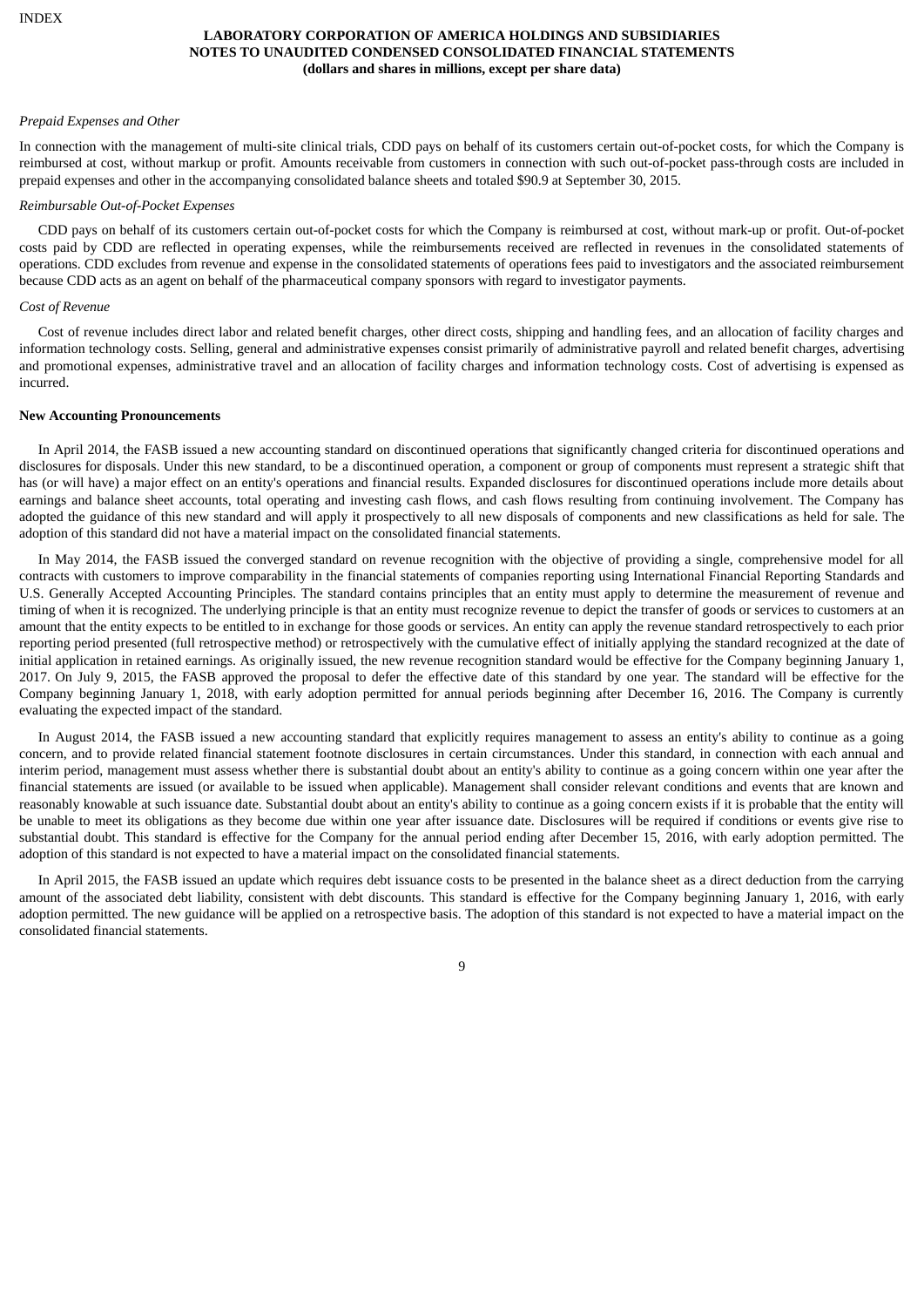In May 2015, the FASB issued a new accounting standard allowing entities to exclude investments measured at new asset value per share under the existing practical expedient from the fair value hierarchy. In addition, when the net asset value practical expedient is not applied to eligible investments, certain other disclosures are no longer required. The standard will be effective for the Company beginning January 1, 2016, with early adoption permitted. The adoption of this standard is not expected to have a material impact on the consolidated financial statements.

In July 2015, the FASB issued a new accounting standard that requires an entity to measure inventory, except inventory that is measured using last-in, first-out (LIFO) or the retail inventory method, at the lower of cost and net realizable value. Net realizable value is the estimated selling price in the ordinary course of business, less reasonably predictable costs of completion, disposal, and transportation. The standard will be effective for the Company beginning January 1, 2016, with early adoption permitted. The adoption of this standard is not expected to have a material impact on the consolidated financial statements.

In September 2015, the FASB issued a new accounting standard that eliminates the requirement to restate prior period financial statements for measurement period adjustments. The standard requires that the cumulative impact of a measurement period adjustment, including the impact on prior periods, be recognized in the reporting period in which the adjustment is identified. The standard will be effective for the Company beginning January 1, 2016 and will be applied prospectively to measurement period adjustments that occur after the effective date.

## **2. BUSINESS ACQUISITIONS**

On February 19, 2015 (the "Acquisition Date"), the Company completed the Acquisition for \$6,150.7. The Company issued debt and common stock to fund the Acquisition. Covance stockholders received \$75.76 in cash and 0.2686 shares of the Company's common stock for each share of Covance common stock they owned. The Company financed the Acquisition with \$3,900.0 of debt, 15.3 shares of its common stock and \$488.2 of available cash, \$400.0 of which was derived from a bridge term loan credit facility. On January 30, 2015, the Company issued \$2,900.0 in debt securities, consisting of \$500.0 aggregate principal amount of 2.625% Senior Notes due 2020, \$500.0 aggregate principal amount of 3.20% Senior Notes due 2022, \$1,000.0 aggregate principal amount of 3.60% Senior Notes due 2025 and \$900.0 aggregate principal amount of 4.70% Senior Notes due 2045 (together, the "Acquisition Notes"). The Company also entered into a \$1,000.0 term loan facility which was advanced in full on February 19, 2015. The term loan credit facility will mature five years after the closing date of the Acquisition and may be prepaid without penalty.

During the third quarter of 2015, the Company continued to finalize its purchase price allocation during the measurement period and obtained new fair value information related to the assets acquired and liabilities assumed of Covance, including the related lives of acquired assets. The facts and circumstances that existed at the date of acquisition, if known, would have affected the measurement of the amounts recognized at that date. In accordance with ASC 805, *Business Combinations*, measurement period adjustments are not included in current earnings, but recognized as of the date of the acquisition with a corresponding adjustment to goodwill resulting from the change in preliminary amounts. As a result, during the second and third quarters, the Company adjusted the preliminary allocation of the purchase price initially recorded at the Acquisition Date to reflect these measurement period adjustments. While significant progress was made during the second and third quarters, this allocation is still preliminary and subject to change. The areas of the purchase price that are not yet finalized are primarily related to certain income tax items, intangible assets and residual goodwill. Accordingly, adjustments may be made to the values of the assets acquired and liabilities assumed as additional information is obtained about the facts and circumstances that existed at the valuation date. The final valuation associated with the Acquisition is expected to be completed by the end of 2015. The preliminary valuation of acquired assets and assumed liabilities at the date of Acquisition include the following: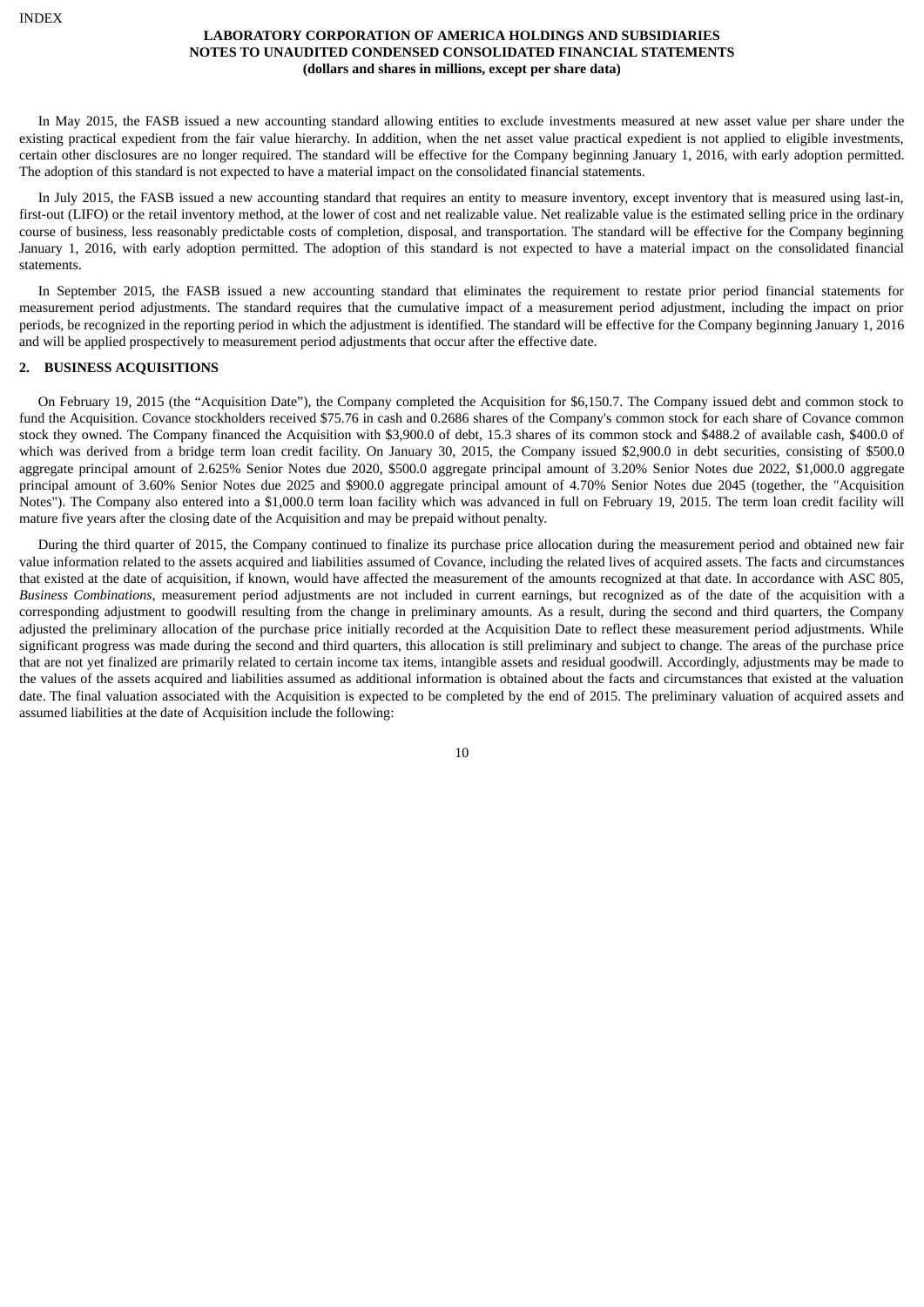| <b>Consideration Transferred</b> |         |
|----------------------------------|---------|
| Cash consideration               | 4,388.2 |
| <b>Stock consideration</b>       | 1,762.5 |
|                                  | 6,150.7 |

|                               | <b>Preliminary February 19,</b><br>2015 | <b>Measurement Period</b><br><b>Adjustments</b> | <b>Adjusted February 19, 2015</b> |
|-------------------------------|-----------------------------------------|-------------------------------------------------|-----------------------------------|
| <b>Net Assets Acquired</b>    |                                         |                                                 |                                   |
| Cash and cash equivalents     | \$<br>780.8                             | \$                                              | \$<br>780.8                       |
| Accounts receivable           | 334.8                                   |                                                 | 334.8                             |
| <b>Unbilled services</b>      | 138.7                                   |                                                 | 138.7                             |
| <b>Inventories</b>            | 51.9                                    |                                                 | 51.9                              |
| Prepaid expenses and other    | 261.4                                   | 45.5                                            | 306.9                             |
| Deferred income taxes         | 34.4                                    |                                                 | 34.4                              |
| Property, plant and equipment | 844.2                                   | 216.7                                           | 1,060.9                           |
| Goodwill                      | 3,176.1                                 | (268.3)                                         | 2,907.8                           |
| Customer relationships        | 1,917.2                                 | (5.0)                                           | 1,912.2                           |
| Trade names and trademarks    | 289.4                                   | 4.3                                             | 293.7                             |
| Land use right                | 4.9                                     | (4.9)                                           |                                   |
| Technology                    |                                         | 62.2                                            | 62.2                              |
| Favorable leases              |                                         | 5.5                                             | 5.5                               |
| Other assets                  | 15.2                                    |                                                 | 15.2                              |
| Total assets acquired         | 7,849.0                                 | 56.0                                            | 7,905.0                           |
| Accounts payable              | 190.8                                   |                                                 | 190.8                             |
| Accrued expenses and other    | 280.8                                   |                                                 | 280.8                             |
| Unearned revenue              | 168.0                                   |                                                 | 168.0                             |
| Deferred income taxes         | 730.2                                   | 41.0                                            | 771.2                             |
| Senior notes                  | 250.0                                   |                                                 | 250.0                             |
| Other liabilities             | 78.5                                    | 15.0                                            | 93.5                              |
| Total liabilities acquired    | 1,698.3                                 | 56.0                                            | 1,754.3                           |
| Net assets acquired           | \$<br>6,150.7                           | \$                                              | \$<br>6,150.7                     |

As noted above, the valuation of acquired intangible assets is preliminary as of September 30, 2015. Similarly, the amortization periods are preliminary until the valuation is finalized. The preliminary amortization periods for intangible assets acquired are 28 years for customer relationships, 15 years for trade names and trademarks, 10 years for technology, and 8 years for favorable leases. The Company recorded certain measurement period adjustments and certain classifications of expenses, including items associated with the allocation of stock compensation, from cost of revenue to selling, general and administrative expenses. As a result of these measurement period adjustments, depreciation expense for the three months ended March 31, 2015 decreased \$1.9 and amortization expense for the three months ended March 31, 2015 increased \$1.1.

The Acquisition contributed \$647.0 and \$27.8 of revenue and net income, respectively, during the three months ended September 30, 2015 and \$1,535.0 and \$7.4 of revenue and net income, respectively, during the nine months ended September 30, 2015.

#### *Unaudited Pro Forma Information*

The Company completed the Acquisition on February 19, 2015. Had the Acquisition been completed as of the beginning of 2014, the Company's pro forma results for 2015 and 2014 would have been as follows:

|                                                              |    | Three Months Ended September |          | Nine Months Ended September 30, |      |         |  |  |  |  |
|--------------------------------------------------------------|----|------------------------------|----------|---------------------------------|------|---------|--|--|--|--|
|                                                              |    | 30, 2014                     |          | 2015                            | 2014 |         |  |  |  |  |
| Total revenues                                               |    | 2,222.8                      | <b>S</b> | 6,732.8                         | - \$ | 6,523.3 |  |  |  |  |
| Operating income                                             |    | 298.7                        |          | 878.8                           |      | 622.2   |  |  |  |  |
| Net income attributable to Laboratory Corporation of America |    |                              |          |                                 |      |         |  |  |  |  |
| <b>Holdings</b>                                              |    | 172.7                        |          | 432.5                           |      | 274.8   |  |  |  |  |
| Earnings per share:                                          |    |                              |          |                                 |      |         |  |  |  |  |
| <b>Basic</b>                                                 |    | 1.72                         | - \$     | 4.27                            | -8   | 2.73    |  |  |  |  |
| Diluted                                                      | ۵D | 1.69                         | - S      | 4.21                            | -8   | 2.69    |  |  |  |  |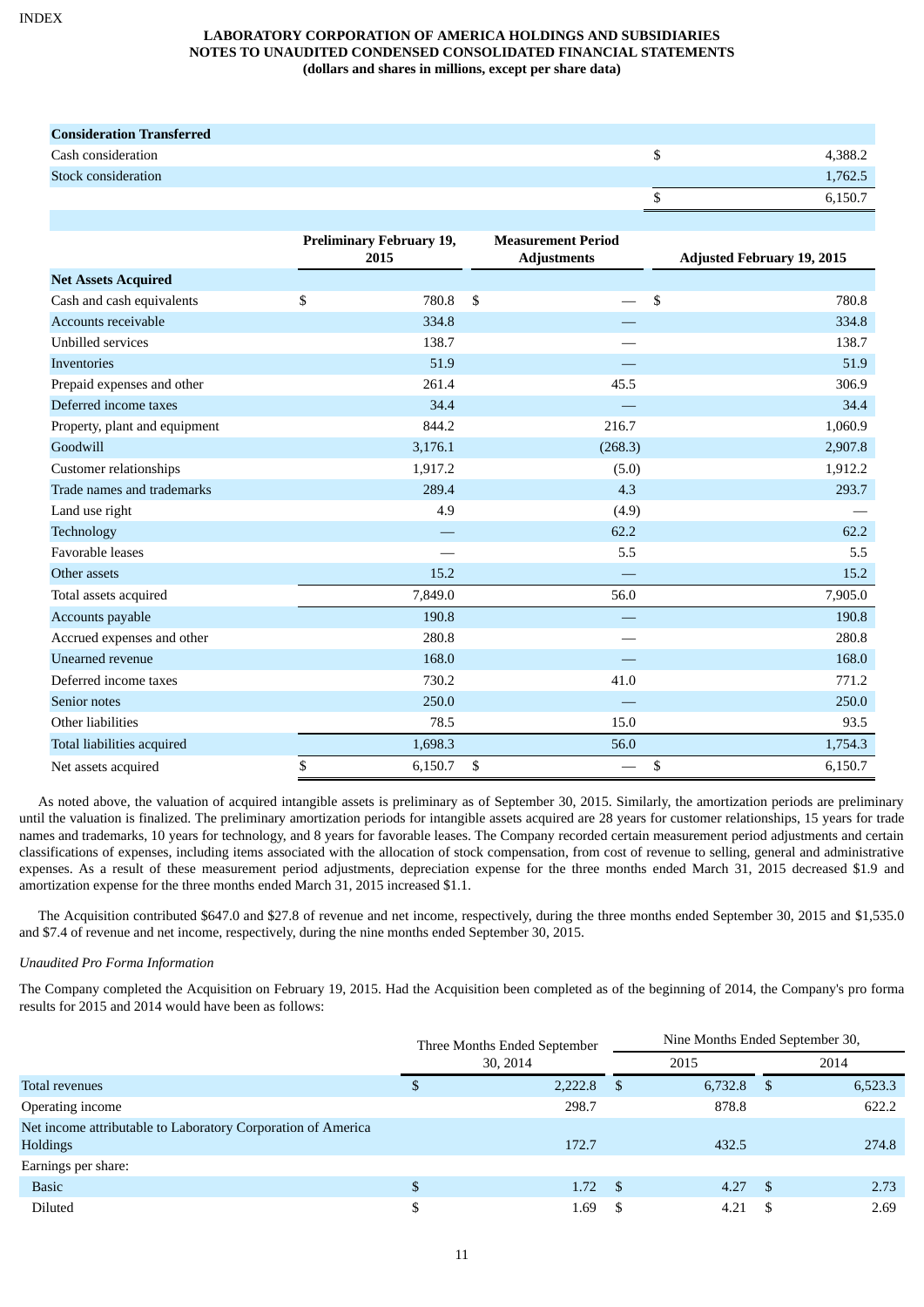The unaudited pro forma results reflect certain adjustments related to past operating performance, acquisition costs and acquisition accounting adjustments, such as increased amortization expense and decreased depreciation expense based on the estimated fair value of assets acquired, the impact of the Company's new financing arrangements, and the related tax effects. The pro forma results include costs directly attributable to the Acquisition which are not expected to have a continuing impact on the combined company, such as transaction costs of \$207.6; comprised of change in control, retention and severance arrangements of \$26.8; acceleration of stock based compensation of \$43.2 and related employer taxes of \$9.4; legal, advisor and success fees of \$75.6; writeoff of bridge and other deferred financing fees of \$15.2; and make-whole payments of \$37.4 made in connection with the prepayment of Covance's existing private placement debt, all of which are included in the pro forma results of operations for the three and nine months ended September 30, 2014. The pro forma results do not include any anticipated synergies which may be achievable subsequent to the Acquisition. To produce the unaudited pro forma financial information, the Company adjusted Covance's assets and liabilities to their estimated fair value based on a preliminary valuation as of the Acquisition Date. As noted previously, the Company is finalizing elements of the purchase price allocation during the measurement period, including certain elements of the valuation work necessary to arrive at the final estimates of the fair value of the Covance assets acquired and the liabilities assumed. These pro forma results of operations have been prepared for comparative purposes only, and they do not purport to be indicative of the results of operations that actually would have resulted had the Acquisition occurred on the date indicated or that may result in the future.

During the nine months ended September 30, 2015, the Company also acquired various laboratories and related assets for approximately \$85.3 in cash (net of cash acquired). The majority of these were acquired in the second quarter of 2015. The purchase consideration for these acquisitions has been allocated to the estimated fair market value of the net assets acquired, including approximately \$19.6 in identifiable intangible assets (primarily customer relationships and non-compete agreements) and a residual amount of goodwill of approximately \$63.3. These acquisitions were made primarily to extend the Company's geographic reach in important market areas and/or enhance the Company's scientific differentiation and esoteric testing capabilities. The Company's results would not have been materially different from its pro forma results had the Company's other 2015 acquisitions occurred at the beginning of 2014.

## **3. EARNINGS PER SHARE**

Basic earnings per share is computed by dividing net earnings attributable to Laboratory Corporation of America Holdings by the weighted average number of common shares outstanding. Diluted earnings per share is computed by dividing net earnings including the impact of dilutive adjustments by the weighted average number of common shares outstanding plus potentially dilutive shares, as if they had been issued at the earlier of the date of issuance or the beginning of the period presented. Potentially dilutive common shares result primarily from the Company's outstanding stock options, restricted stock awards, restricted stock units, performance share awards, and shares issuable upon conversion of zero-coupon subordinated notes.

The following represents a reconciliation of basic earnings per share to diluted earnings per share:

|                                                             |             |               | Three Months Ended September 30, | Nine Months Ended September 30, |        |               |  |                        |  |          |  |               |                        |      |  |          |               |      |                        |      |
|-------------------------------------------------------------|-------------|---------------|----------------------------------|---------------------------------|--------|---------------|--|------------------------|--|----------|--|---------------|------------------------|------|--|----------|---------------|------|------------------------|------|
|                                                             |             | 2015          |                                  |                                 |        | 2014          |  |                        |  |          |  |               | 2015                   |      |  |          |               | 2014 |                        |      |
|                                                             | Income      | <b>Shares</b> | Per<br>Share<br>Amount           |                                 | Income | <b>Shares</b> |  | Per<br>Share<br>Amount |  | Earnings |  | <b>Shares</b> | Per<br>Share<br>Amount |      |  | Earnings | <b>Shares</b> |      | Per<br>Share<br>Amount |      |
| Basic earnings per share:                                   |             |               |                                  |                                 |        |               |  |                        |  |          |  |               |                        |      |  |          |               |      |                        |      |
| Net earnings                                                | \$<br>152.8 | 101.1         | \$<br>1.51                       | \$                              | 137.2  | 84.9          |  | 1.62                   |  | 322.6    |  | 97.9          |                        | 3.29 |  | 391.6    | 84.9          |      |                        | 4.61 |
| Dilutive effect of<br>employee stock options and<br>awards  |             | 1.2           |                                  |                                 | __     | 1.1           |  |                        |  |          |  | 1.2           |                        |      |  |          | 1.1           |      |                        |      |
| Effect of convertible debt                                  |             | 0.6           |                                  |                                 |        | 0.5           |  |                        |  |          |  | 0.6           |                        |      |  |          | 0.5           |      |                        |      |
| Diluted earnings per share:                                 |             |               |                                  |                                 |        |               |  |                        |  |          |  |               |                        |      |  |          |               |      |                        |      |
| Net earnings including<br>impact of dilutive<br>adjustments | 152.8       | 102.9         | 1.49                             |                                 | 137.2  | 86.5          |  | . 59                   |  | 322.6    |  | 99.7          |                        | 3.24 |  | 391.6    | 86.5          |      |                        | 4.53 |

The following table summarizes the potential common shares not included in the computation of diluted earnings per share because their impact would have been antidilutive: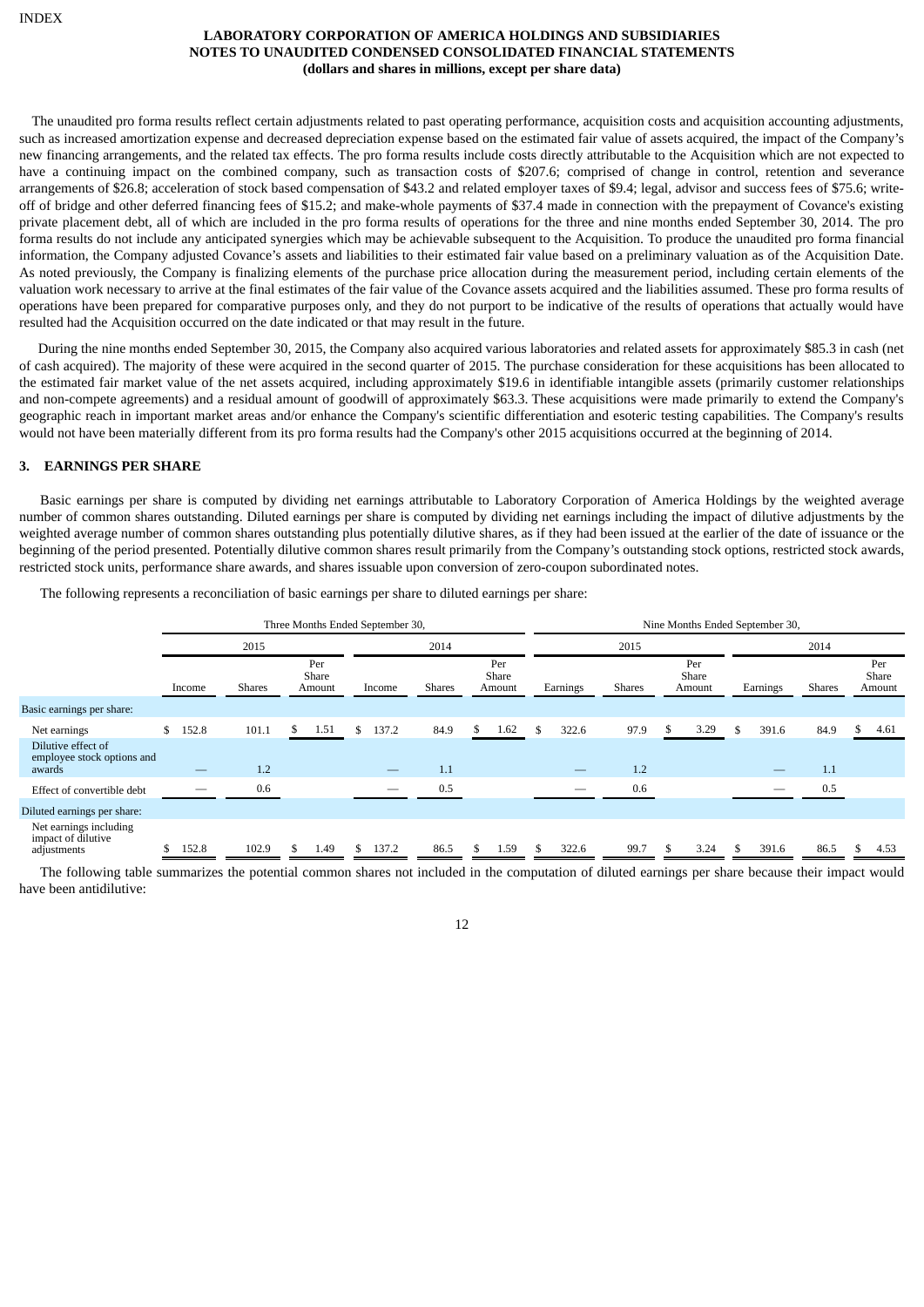|               | Three Months Ended<br>September 30, |      | Nine Months Ended<br>September 30, |      |  |
|---------------|-------------------------------------|------|------------------------------------|------|--|
|               | 2015                                | 2014 | 2015                               | 2014 |  |
| Stock options | _                                   |      |                                    |      |  |

## **4. RESTRUCTURING AND OTHER SPECIAL CHARGES**

During the first nine months of 2015, the Company recorded net restructuring and other special charges of \$59.9. The charges were comprised of \$33.8 related to severance and other personnel costs along with \$27.1 in costs associated with facility closures and impairment of certain information technology assets. These charges were offset by the reversal of previously established reserves of \$1.0 in unused facility-related costs. The Company is evaluating any additional financial impacts for the proposed wind-down of operations related to the expiration of a CDD committed minimum volume contract. Additional costs which are currently under negotiation, are expected to include other employee and facility related charges, and are not yet determinable.

In addition, during the first nine months of 2015, the Company recorded \$17.0 in consulting expenses (recorded in selling, general and administrative expenses) relating to fees incurred as part of Project LaunchPad as well as Covance integration costs. The Company also recorded \$166.0 of deal costs related to the Acquisition, of which \$113.4 is included in selling, general and administrative expenses and \$52.6 is included in interest expense. During the third quarter of 2015, the Company also recorded a non-cash loss of \$2.3, upon the dissolution of one of its equity investments, which is included in other, net expenses.

During the first nine months of 2014, the Company recorded net restructuring and other special charges of \$15.4. The charges were comprised of \$9.8 related to severance and other personnel costs along with \$6.7 in costs associated with facility closures and general integration initiatives. These charges were offset by the reversal of previously established reserves of \$0.4 in unused severance and \$0.7 in unused facility-related costs.

In addition, during the third quarter of 2014, the Company recorded \$10.1 in consulting expenses (recorded in selling, general and administrative expenses) relating to fees incurred as part of Project LaunchPad, as well as one-time CFO transition costs.

The following represents the Company's restructuring reserve activities for the period indicated:

|                                           | Severance and Other<br><b>Employee Costs</b> | Lease and Other<br><b>Facility Costs</b> |      | Total  |
|-------------------------------------------|----------------------------------------------|------------------------------------------|------|--------|
| Balance as of December 31, 2014           | 0.4                                          | 21.7<br>- \$                             | - \$ | 22.1   |
| Restructuring charges                     | 33.8                                         | 27.1                                     |      | 60.9   |
| Reduction of prior restructuring accruals |                                              | (1.0)                                    |      | (1.0)  |
| Cash payments and other adjustments       | (9.7)                                        | (20.0)                                   |      | (29.7) |
| Balance as of September 30, 2015          | 24.5                                         | 27.8                                     | -S   | 52.3   |
| Current                                   |                                              |                                          | Œ    | 32.5   |
| Non-current                               |                                              |                                          |      | 19.8   |
|                                           |                                              |                                          |      | 52.3   |

## **5. GOODWILL AND INTANGIBLE ASSETS**

As of September 30, 2015, the Company has recorded goodwill of \$6,068.6, which includes a preliminary goodwill balance of \$2,907.8 related to the Acquisition. Effective in the first quarter of 2015, the Company changed its operating segments due to a change in its underlying organizational model designed to support the business following the Acquisition (see Note 14 - Business Segment Information). The Company did not operate under the realigned operating segment structure prior to the first quarter of 2015. This change in segments resulted in a reassignment of goodwill of approximately \$110.5 among the Company's reportable segments (and reporting units) based on relative fair value. Prior period information has been retrospectively adjusted to reflect this reassignment.

The following is a summary of the Company's goodwill by reportable segment, reflecting the retrospective reassignment as of December 31, 2014:

| <b>LCD</b> | 2,988.9 |
|------------|---------|
| CDD        | 110.5   |
|            | 3,099.4 |

The changes in the carrying amount of goodwill for the nine month period ended September 30, 2015 and for the year ended December 31, 2014 are as follows: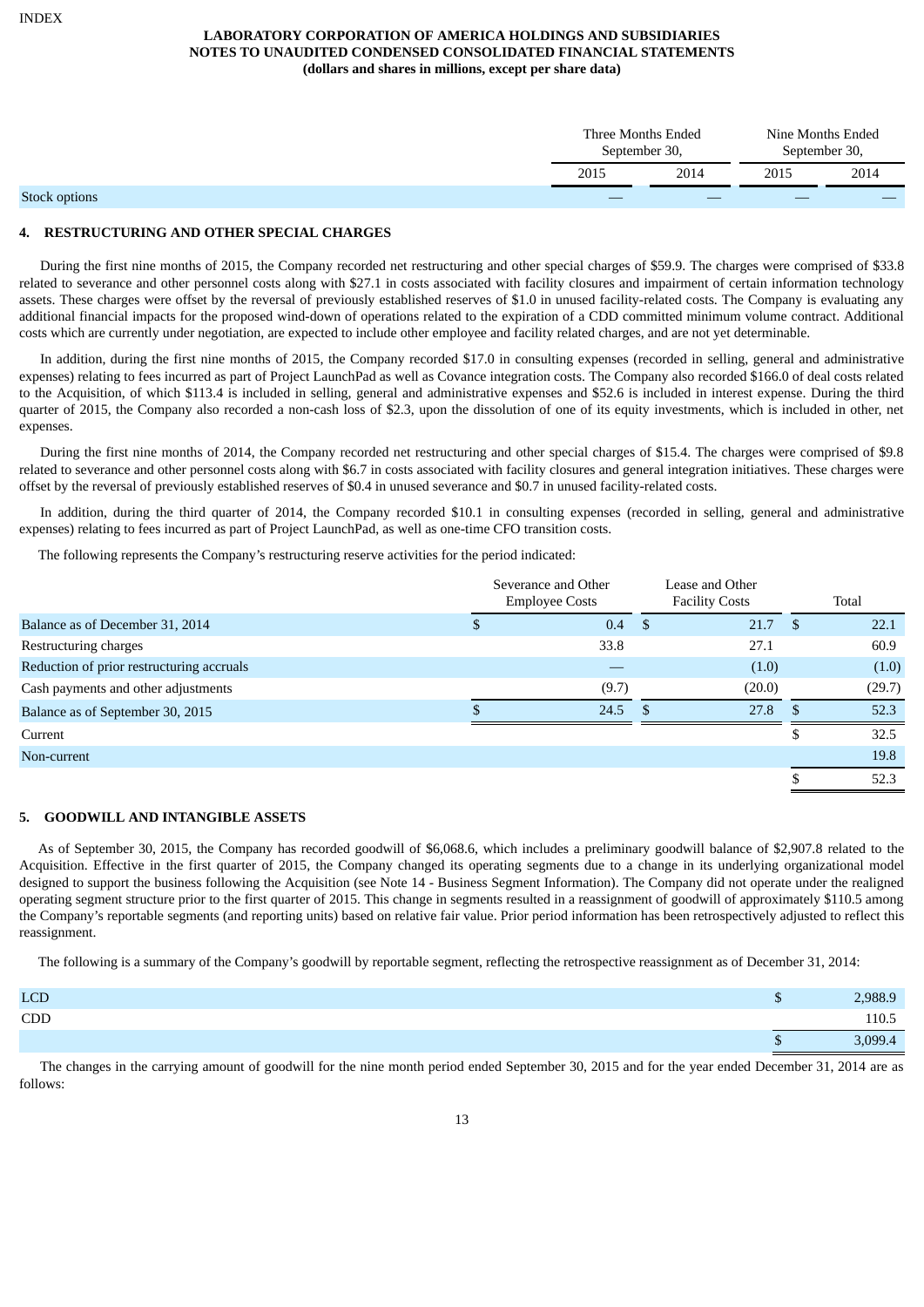|                                                              |                       | <b>LCD</b> |                      |         |          | <b>CDD</b>            |   |                      | Total |                       |  |                      |  |  |
|--------------------------------------------------------------|-----------------------|------------|----------------------|---------|----------|-----------------------|---|----------------------|-------|-----------------------|--|----------------------|--|--|
|                                                              | September 30,<br>2015 |            | December 31,<br>2014 |         |          | September 30,<br>2015 |   | December 31,<br>2014 |       | September 30,<br>2015 |  | December 31,<br>2014 |  |  |
| Balance as of January 1                                      | \$                    | 2.988.9    | \$.                  | 2.912.3 | <b>S</b> | 110.5                 | S | 110.5                |       | 3.099.4               |  | 3,022.8              |  |  |
| Goodwill acquired during the<br>period                       |                       | 72.2       |                      | 81.8    |          | 2.907.8               |   |                      |       | 2,980.0               |  | 81.8                 |  |  |
| Foreign currency impact and<br>other adjustments to goodwill |                       | (10.9)     |                      | (5.2)   |          | 0.1                   |   |                      |       | (10.8)                |  | (5.2)                |  |  |
| Balance at end of period                                     |                       | 3.050.2    | \$                   | 2.988.9 | -S       | 3.018.4               | S | 110.5                |       | 6,068.6               |  | 3,099.4              |  |  |

The components of identifiable intangible assets are as follows:

|                                  |     |                             |    | September 30, 2015          |              |         | December 31, 2014 |                             |    |                             |  |         |  |  |
|----------------------------------|-----|-----------------------------|----|-----------------------------|--------------|---------|-------------------|-----------------------------|----|-----------------------------|--|---------|--|--|
|                                  |     | Gross<br>Carrying<br>Amount |    | Accumulated<br>Amortization |              | Net     |                   | Gross<br>Carrying<br>Amount |    | Accumulated<br>Amortization |  | Net     |  |  |
| Customer relationships           | \$. | 3,290.8                     | \$ | (699.4)                     | \$           | 2,591.4 | S                 | 1,361.6                     | -S | $(606.8)$ \$                |  | 754.8   |  |  |
| Patents, licenses and technology |     | 184.5                       |    | (107.3)                     |              | 77.2    |                   | 125.9                       |    | (95.9)                      |  | 30.0    |  |  |
| Non-compete agreements           |     | 49.2                        |    | (36.0)                      |              | 13.2    |                   | 45.6                        |    | (31.7)                      |  | 13.9    |  |  |
| Trade names                      |     | 428.7                       |    | (109.9)                     |              | 318.8   |                   | 133.3                       |    | (91.6)                      |  | 41.7    |  |  |
| Land use right                   |     | 5.5                         |    | (0.4)                       |              | 5.1     |                   |                             |    |                             |  |         |  |  |
| Canadian licenses                |     | 555.3                       |    |                             |              | 555.3   |                   | 635.4                       |    |                             |  | 635.4   |  |  |
|                                  | \$. | 4,514.0                     | S  | (953.0)                     | <sup>S</sup> | 3,561.0 |                   | 2,301.8                     |    | (826.0)                     |  | 1,475.8 |  |  |

Amortization of intangible assets for the three-month and nine-month periods ended September 30, 2015 was \$47.1 and \$126.2, respectively; and \$18.3 and \$61.3 for the three-month and nine-month periods ended September 30, 2014, respectively. Amortization expense for the net carrying amount of intangible assets is estimated to be \$47.9 for the remainder of fiscal 2015, \$183.3 in fiscal 2016, \$176.1 in fiscal 2017, \$165.4 in fiscal 2018, \$158.7 in fiscal 2019 and \$2,259.9 thereafter.

## **6. DEBT**

Short-term borrowings and the current portion of long-term debt at September 30, 2015 and December 31, 2014 consisted of the following:

|                                                                   | September 30, |       |  |                   |  |
|-------------------------------------------------------------------|---------------|-------|--|-------------------|--|
|                                                                   |               | 2015  |  | December 31, 2014 |  |
| Zero-coupon convertible subordinated notes                        |               | 95.4  |  | 93.9              |  |
| 5.625% senior notes due 2015                                      |               | 250.0 |  | 250.0             |  |
| 3.125% senior notes due 2016                                      |               | 325.0 |  |                   |  |
| Current portion of capital leases                                 |               | 4.3   |  | 3.2               |  |
| Total short-term borrowings and current portion of long-term debt |               | 674.7 |  | 347.1             |  |

Long-term debt at September 30, 2015 and December 31, 2014 consisted of the following: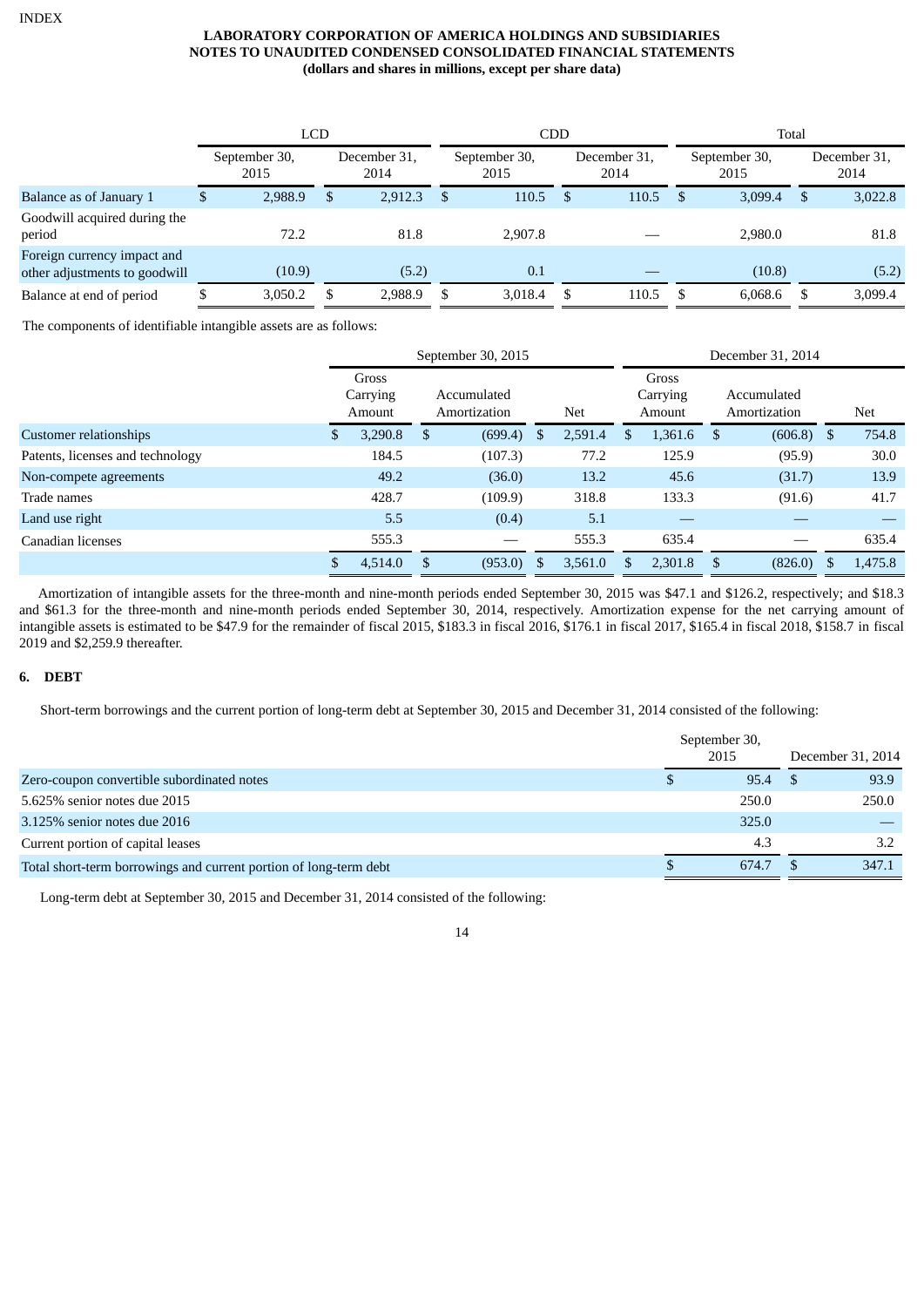|                              | September 30,                  |    |                   |  |
|------------------------------|--------------------------------|----|-------------------|--|
|                              | 2015                           |    | December 31, 2014 |  |
| 3.125% senior notes due 2016 | \$<br>$\overline{\phantom{m}}$ | \$ | 325.0             |  |
| 2.20% senior notes due 2017  | 500.0                          |    | 500.0             |  |
| 2.50% senior notes due 2018  | 400.0                          |    | 400.0             |  |
| 4.625% senior notes due 2020 | 638.6                          |    | 618.5             |  |
| 2.625% senior notes due 2020 | 500.0                          |    |                   |  |
| 3.75% senior notes due 2022  | 500.0                          |    | 500.0             |  |
| 3.20% senior notes due 2022  | 500.0                          |    |                   |  |
| 4.00% senior notes due 2023  | 300.0                          |    | 300.0             |  |
| 3.60% senior notes due 2025  | 1,000.0                        |    |                   |  |
| 4.70% senior notes due 2045  | 900.0                          |    |                   |  |
| Revolving credit facility    |                                |    |                   |  |
| Term loan                    | 715.0                          |    |                   |  |
| <b>Capital leases</b>        | 52.9                           |    | 39.2              |  |
| Total long-term debt         | 6,006.5<br>\$                  | -S | 2,682.7           |  |

#### **Senior Notes**

As a result of the Acquisition, the Company assumed privately placed senior notes in an aggregate principal amount of \$250.0 issued pursuant to a Note Purchase Agreement dated October 2, 2013. On March 5, 2015, due to certain restrictive covenants and unfavorable interest rates, the Company caused Covance to prepay all of the outstanding senior notes at 100 percent of the principal amount plus accrued interest, and a total make-whole amount of \$37.4 which was expensed. The Note Purchase Agreement terminated effective March 5, 2015 in connection with the prepayment of the senior notes.

During the third quarter of 2013, the Company entered into two fixed-to-variable interest rate swap agreements for its 4.625% senior notes due 2020 with an aggregate notional amount of \$600.0 and variable interest rates based on one-month LIBOR plus 2.298% to hedge against changes in the fair value of a portion of the Company's long-term debt. These derivative financial instruments are accounted for as fair value hedges of the senior notes due 2020. These interest rate swaps are included in other long-term assets and added to the value of the senior notes, with an aggregate fair value of \$38.6 at September 30, 2015.

#### **Zero-Coupon Subordinated Notes**

On September 11, 2015, the Company announced that for the period from September 12, 2015 to March 11, 2016, the zero-coupon subordinated notes will accrue contingent cash interest at a rate of no less than 0.125% of the average market price of a zero-coupon subordinated note for the five trading days ended September 9, 2015, in addition to the continued accrual of the original issue discount.

On October 1, 2015, the Company announced that its zero-coupon subordinated notes may be converted into cash and common stock at the conversion rate of 13.4108 per \$1,000.0. principal amount at maturity of the notes, subject to the terms of the zero-coupon subordinated notes and the Indenture, dated as of October 24, 2006, between the Company and The Bank of New York Mellon, as trustee and the conversion agent. In order to exercise the option to convert all or a portion of the zero-coupon subordinated notes, holders are required to validly surrender their zero-coupon subordinated notes at any time during the calendar quarter beginning October 1, 2015, through the close of business on the last business day of the calendar quarter, which is 5:00 p.m., New York City time, on Thursday, December 31, 2015. If notices of conversion are received, the Company plans to settle the cash portion of the conversion obligation (i.e. the accreted principal amount of the securities to be converted) with cash on hand and/or borrowings under its revolving credit facility. The remaining amount, if any, will be settled with shares of common stock.

## **Credit Facilities**

As part of its financing of the Acquisition, the Company entered into a \$1,000.0 term loan and \$2,900.0 in debt securities consisting of \$500.0 aggregate principal amount of 2.625% Senior Notes due 2020, \$500.0 aggregate principal amount of 3.20% Senior Notes due 2022, \$1,000.0 aggregate principal amount of 3.60% Senior Notes due 2025 and \$900.0 aggregate principal amount of 4.70% Senior Notes due 2045. The term loan credit facility will mature five years after the closing date of the Acquisition and may be prepaid without penalty. The term loan balance at September 30, 2015 was \$715.0.

On December 19, 2014, the Company also entered into an amendment and restatement of its existing senior revolving credit facility, which was originally entered into on December 21, 2011. The senior revolving credit facility consists of a five-year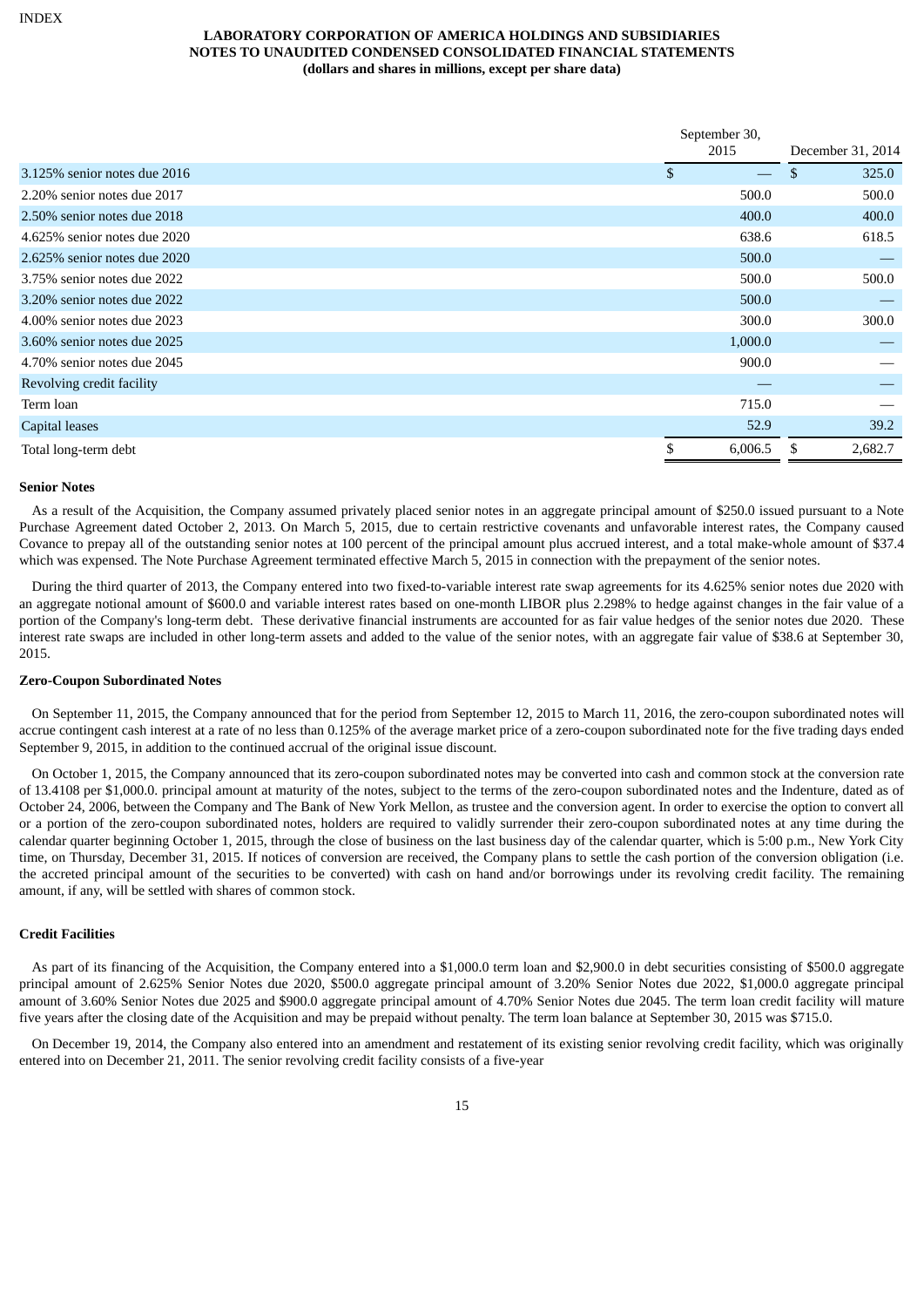revolving facility in the principal amount of up to \$1,000.0, with the option of increasing the facility by up to an additional \$250.0, subject to the agreement of one or more new or existing lenders to provide such additional amounts and certain other customary conditions. The new revolving credit facility also provides for a subfacility of up to \$100.0 for swing line borrowings and a subfacility of up to \$125.0 for issuances of letters of credit. The new revolving credit facility is permitted to be used for general corporate purposes, including working capital, capital expenditures, funding of share repurchases and certain other payments, and acquisitions and other investments. There was \$0.0 and \$0.0 outstanding on the Company's revolving credit facility at September 30, 2015 and December 31, 2014, respectively.

On February 13, 2015, the Company entered into a 60-day cash bridge term loan credit facility in the principal amount of \$400.0 for the purpose of financing a portion of the cash consideration and the fees and expenses in connection with the Acquisition. The 60-day cash bridge term loan credit facility was entered into under the terms set forth in the bridge facility commitment letter for the \$400.0 60-day cash bridge tranche. The 60-day cash bridge term loan credit facility was advanced in full on February 19, 2015, the date of the Company's completion of the Acquisition. On March 16, 2015, the Company elected to prepay the bridge facility without penalty.

Under the term loan facility and the revolving credit facility, the Company is subject to negative covenants limiting subsidiary indebtedness and certain other covenants typical for investment grade-rated borrowers, and the Company is required to maintain a leverage ratio that declines over time. Prior to the Acquisition closing date, the leverage ratio was required to have been no greater than 3.75 to 1.0 calculated by excluding the \$2,900.0 in Acquisition Notes. From and after the Acquisition closing date, the leverage ratio must be no greater than 4.75 to 1.0 with respect to the last day of each of the first four fiscal quarters ending on or after the closing date, 4.25 to 1.0 with respect to the last day of each of the fifth through eighth fiscal quarters ending after the closing date, and 3.75 to 1.0 with respect to the last day of each fiscal quarter ending thereafter. The Company was in compliance with all covenants in the term loan facility and the new revolving credit facility at September 30, 2015. As of September 30, 2015, the ratio of total debt to consolidated last twelve months EBITDA was 3.8 to 1.0.

The term loan credit facility accrues interest at a per annum rate equal to, at the Company's election, either a LIBOR rate plus a margin ranging from 1.125% to 2.00%, or a base rate determined according to a prime rate or federal funds rate plus a margin ranging from 0.125% to 1.00%. Advances under the revolving credit facility will accrue interest at a per annum rate equal to, at the Company's election, either a LIBOR rate plus a margin ranging from 1.00% to 1.60%, or a base rate determined according to a prime rate or federal funds rate plus a margin ranging from 0.00% to 0.60%. Fees are payable on outstanding letters of credit under the new revolving credit facility at a per annum rate equal to the applicable margin for LIBOR loans, and the Company is required to pay a facility fee on the aggregate commitments under the new revolving credit facility, at a per annum rate ranging from 0.125% to 0.40%. The interest margin applicable to the credit facilities, and the facility fee and letter of credit fees payable under the new revolving credit facility, are based on the Company's senior credit ratings as determined by Standard & Poor's and Moody's, which are currently BBB and Baa2, respectively.

As of September 30, 2015, the effective interest rate on the revolving credit facility was 1.29% and the effective interest rate on the term loan was 1.44%.

## **7. PREFERRED STOCK AND COMMON SHAREHOLDERS' EQUITY**

The Company is authorized to issue up to 265.0 shares of common stock, par value \$0.10 per share. The Company's treasury shares are recorded at aggregate cost. The Company is authorized to issue up to 30.0 shares of preferred stock, par value \$0.10 per share. There were no preferred shares outstanding as of September 30, 2015.

The changes in common shares issued and held in treasury are summarized below:

|                                                         |        | Held in                  |             |
|---------------------------------------------------------|--------|--------------------------|-------------|
|                                                         | Issued | Treasurv                 | Outstanding |
| Common shares at December 31, 2014                      | 107.1  | (22.5)                   | 84.6        |
| Common stock issued in conjunction with the Acquisition | 15.3   | $\overline{\phantom{a}}$ | 15.3        |
| Common stock issued under employee stock plans          | 1.3    |                          |             |
| Common shares at September 30, 2015                     | 123.7  | (22.5)                   | 101.2       |

#### **Share Repurchase Program**

As of September 30, 2015 and December 31, 2014, the Company had outstanding authorization from the Board of Directors to purchase up to \$789.5 of Company common stock based on settled trades as of these respective dates. The repurchase authorization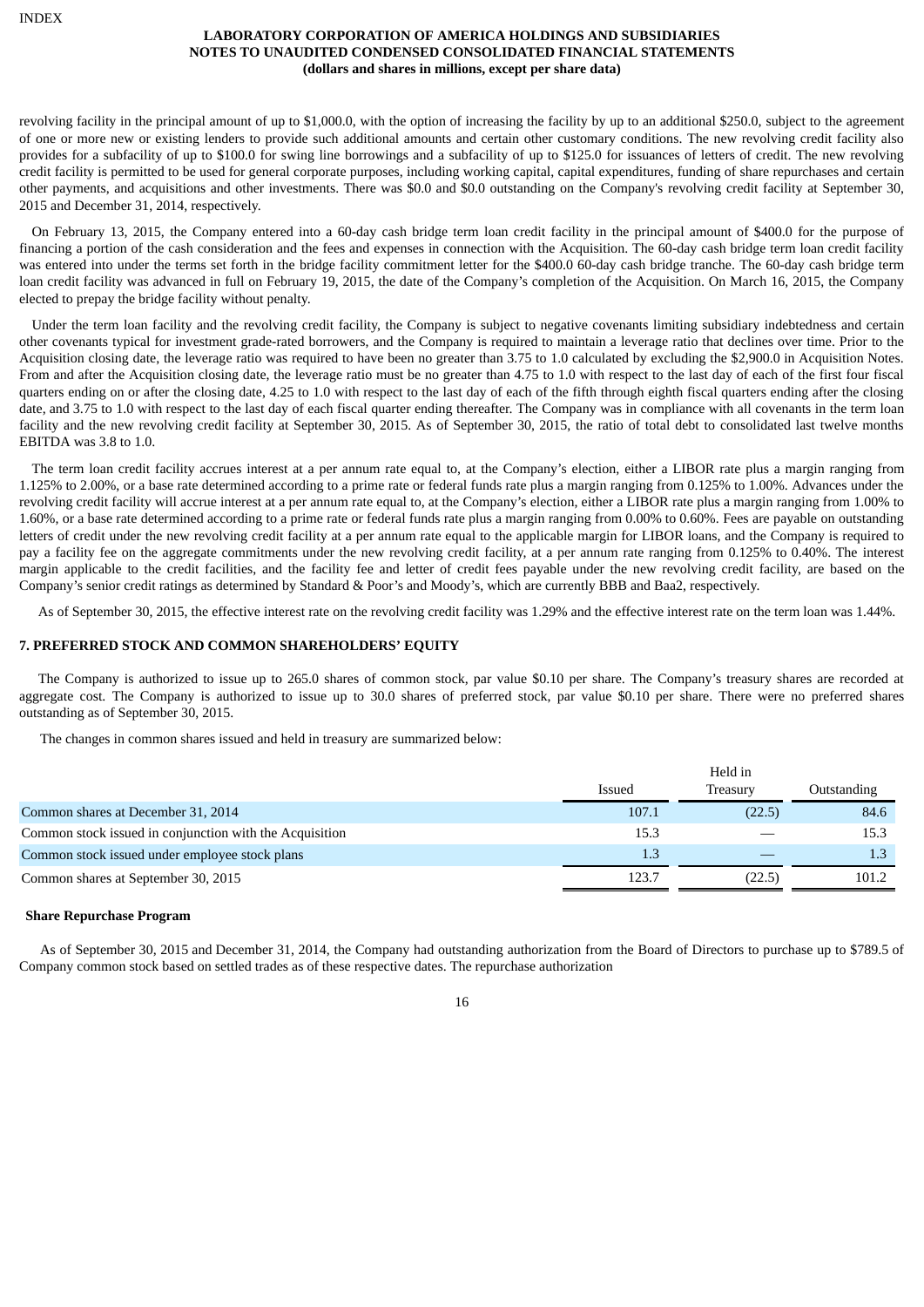has no expiration date. Following the announcement of the Acquisition, the Company suspended its share repurchases. The Company does not anticipate resuming its share repurchase activity until it approaches its targeted ratio of total debt to consolidated EBITDA of 2.5 to 1.0.

#### **Accumulated Other Comprehensive Earnings**

The components of accumulated other comprehensive earnings are as follows:

|                                                                                                                                 |                                        | Foreign |  | Net         |                   | Unrealized Gains   |    | Accumulated   |
|---------------------------------------------------------------------------------------------------------------------------------|----------------------------------------|---------|--|-------------|-------------------|--------------------|----|---------------|
|                                                                                                                                 | Currency<br>Translation<br>Adjustments |         |  | Benefit     |                   | and Losses on      |    | Other         |
|                                                                                                                                 |                                        |         |  | Plan        |                   | Available for Sale |    | Comprehensive |
|                                                                                                                                 |                                        |         |  | Adjustments | <b>Securities</b> |                    |    | Earnings      |
| Balance at December 31, 2014                                                                                                    | \$                                     | 68.0    |  | $(78.6)$ \$ |                   | 0.1                | -S | (10.5)        |
| Other comprehensive earnings before reclassifications                                                                           |                                        | (233.3) |  | 2.2         |                   | (0.1)              |    | (231.2)       |
| Amounts reclassified from accumulated other comprehensive earnings<br>to the Condensed Consolidated Statement of Operations (a) |                                        |         |  | (0.8)       |                   |                    |    | (0.8)         |
| Tax effect of adjustments                                                                                                       |                                        | 74.5    |  | (0.5)       |                   |                    |    | 74.0          |
| Balance at September 30, 2015                                                                                                   |                                        | (90.8)  |  | (77.7)      | - S               |                    |    | (168.5)       |

*(a)* The amortization of prior service cost is included in the computation of net periodic benefit cost. See Note 10 (Pension and Post-retirement Plans) below for additional information regarding the Company's net periodic benefit cost.

## **8. INCOME TAXES**

The Company does not recognize a tax benefit unless the Company concludes that it is more likely than not that the benefit will be sustained on audit by the taxing authority based solely on the technical merits of the associated tax position. If the recognition threshold is met, the Company recognizes a tax benefit measured at the largest amount of the tax benefit that the Company believes is greater than 50% likely to be realized.

The gross unrecognized income tax benefits were \$27.9 and \$16.7 at September 30, 2015 and December 31, 2014, respectively. Substantially all of the increase relates to matters associated with the Acquisition. It is anticipated that the amount of the unrecognized income tax benefits will change within the next twelve months; however, these changes are not expected to have a significant impact on the results of operations, cash flows or the financial position of the Company.

As of September 30, 2015 and December 31, 2014, \$27.9 and \$16.7, respectively, are the approximate amounts of gross unrecognized income tax benefits that, if recognized, would favorably affect the effective income tax rate in future periods. Substantially all of the increase relates to matters associated with the Acquisition.

The Company recognizes interest and penalties related to unrecognized income tax benefits in income tax expense. Accrued interest and penalties related to uncertain tax positions totaled \$9.5 and \$8.2 as of September 30, 2015 and December 31, 2014, respectively. The transfer of Covance's beginning balances accounted for substantially all of the increase.

The valuation allowance provided as a reserve against certain deferred tax assets is \$15.4 and \$17.1 as of September 30, 2015 and December 31, 2014, respectively.

The Company has substantially concluded all U.S. federal income tax matters for years through 2011. Substantially all material state and local, and foreign income tax matters have been concluded through 2007 and 2004, respectively.

The Company has various state and international income tax examinations ongoing throughout the year. Management believes adequate provisions have been recorded related to all open tax years.

## **9. COMMITMENTS AND CONTINGENCIES**

The Company is involved from time to time in various claims and legal actions, including arbitrations, class actions, and other litigation (including those described in more detail below), arising in the ordinary course of business. Some of these actions involve claims that are substantial in amount. These matters include, but are not limited to, intellectual property disputes, professional liability, employee-related matters, and inquiries, including subpoenas and other civil investigative demands, from governmental agencies and Medicare or Medicaid payers and managed care payers reviewing billing practices or requesting comment on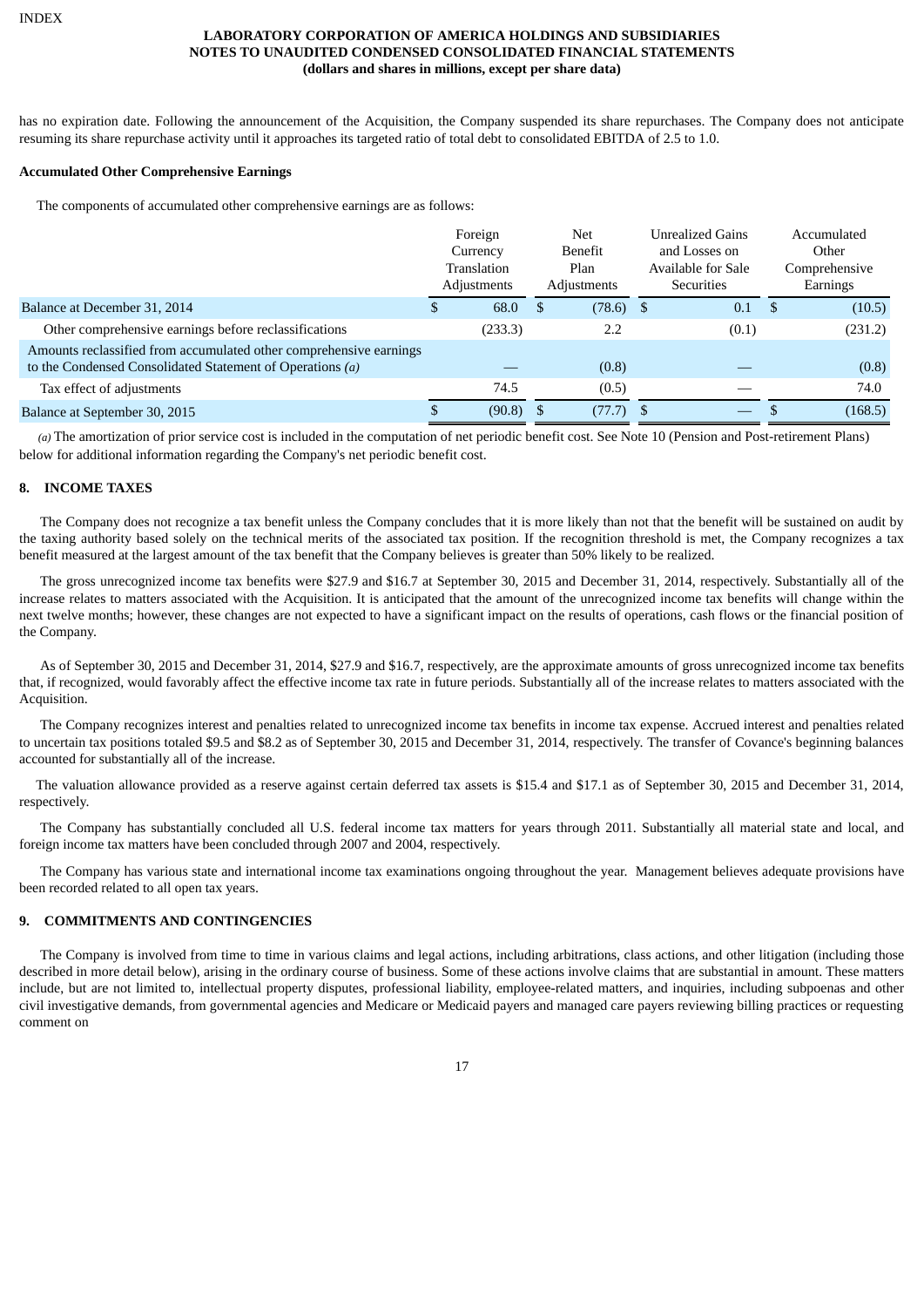allegations of billing irregularities that are brought to their attention through billing audits or third parties. The Company receives civil investigative demands or other inquiries from various governmental bodies in the ordinary course of its business. Such inquiries can relate to the Company or other health care providers. The Company works cooperatively to respond to appropriate requests for information.

The Company is also named from time to time in suits brought under the *qui tam* provisions of the False Claims Act and comparable state laws. These suits typically allege that the Company has made false statements and/or certifications in connection with claims for payment from federal or state health care programs. The suits may remain under seal (hence, unknown to the Company) for some time while the government decides whether to intervene on behalf of the *qui tam* plaintiff. Such claims are an inevitable part of doing business in the health care field today.

The Company believes that it is in compliance in all material respects with all statutes, regulations and other requirements applicable to its clinical laboratory operations and drug development support services. The health care diagnostics and drug development industries are, however, subject to extensive regulation, and the courts have not interpreted many of the applicable statutes and regulations. There can be no assurance, therefore, that the applicable statutes and regulations will not be interpreted or applied by a prosecutorial, regulatory or judicial authority in a manner that would adversely affect the Company. Potential sanctions for violation of these statutes and regulations include significant fines, the loss of various licenses, certificates and authorizations, and/or exclusion from participation in government programs.

Many of the current claims and legal actions against the Company are in preliminary stages, and many of these cases seek an indeterminate amount of damages. The Company records an aggregate legal reserve, which is determined using actuarial calculations based on historical loss rates and assessment of trends experienced in settlements and defense costs. In accordance with FASB Accounting Standards Codification Topic 450, "Contingencies", the Company establishes reserves for judicial, regulatory, and arbitration matters outside the aggregate legal reserve if and when those matters present loss contingencies that are both probable and estimable and would exceed the aggregate legal reserve. When loss contingencies are not both probable and estimable, the Company does not establish separate reserves.

The Company is unable to estimate a range of reasonably probable loss for the proceedings described in more detail below in which damages either have not been specified or, in the Company's judgment, are unsupported and/or exaggerated and (i) the proceedings are in early stages; (ii) there is uncertainty as to the outcome of pending appeals or motions; (iii) there are significant factual issues to be resolved; and/or (iv) there are novel legal issues to be presented. For these proceedings, however, the Company does not believe, based on currently available information, that the outcomes will have a material adverse effect on the Company's financial condition, though the outcomes could be material to the Company's operating results for any particular period, depending, in part, upon the operating results for such period.

As reported, the Company reached a settlement in the previously disclosed lawsuit, California ex rel. Hunter Laboratories, LLC et al. v. Quest Diagnostics *Incorporated, et al.* ("Hunter Labs Settlement Agreement"), to avoid the uncertainty and costs associated with prolonged litigation. Pursuant to the executed Hunter Labs Settlement Agreement, the Company recorded a litigation settlement expense of \$34.5 in the second quarter of 2011 (net of a previously recorded reserve of \$15.0) and paid the settlement amount of \$49.5 in the third quarter of 2011. The Company also agreed to certain reporting obligations regarding its pricing for a limited time period and, at the option of the Company in lieu of such reporting obligations, to provide Medi-Cal with a discount from Medi-Cal's otherwise applicable maximum reimbursement rate from November 1, 2011, through October 31, 2012. In June of 2012, the California legislature enacted Assembly Bill No. 1494, Section 9 of which directed the Department of Health Care Services ("DHCS") to establish new reimbursement rates for Medi-Cal clinical laboratory services that will be based on payments made to California clinical laboratories for similar services by other third-party payers. With stakeholder input, DHCS established data elements and a format for laboratories to report payment data from comparable third-party payers. Laboratories reported payment data to DHCS in the summer of 2013. On March 28, 2014, Assembly Bill No. 1124 extended the implementation deadline of new regulations until June 30, 2016. Assembly Bill No. 1494 provides that until the new rates are set through this process, Medi-Cal payments for clinical laboratory services will be reduced (in addition to a 10.0% payment reduction imposed by Assembly Bill No. 97 in 2011) by "up to 10 percent" for tests with dates of service on or after July 1, 2012, with a cap on payments set at 80.0% of the lowest maximum allowance established under the federal Medicare program. In April 2015, the Centers for Medicare and Medicaid Services (CMS) approved a 10.0% payment reduction under Assembly Bill No. 1494. This cut, which will apply retroactively to the period of July 1, 2012 through June 30, 2015, is being implemented through recoupments from weekly reimbursements at a rate of 5% of the amount owed until paid in full. Under the terms of the Hunter Labs Settlement Agreement, the enactment of this California legislation terminates the Company's reporting obligations (or obligation to provide a discount in lieu of reporting) under that agreement. In December 2014, DHCS announced at a stakeholder meeting the results of its analysis of payment data reported by laboratories in 2013 and its proposed rate methodology, on which it solicited stakeholder comments. The Company objected to the proposal by DHCS to exclude from the new rate calculations data on payments from comparable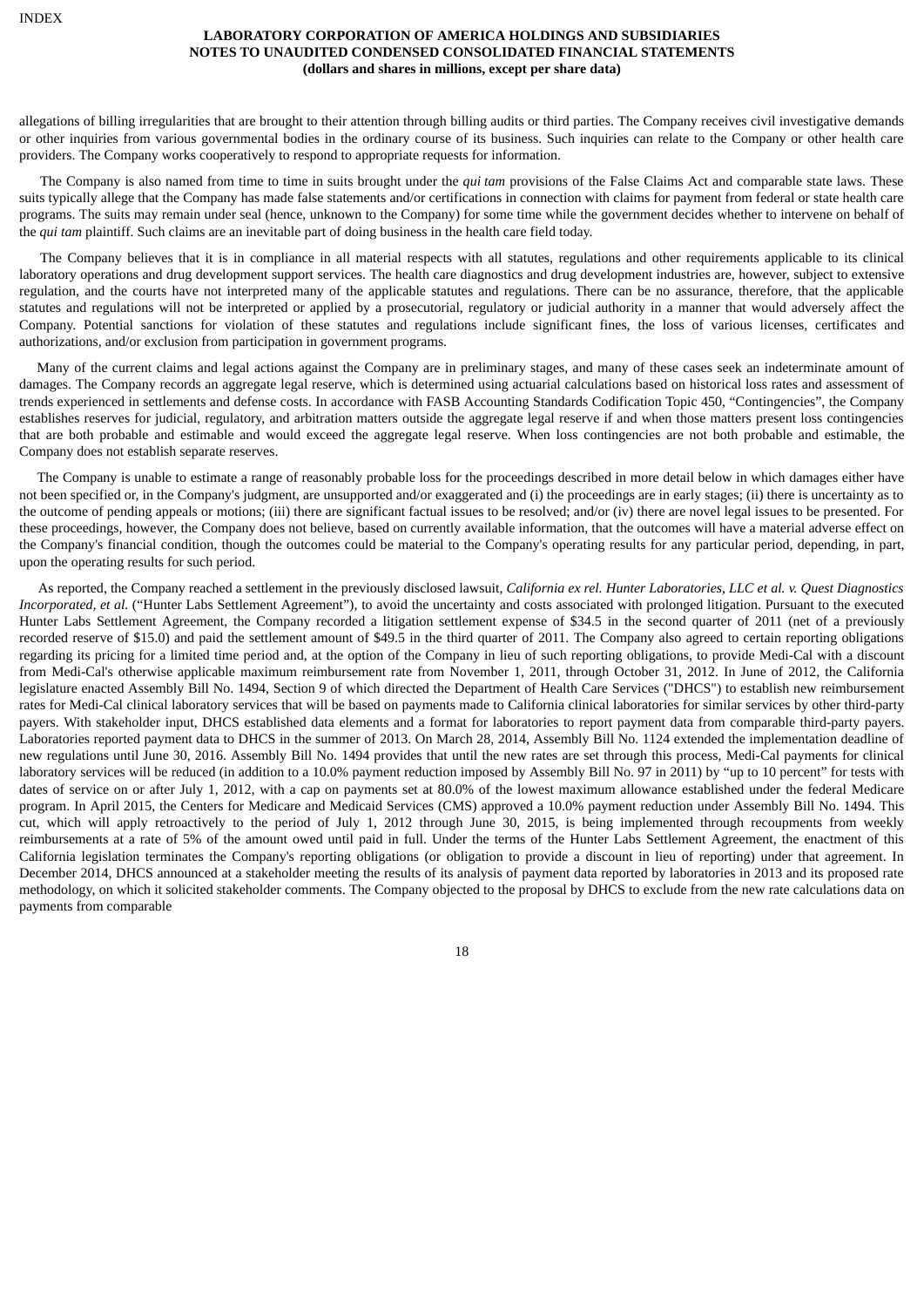third-party payers exceeding 80.0% of Medicare reimbursement amounts and its proposal to impose the 10.0% payment reduction enacted in Assembly Bill No. 97 after calculation of the new rates. In January 2015, after receiving stakeholder comments, DHCS instructed laboratories to submit 2014 payment data by March 27, 2015, which DHCS used (except for data on payment amounts exceeding 80.0% of Medicare reimbursement) to establish new rates. DHCS obtained CMS approval of a state plan amendment adopting the new rate methodology and rates effective July 1, 2015, and posted the new rates on the DHCS website. DHCS intends to apply the 10.0% payment reduction referenced in Assembly Bill No. 97 to the new rates. Due to an implementation delay, the new rates will be implemented prospectively beginning November 1, 2015. A recoupment to account for differences between the new rates and the rates paid for the period of July 1, 2015 through October 31, 2015 will be implemented through recoupments applied to each weekly reimbursement. Therefore, until the recoupment is paid in full, the Company will not receive a weekly reimbursement. All retroactive recoupments are expected to be completed by February 2016. Taken together, these changes are not expected to have a material impact on the Company's consolidated revenues or results of operations.

As previously reported, the Company responded to an October 2007 subpoena from the United States Department of Health & Human Services Office of Inspector General's regional office in New York. On August 17, 2011, the Southern District of New York unsealed a False Claims Act lawsuit, *United States* of America ex rel. NPT Associates v. Laboratory Corporation of America Holdings, which alleges that the Company offered UnitedHealthcare kickbacks in the form of discounts in return for Medicare business. The Plaintiff's third amended complaint further alleges that the Company's billing practices violated the false claims acts of fourteen states and the District of Columbia. The lawsuit seeks actual and treble damages and civil penalties for each alleged false claim, as well as recovery of costs, attorney's fees, and legal expenses. Neither the United States government nor any state government has intervened in the lawsuit. The Company's Motion to Dismiss was granted in October 2014. The Company intends to vigorously defend the lawsuit should it proceed further.

In addition, the Company has received various other subpoenas since 2007 related to Medicaid billing. In October 2009, the Company received a subpoena from the State of Michigan Department of Attorney General seeking documents related to its billing to Michigan Medicaid. In June 2010, the Company received a subpoena from the State of Florida Office of the Attorney General requesting documents related to its billing to Florida Medicaid. In October 2013, the Company received a civil investigative demand from the State of Texas Office of the Attorney General requesting documents related to its billing to Texas Medicaid. The Company is cooperating with these requests.

On November 4, 2013, the State of Florida through the Office of the Attorney General filed an Intervention Complaint in a False Claims Act lawsuit, *State* of Florida ex rel. Hunter Laboratories, LLC and Chris Riedel v. Quest Diagnostics Incorporated, et al. in the Circuit Court for the Second Judicial Circuit for Leon County. The complaint, originally filed by a competitor laboratory, alleges that the Company overcharged Florida's Medicaid program. The lawsuit seeks actual and treble damages and civil penalties for each alleged false claim, as well as recovery of costs, attorney's fees, and legal expenses. The Company's Motion to Dismiss was denied in February 2015. The Company will vigorously defend the lawsuit.

On May 2, 2013, the Company was served with a False Claims Act lawsuit, State of Georgia ex rel. Hunter Laboratories, LLC and Chris Riedel v. Quest *Diagnostics Incorporated, et al.*, filed in the State Court of Fulton County, Georgia. The lawsuit, filed by a competitor laboratory, alleges that the Company overcharged Georgia's Medicaid program. The State of Georgia filed a notice of declination on August 13, 2012, before the Company was served with a complaint. The case was removed to the United States District Court for the Northern District of Georgia. The lawsuit seeks actual and treble damages and civil penalties for each alleged false claim, as well as recovery of costs, attorney's fees, and legal expenses. On March 14, 2014, the Company's Motion to Dismiss was granted. The Plaintiffs repled their complaint and the Company filed a Motion to Dismiss the First Amended Complaint. In May 2015, the Court dismissed the Plaintiffs' anti-kickback claim and remanded the remaining state law claims to the State Court of Fulton County. In July 2015, the Company filed a Motion to Dismiss these remaining claims. The Plaintiffs filed an opposition to the Company's Motion to Dismiss in August 2015. Also, the State of Georgia filed a brief as amicus curiae. The Company will vigorously defend the lawsuit.

On November 18, 2011, the Company received a letter from United States Senators Baucus and Grassley requesting information regarding the Company's relationships with its largest managed care customers. The letter requested information about the Company's contracts and financial data regarding its managed care customers. Company representatives met with Senate Finance Committee staff after receiving the request and subsequently produced documents in response.

On February 27, 2012, the Company was served with a False Claims Act lawsuit, *United States ex rel. Margaret Brown v. Laboratory Corporation of America Holdings and Tri-State Clinical Laboratory Services, LLC*, filed in the United States District Court for the Southern District of Ohio, Western Division. The Company owned 50% of Tri-State Clinical Laboratory Services, LLC, which was dissolved in June of 2011 pursuant to a voluntary petition under Chapter 7 of Title 11 of the United States Code. The lawsuit alleges that the defendants submitted false claims for payment for laboratory testing services performed as a result of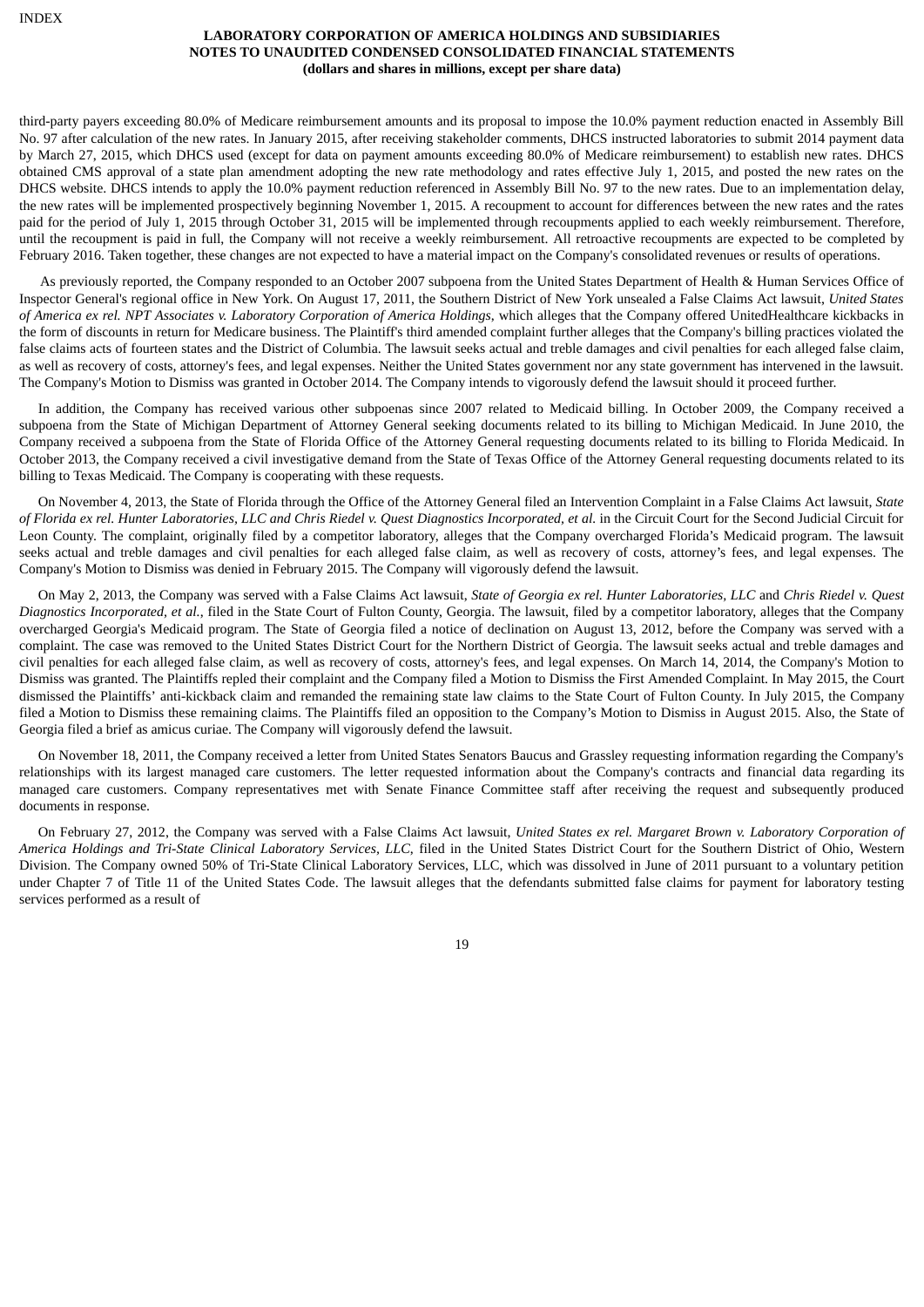financial relationships that violated the federal Stark and Anti-Kickback laws. The lawsuit seeks actual and treble damages and civil penalties for each alleged false claim, as well as recovery of costs, attorney's fees, and legal expenses. The United States government has not intervened in the lawsuit. The parties have reached a settlement in principle, but the Company will vigorously defend the lawsuit if the settlement is not finalized.

On June 7, 2012, the Company was served with a putative class action lawsuit, *Yvonne Jansky v. Laboratory Corporation of America, et al.*, filed in the Superior Court of the State of California, County of San Francisco. The complaint alleges that the Defendants committed unlawful and unfair business practices, and violated various other state laws by changing screening codes to diagnostic codes on laboratory test orders, thereby resulting in customers being responsible for co-payments and other debts. The lawsuit seeks injunctive relief, actual and punitive damages, as well as recovery of attorney's fees, and legal expenses. In June 2015, Plaintiff's Motion for class certification was denied. Plaintiff has appealed the denial of class certification, and the trial court has stayed the case pending resolution of the appeal. The Company will vigorously defend the lawsuit.

On August 24, 2012, the Company was served with a putative class action lawsuit, Sandusky Wellness Center, LLC, et al. v. MEDTOX Scientific, Inc., et *al.*, filed in the United States District Court for the District of Minnesota. The lawsuit alleges that on or about February 21, 2012, the defendants violated the federal Telephone Consumer Protection Act ("TCPA") by sending unsolicited facsimiles to Plaintiff and more than 39 other recipients without the recipients' prior express permission or invitation. The lawsuit seeks the greater of actual damages or the sum of \$0.0005 for each violation, subject to trebling under the TCPA, and injunctive relief. In September 2014, Plaintiff's Motion for class certification was denied. In January of 2015, the Company's Motion for Summary Judgment on the remaining individual claim was granted. Plaintiff has filed a notice of appeal. The Company will vigorously defend the lawsuit.

The Company was a defendant in two separate putative class action lawsuits, *Christine Bohlander v. Laboratory Corporation of America, et al.,* and Jemuel Andres, et al. v. Laboratory Corporation of America Holdinas, et al., related to overtime pay. After the filing of the two lawsuits on July 8, 2013, the Bohlander lawsuit was consolidated into the Andres lawsuit and removed to the United States District Court for the Central District of California. In the consolidated lawsuit, the Plaintiffs allege on behalf of similarly situated phlebotomists and couriers that the Company failed to pay overtime, failed to provide meal and rest breaks, and committed other violations of the California Labor Code. On May 28, 2015, the District Court issued a preliminary approval of the class action settlement and notice of the settlement has been sent to putative class members.

The Company was also a defendant in two additional putative class action lawsuits alleging similar claims to the *Bohlander/Andres* consolidated lawsuit. The lawsuit of *Rachel Rabanes v. California Laboratory Sciences, LLC, et al.,* was filed in April 2014 in the Superior Court of California for the County of Los Angeles, and the lawsuit *Rita Varsam v. Laboratory Corporation of America DBA LabCorp*, was filed in June 2014 in the Superior Court of California for the County of San Diego. As a result of the *Andres* settlement, the Plaintiff in the *Rabanes* case dismissed her case. The Plaintiff in the Varsam case alleges on behalf of similarly situated employees that the Company failed to pay overtime, failed to provide meal and rest breaks, and committed other violations of the California Labor Code. The complaint seeks monetary damages, civil penalties, costs, injunctive relief, and attorney's fees. The parties in the Varsam case have reached a settlement in principle, but the Company will vigorously defend the lawsuit if the settlement is not finalized.

On December 17, 2010, the Company was served with a lawsuit, *Oliver Wuth, et al. v. Laboratory Corporation of America, et al.*, filed in the State Superior Court of King County, Washington. The lawsuit alleges that the Company was negligent in the handling of a prenatal genetic test order that allegedly resulted in the parents being given incorrect information. The matter was tried to a jury beginning on October 21, 2013. On December 10, 2013, the jury returned a verdict in in Plaintiffs' favor in the amount of \$50.0, with 50.0% of liability apportioned to the Company and 50.0% of liability apportioned to co-Defendant Valley Medical Center. The Company filed post-judgment motions for a new trial, which were denied, and then appealed to the Court of Appeals of the State of Washington. The Appeals Court heard oral argument in June 2015. In August 2015, the Appeals Court affirmed the trial court's judgment. In September, the Company filed a Petition for Review with the Supreme Court of the State of Washington. The Company carries self-insurance reserves and excess liability insurance sufficient to cover the potential liability in this case.

On July 3, 2012, the Company was served with a lawsuit, John Wisekal, as Personal Representative of the Estate of Darien Wisekal v. Laboratory *Corporation of America Holdings and Glenda C. Mixon*, filed in the Circuit Court of the Fifteenth Judicial Circuit in and for Palm Beach County, Florida. The lawsuit alleges that the Company misread a Pap test. The case was removed to the United States District Court for the Southern District of Florida. The matter was tried to a jury beginning on April 1, 2014. On April 17, 2014, the jury returned a verdict in Plaintiff's favor in the amount of \$20.8, with noneconomic damages reduced by 25% to account for the Plaintiff's negligence, for a final verdict of \$15.8. The Company filed post-trial motions. On July 28, 2014, the Court granted the Company's motion for remittitur and reduced the jury's non-economic damages award to \$5.0, reduced by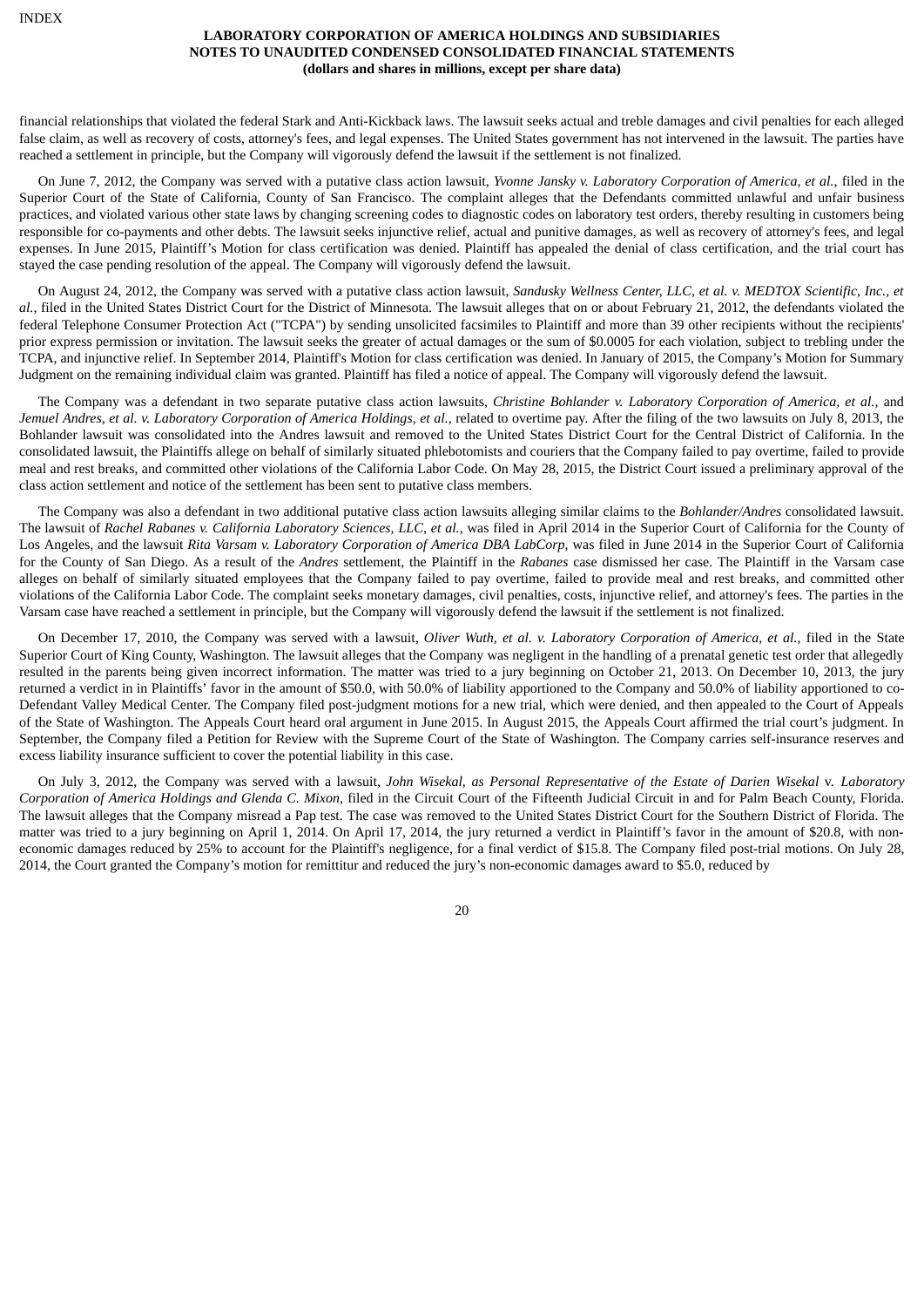25.0% for the Plaintiff's negligence. Accordingly, the total judgment is \$4.4. In December 2014, the Court granted Plaintiff's Motion to Certify the remittitur order for interlocutory appeal. On June 3, 2015, the U.S. Court of Appeals for the Eleventh Circuit denied Petitioner Wisekal's petition for permission to appeal the remittitur order. The case is set for re-trial on the issue of damages on the January 2016 trial calendar. The Company will vigorously defend this lawsuit.

On July 9, 2014, the Company was served with a putative class action lawsuit, *Christopher W. Legg, et al. v. Laboratory Corporation of America*, filed in the United States District Court for the Southern District of Florida. The complaint alleges that the Company willfully violated the Fair and Accurate Credit Transactions Act by allegedly providing credit card expiration date information on an electronically printed credit card receipt. The lawsuit seeks damages of not less than \$0.0001 but not more than \$0.01 per violation, and punitive damages, injunctive relief, and attorney's fees. The parties have reached a settlement in principle that is subject to court approval, but the Company will vigorously defend the lawsuit if the settlement is not finalized.

On August 31, 2015, the Company was served with a putative class action lawsuit, *Patty Davis v. Laboratory Corporation of America, et al.,* filed in the Circuit Court of the Thirteenth Judicial Circuit for Hillsborough County, Florida. The complaint alleges that the Company violated the Florida Consumer Collection Practices Act by billing patients who were collecting benefits under the Workers' Compensation Statutes. The lawsuit seeks injunctive relief and actual and statutory damages, as well as recovery of attorney's fees and legal expenses. The Company will vigorously defend the lawsuit.

Prior to the consummation of the Company's acquisition of LipoScience, Inc. on November 20, 2014, purported stockholders of LipoScience filed four putative class action lawsuits against LipoScience, members of the LipoScience board of directors, the Company and Bear Acquisition Corp., a wholly owned subsidiary of the Company, in the Delaware Court of Chancery and, with respect to one of the lawsuits, in the Superior Court of Wake County, North Carolina. The lawsuits alleged breach of fiduciary duty and/or other violations of state law arising out of the proposed acquisition. Each suit sought, among other things, injunctive relief enjoining the merger. On October 23, 2014, the case in North Carolina was voluntarily dismissed without prejudice by the Plaintiff. On October 29, 2014, the Delaware Court of Chancery consolidated the remaining three actions under the caption *In re LipoScience, Inc. Stockholder Litigation, Consolidated C.A. No. 10252-VCP* (the "Consolidated Action"). On November 7, 2014, the Consolidated Action plaintiffs entered into a memorandum of understanding with the defendants regarding a settlement of the Consolidated Action. In connection with the memorandum of understanding, the parties agreed that LipoScience would make certain additional disclosures to its stockholders.

On November 19, 2014, the Company entered into a definitive merger agreement to acquire Covance for \$6,150.7 in cash and Company common stock. The transaction closed on February 19, 2015. Prior to the closing of the transaction, purported stockholders of Covance filed two putative class action lawsuits. One of the lawsuits, captioned *Berk v. Covance Inc., et al., C.A. No. 10440-VCL*, was filed in the Delaware Court of Chancery on December 9, 2014. The other lawsuit, captioned *Ojeda v. Herring et al., No. MER-C-92-14*, was filed in the Superior Court of New Jersey, Chancery Division, Mercer County, New Jersey, on November 12, 2014. Both suits named as defendants Covance, members of the Covance board of directors, the Company and Neon Merger Sub, Inc., a wholly owned subsidiary of the Company that was merged out of existence in connection with the Acquisition. The lawsuits alleged breach of fiduciary duty and/or other violations of state law arising out of the proposed acquisition. Each suit sought, among other things, injunctive relief enjoining the merger. On January 21, 2015, the case in New Jersey was voluntarily dismissed without prejudice by the Plaintiff. On February 9, 2015, the Plaintiffs in the Delaware case entered into a memorandum of understanding with the Defendants regarding a settlement. In connection with the memorandum of understanding, the parties agreed that Covance would make additional disclosures to its stockholders.

In December 2014, the Company received a Civil Investigative Demand issued pursuant to the federal False Claims Act from the U.S. Attorney's Office for South Carolina, which requests information regarding remuneration and services provided by the Company to physicians who also received draw and processing/handling fees from competitor laboratories Health Diagnostic Laboratory, Inc. and Singulex, Inc. The Company is cooperating with the request.

In March 2015, the Company received a subpoena from the Attorney General of the State of New York, which requests information regarding the Company's relationship with Direct Laboratories LLC. The Company is cooperating with the request.

The Company holds an investment in a joint venture partnership located in Alberta, Canada. The Canadian partnership has a license to conduct diagnostic testing services in the province of Alberta. Substantially all of its revenue is received as reimbursement from the Alberta government's health care programs. In December 2013, Alberta Health Services ("AHS"), the Alberta government's health care program, issued a request for proposals for laboratory services that included the scope of services performed by the Canadian partnership. In October 2014, AHS informed the Canadian partnership that it had not been selected as the preferred proponent. In November 2014, the Canadian partnership submitted a vendor bid appeal upon the belief that there were significant flaws and failures in the conduct of the request for proposal process, which drove to a biased conclusion. AHS established a Vendor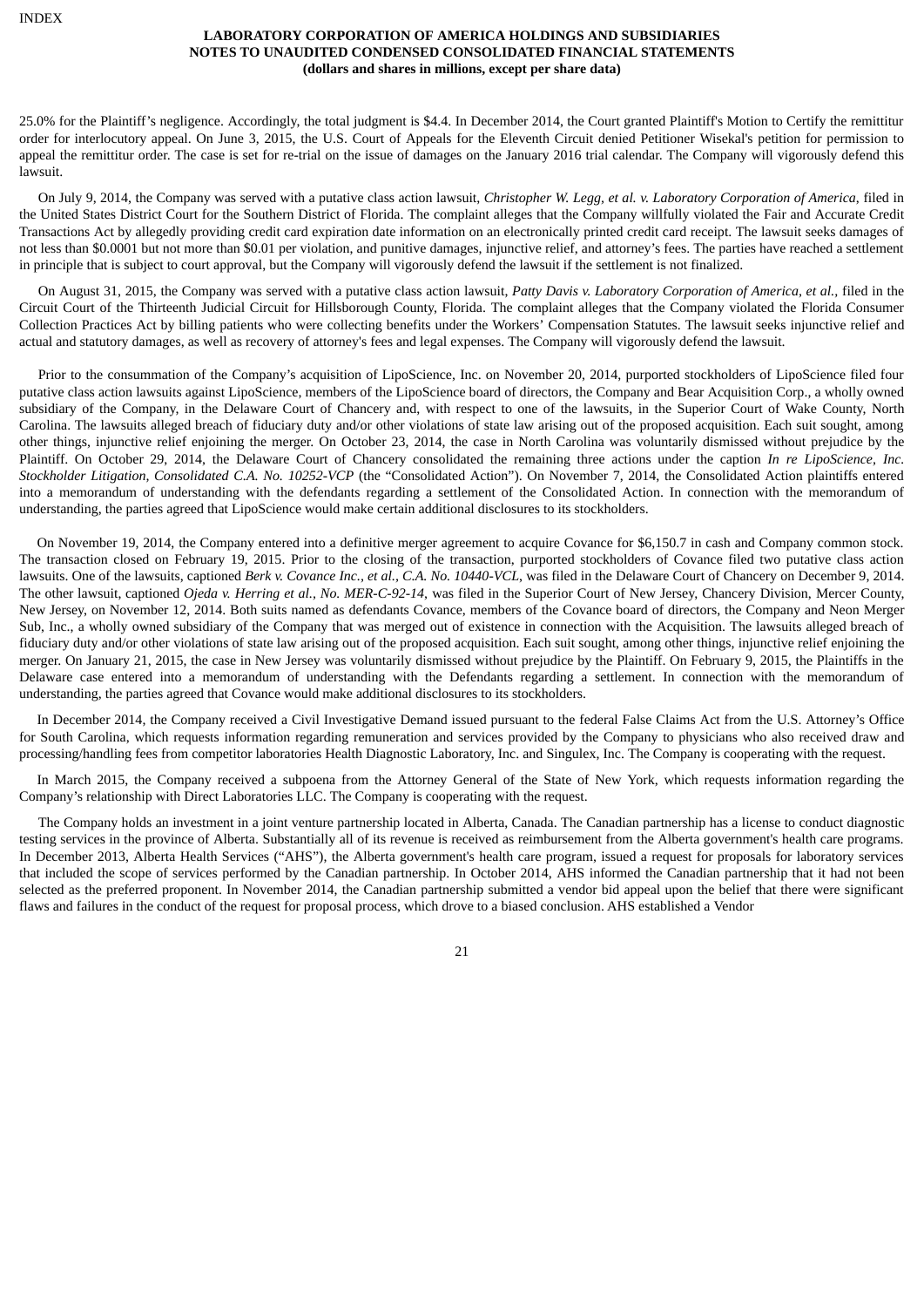Bid Appeal Panel to hear the appeal, and the hearing was conducted in February 2015. In August 2015, AHS was directed to cancel the request for proposal process. Subsequently, the Canadian partnership entered into a one-year extension through March 31, 2017 of its existing contract with AHS. If the contract is not renewed after March 2017, then the Canadian partnership's revenues would decrease substantially and the carrying value of the Company's investment could potentially be impaired.

Under the Company's present insurance programs, coverage is obtained for catastrophic exposure as well as those risks required to be insured by law or contract. The Company is responsible for the uninsured portion of losses related primarily to general, professional and vehicle liability, certain medical costs and workers' compensation. The self-insured retentions are on a per occurrence basis without any aggregate annual limit. Provisions for losses expected under these programs are recorded based upon the Company's estimates of the aggregated liability of claims incurred. As of September 30, 2015, the Company had provided letters of credit aggregating approximately \$45.4, primarily in connection with certain insurance programs. The Company's availability under its revolving credit facility is reduced by the amount of these letters of credit.

## **10. PENSION AND POSTRETIREMENT PLANS**

The Company's defined contribution retirement plan (the "401K Plan") covers substantially all pre-Acquisition employees. All employees eligible for the 401K Plan receive a minimum 3% non-elective contribution concurrent with each payroll period. The 401K Plan also permits discretionary contributions by the Company of up to 1% and up to 3% of pay for eligible employees based on years of service with the Company. The cost of this plan was \$13.2 and \$12.6 for the three months ended September 30, 2015 and 2014, respectively, and \$39.4 and \$38.8 for the nine months ended September 30, 2015 and 2014, respectively. As a result of the Acquisition, the Company also incurred expense of \$11.4 and \$27.1 for the Covance 401K Plan during the three and nine months ended September 30, 2015, respectively.

The Company also maintains a frozen defined benefit retirement plan (the "Company Plan"), that as of December 31, 2009, covered substantially all employees. The benefits to be paid under the Company Plan are based on years of credited service through December 31, 2009 and ongoing interest credits. Effective January 1, 2010, the Company Plan was closed to new participants. The Company's policy is to fund the Company Plan with at least the minimum amount required by applicable regulations.

The Company maintains a second unfunded, non-contributory, non-qualified defined benefit retirement plan (the "PEP"), that as of December 31, 2009, covered substantially all of its senior management group. The PEP supplements the Company Plan and was closed to new participants effective January 1, 2010.

The effect on operations for the Company Plan and the PEP is summarized as follows:

|                                          |      |         | Three Months Ended September 30, |       | Nine Months Ended September 30, |        |      |        |  |  |
|------------------------------------------|------|---------|----------------------------------|-------|---------------------------------|--------|------|--------|--|--|
|                                          | 2015 |         |                                  | 2014  |                                 | 2015   | 2014 |        |  |  |
| Service cost for administrative expenses |      | $1.0\,$ |                                  | 0.8   |                                 | 2.9    |      | 2.5    |  |  |
| Interest cost on benefit obligation      |      | 3.8     |                                  | 4.2   |                                 | 11.4   |      | 12.3   |  |  |
| Expected return on plan assets           |      | (4.5)   |                                  | (4.6) |                                 | (13.7) |      | (13.6) |  |  |
| Net amortization and deferral            |      | 2.9     |                                  | 1.6   |                                 | 8.3    |      | 5.0    |  |  |
| Defined benefit plan costs               |      | 3.2     |                                  | 2.0   |                                 | 8.9    |      | 6.2    |  |  |

During the nine months ended September 30, 2015, the Company contributed \$7.1 to the Company Plan.

The Company has assumed obligations under a subsidiary's post-retirement medical plan. Coverage under this plan is restricted to a limited number of existing employees of the subsidiary. This plan is unfunded and the Company's policy is to fund benefits as claims are incurred. The effect on operations of the post-retirement medical plan is shown in the following table:

|                                       |    | Three Months Ended September 30, |       | Nine Months Ended September 30, |       |  |       |  |  |  |
|---------------------------------------|----|----------------------------------|-------|---------------------------------|-------|--|-------|--|--|--|
|                                       |    | 2015                             | 2014  |                                 | 2015  |  | 2014  |  |  |  |
| Service cost for benefits earned      | ۰υ | $\hspace{0.05cm}$                | 0.1   |                                 | 0.1   |  | 0.2   |  |  |  |
| Interest cost on benefit obligation   |    | 0.2                              | 0.4   |                                 | 0.7   |  |       |  |  |  |
| Net amortization and deferral         |    | (2.9)                            | (2.0) |                                 | (7.5) |  | (5.9) |  |  |  |
| Post-retirement medical plan benefits |    | (2.7)                            | (1.5) |                                 | (6.7) |  | (4.4) |  |  |  |

In addition to the PEP, as a result of the Acquisition, the Company also has a frozen non-qualified Supplemental Executive Retirement Plan ("SERP"). The SERP, which is not funded, is intended to provide retirement benefits for certain executive officers of Covance. Benefit amounts are based upon years of service and compensation of the participating employees. The pension benefit obligation as of the Acquisition date was \$32.8. The components of the net periodic pension cost are as follows: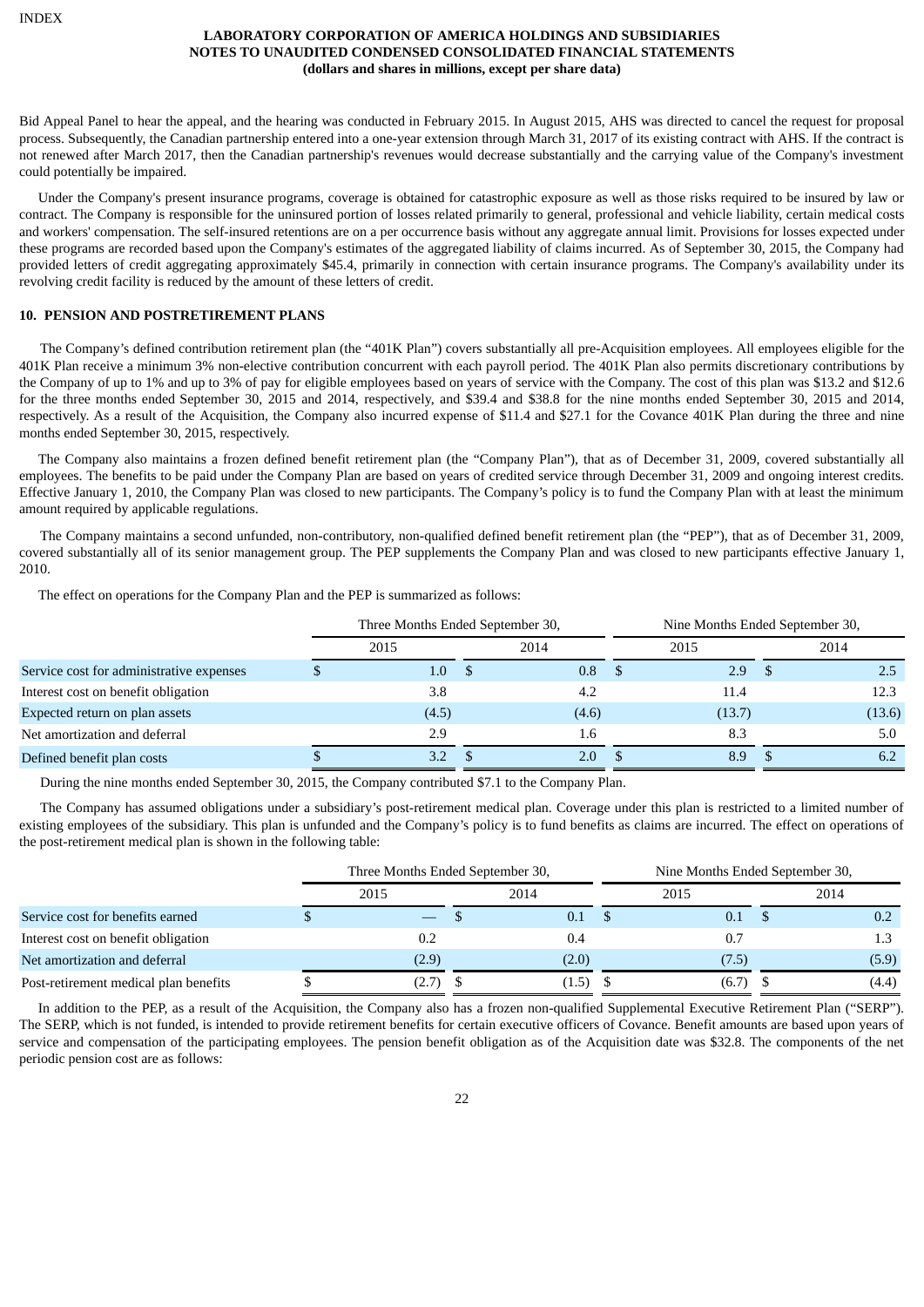|                               |     | Three Months Ended<br>September 30, 2015 | Nine Months Ended<br>September 30, 2015 |  |  |
|-------------------------------|-----|------------------------------------------|-----------------------------------------|--|--|
| Service cost                  | \$. | 0.1                                      | 0.1                                     |  |  |
| Interest cost                 |     | 0.2                                      | 0.6                                     |  |  |
| Net amortization and deferral |     |                                          |                                         |  |  |
| Curtailment gain              |     | (0.7)                                    | (0.7)                                   |  |  |
| Net periodic pension cost     |     | $(0.4)$ \$                               |                                         |  |  |

The SERP was frozen effective August 1, 2015, which resulted in a curtailment gain of \$0.7.

Also as a result of the Acquisition, the Company sponsors a post-employment retiree health and welfare plan for the benefit of eligible employees at certain U.S. subsidiaries who retire after satisfying service and age requirements. This plan is funded on a pay-as-you-go basis and the cost of providing these benefit is shared with the retirees. The net periodic post-retirement benefit cost for the three and nine months ended September 30, 2015 was \$0.1 and \$0.2, respectively, and the pension benefit obligation as of the Acquisition date was \$6.3.

As a result of the Acquisition, the Company sponsors two defined benefit pension plans for the benefit of its employees at two United Kingdom subsidiaries and one defined benefit pension plan for the benefit of its employees at a German subsidiary, all of which are legacy plans of previously acquired companies. Benefit amounts for all three plans are based upon years of service and compensation. The German plan is unfunded while the United Kingdom pension plans are funded. The Company's funding policy has been to contribute annually a fixed percentage of the eligible employee's salary at least equal to the local statutory funding requirements.

|                                                            | <b>United Kingdom Plans</b>              |              |                                         | German Plan |                                          |     |                                         |  |  |  |  |
|------------------------------------------------------------|------------------------------------------|--------------|-----------------------------------------|-------------|------------------------------------------|-----|-----------------------------------------|--|--|--|--|
|                                                            | Three Months Ended<br>September 30, 2015 |              | Nine Months Ended<br>September 30, 2015 |             | Three Months Ended<br>September 30, 2015 |     | Nine Months Ended<br>September 30, 2015 |  |  |  |  |
| Service cost for administrative                            |                                          |              |                                         |             |                                          |     |                                         |  |  |  |  |
| expenses                                                   | \$<br>0.9                                | $\mathbb{S}$ | 1.9                                     | \$          | 0.4                                      | \$  | 0.8                                     |  |  |  |  |
| Interest cost on benefit obligation                        | 2.3                                      |              | 5.4                                     |             | 0.1                                      |     | 0.3                                     |  |  |  |  |
| Expected return on plan assets                             | (3.3)                                    |              | (7.6)                                   |             |                                          |     |                                         |  |  |  |  |
| Net amortization and deferral                              |                                          |              |                                         |             |                                          |     |                                         |  |  |  |  |
| Defined benefit plan costs                                 | (0.1)                                    | \$           | (0.3)                                   | $\sqrt{S}$  | 0.5                                      | \$. | 1.1                                     |  |  |  |  |
|                                                            |                                          |              |                                         |             |                                          |     |                                         |  |  |  |  |
| Assumptions used to determine<br>defined benefit plan cost |                                          |              |                                         |             |                                          |     |                                         |  |  |  |  |
| Discount rate                                              | $3.6\%$                                  |              | 3.6%                                    |             | 1.5%                                     |     | 1.5%                                    |  |  |  |  |
| Expected return on assets                                  | 5.4%                                     |              | 5.4%                                    |             | N/A                                      |     | N/A                                     |  |  |  |  |
| Salary increases                                           | 3.5%                                     |              | 3.5%                                    |             | 2.0%                                     |     | 2.0%                                    |  |  |  |  |

## **11. FAIR VALUE MEASUREMENTS**

The Company's population of financial assets and liabilities subject to fair value measurements as of September 30, 2015 and December 31, 2014 is as follows:

|                                                 |                    |            | Fair Value Measurements as of     |                          |  |         |      |         |  |  |  |  |  |
|-------------------------------------------------|--------------------|------------|-----------------------------------|--------------------------|--|---------|------|---------|--|--|--|--|--|
|                                                 |                    | Fair Value | September 30, 2015                |                          |  |         |      |         |  |  |  |  |  |
|                                                 |                    | as of      | <b>Using Fair Value Hierarchy</b> |                          |  |         |      |         |  |  |  |  |  |
|                                                 | September 30, 2015 |            |                                   | Level 1                  |  | Level 2 |      | Level 3 |  |  |  |  |  |
| Noncontrolling interest put                     | J                  | 15.5       | - S                               | $\overline{\phantom{m}}$ |  | 15.5    | - \$ |         |  |  |  |  |  |
| Interest rate swap                              |                    | 38.6       |                                   |                          |  | 38.6    |      |         |  |  |  |  |  |
| Cash surrender value of life insurance policies |                    | 43.8       |                                   |                          |  | 43.8    |      |         |  |  |  |  |  |
| Deferred compensation liability                 |                    | 44.2       |                                   |                          |  | 44.2    |      |         |  |  |  |  |  |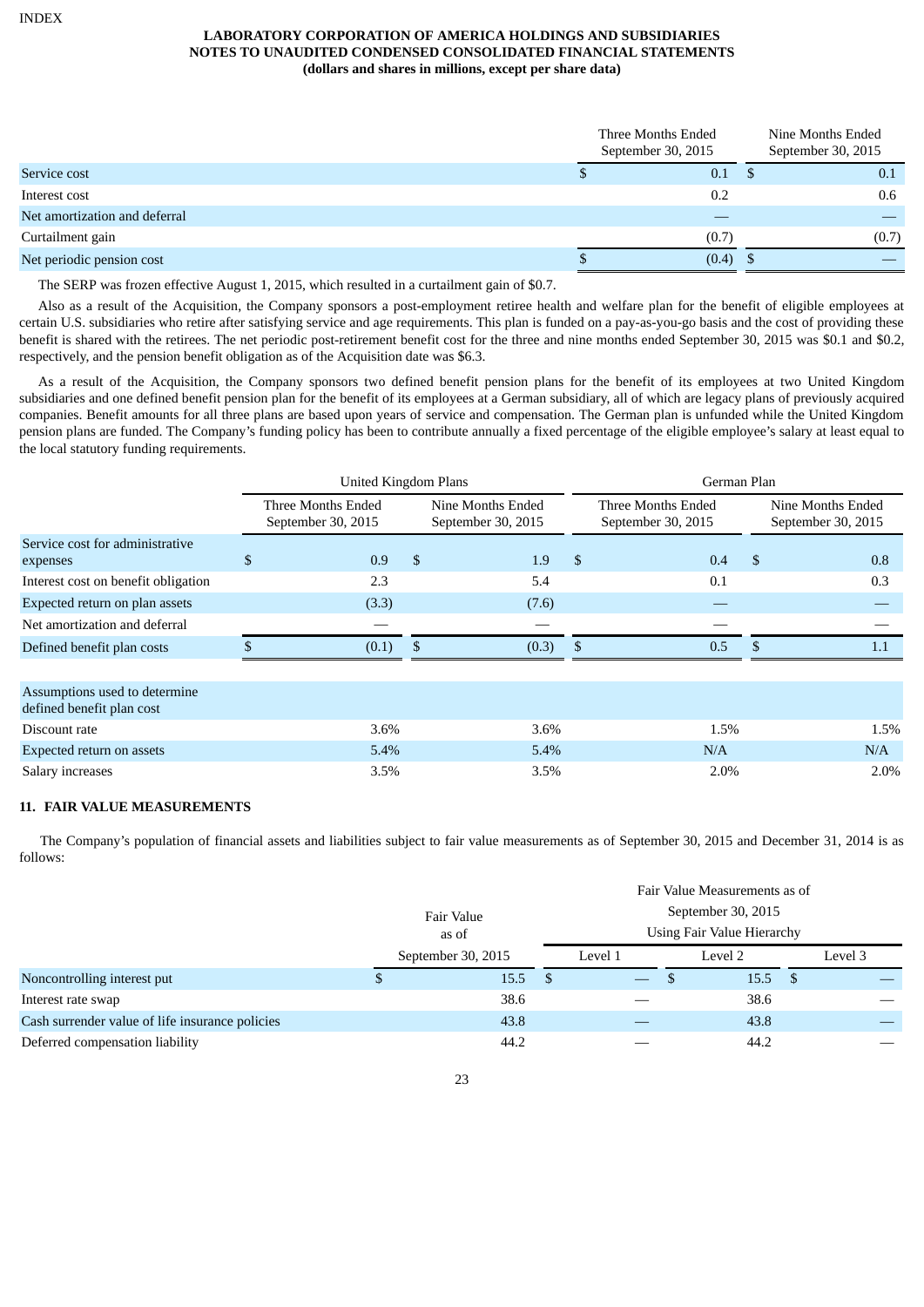|                                                 |    | Fair Value<br>as of |      |         |    | Fair Value Measurements as of<br>December 31, 2014<br>Using Fair Value Hierarchy |      |         |
|-------------------------------------------------|----|---------------------|------|---------|----|----------------------------------------------------------------------------------|------|---------|
|                                                 |    | December 31, 2014   |      | Level 1 |    | Level 2                                                                          |      | Level 3 |
| Noncontrolling interest put                     | S, | 17.7                | - SS | $\sim$  | -5 | 17.7                                                                             | - \$ |         |
| Interest rate swap                              |    | 18.5                |      |         |    | 18.5                                                                             |      |         |
| Cash surrender value of life insurance policies |    | 41.9                |      |         |    | 41.9                                                                             |      |         |
| Deferred compensation liability                 |    | 43.4                |      |         |    | 43.4                                                                             |      |         |

The Company has a noncontrolling interest put related to its Ontario subsidiary that has been classified as mezzanine equity in the Company's condensed consolidated balance sheet. The noncontrolling interest put is valued at its contractually determined value, which approximates fair value.

The Company offers certain employees the opportunity to participate in a deferred compensation plan ("DCP"). A participant's deferrals are allocated by the participant to one or more of 16 measurement funds, which are indexed to externally managed funds. From time to time, to offset the cost of the growth in the participant's investment accounts, the Company purchases life insurance policies, with the Company named as beneficiary of the policies. Changes in the cash surrender value of these policies are based upon earnings and changes in the value of the underlying investments, which are typically invested in a manner similar to the participants' allocations. Changes in the fair value of the DCP obligation are derived using quoted prices in active markets based on the market price per unit multiplied by the number of units. The cash surrender value and the DCP obligations are classified within Level 2 because their inputs are derived principally from observable market data by correlation to the hypothetical investments.

The carrying amounts of cash and cash equivalents, accounts receivable, income taxes receivable, and accounts payable are considered to be representative of their respective fair values due to their short-term nature. The fair market value of the zero-coupon subordinated notes, based on market pricing, was approximately \$163.1 and \$155.6 as of September 30, 2015 and December 31, 2014, respectively. The fair market value of all of the senior notes, based on market pricing, was approximately \$6,358.1 and \$2,949.8 as of September 30, 2015 and December 31, 2014, respectively. The Company's note and debt instruments are classified as Level 2 instruments, as the fair market values of these instruments are determined using other observable inputs.

## **12. DERIVATIVE INSTRUMENTS AND HEDGING ACTIVITIES**

The Company addresses its exposure to market risks, principally the market risk associated with changes in interest rates, through a controlled program of risk management that includes, from time to time, the use of derivative financial instruments such as foreign currency contracts and interest rate swap agreements (see Interest Rate Swap section below). Although the Company's zero-coupon subordinated notes contain features that are considered to be embedded derivative instruments (see Embedded Derivatives Related to the Zero-Coupon Subordinated Notes section below), the Company does not hold or issue derivative financial instruments for trading purposes. The Company does not believe that its exposure to market risk is material to the Company's financial position or results of operations.

#### **Interest Rate Swap**

During the third quarter of 2013, the Company entered into two fixed-to-variable interest rate swap agreements for its 4.625% senior notes due 2020 with an aggregate notional amount of \$600.0 and variable interest rates based on one-month LIBOR plus 2.298% to hedge against changes in the fair value of a portion of the Company's long term debt. These derivative financial instruments are accounted for as fair value hedges of the senior notes due 2020. These interest rate swaps are included in other long term assets and added to the value of the senior notes, with an aggregate fair value of \$38.6 and \$18.5 at September 30, 2015 and December 31, 2014, respectively. As the specific terms and notional amounts of the derivative financial instruments match those of the fixed-rate debt being hedged, the derivative instruments are assumed to be perfectly effective hedges and accordingly, there is no net impact to the Company's consolidated statements of operations.

#### Embedded Derivatives Related to the Zero-Coupon Subordinated Notes

The Company's zero-coupon subordinated notes contain the following two features that are considered to be embedded derivative instruments under authoritative guidance in connection with accounting for derivative instruments and hedging activities:

1) The Company will pay contingent cash interest on the zero-coupon subordinated notes after September 11, 2006, if the average market price of the notes equals 120% or more of the sum of the issue price, accrued original issue discount and contingent additional principal, if any, for a specified measurement period.

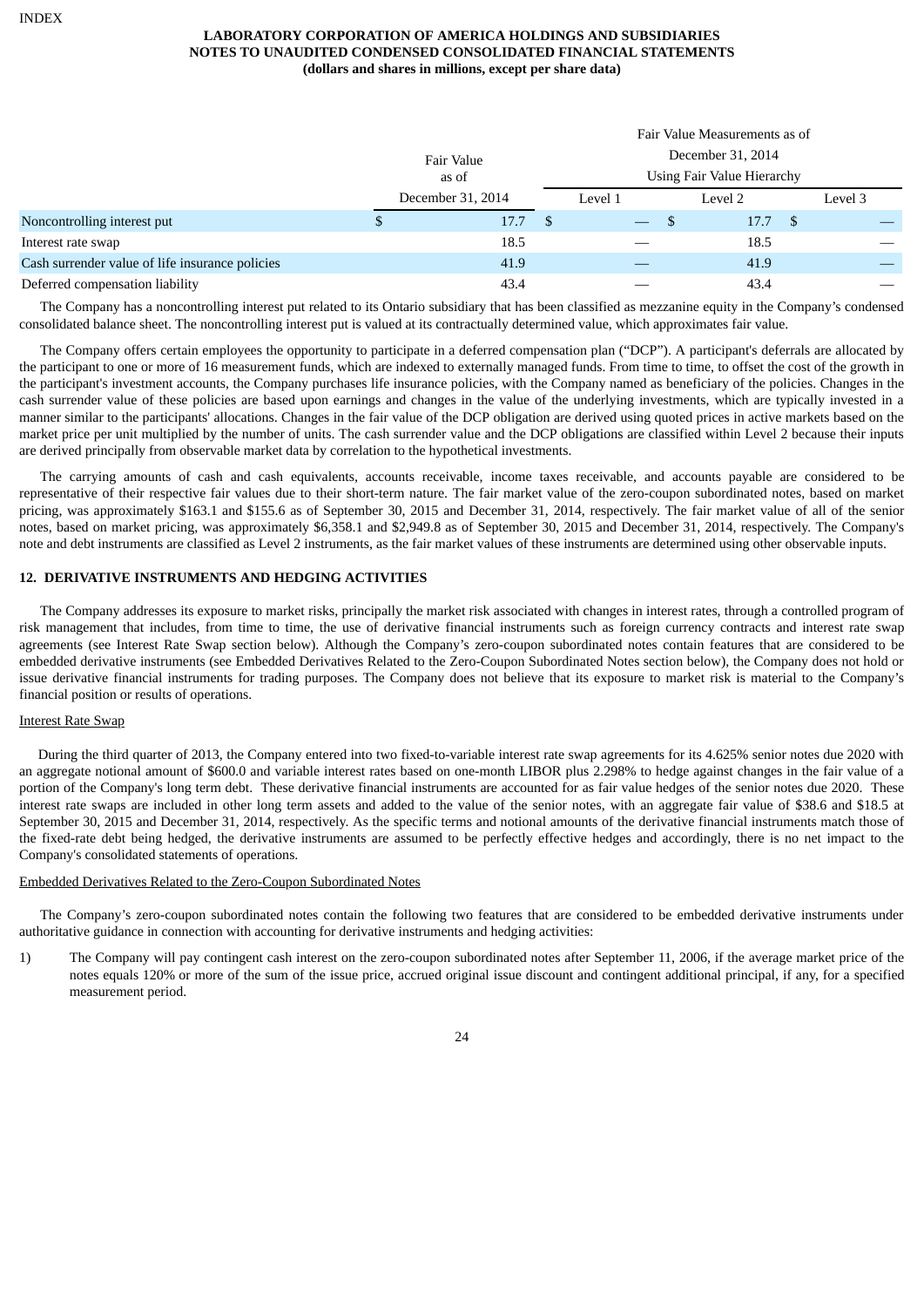2) Holders may surrender zero-coupon subordinated notes for conversion during any period in which the rating assigned to the zero-coupon subordinated notes by Standard & Poor's Ratings Services is BB- or lower.

The Company believes these embedded derivatives had no fair value at September 30, 2015 and December 31, 2014. These embedded derivatives also had no impact on the condensed consolidated statements of operations for the nine months ended September 30, 2015 and 2014, respectively.

## Derivatives Instruments

The Company periodically enters into foreign currency forward contracts, which are recognized as assets or liabilities at their fair value. These contracts do not qualify for hedge accounting and the changes in fair value are recorded directly to earnings. The contracts are short-term in nature and the fair value of these contracts is based on market prices for comparable contracts. The fair value of these contracts is not significant as of September 30, 2015.

## **13. SUPPLEMENTAL CASH FLOW INFORMATION**

|                                                             | Nine Months Ended September 30, |         |      |       |
|-------------------------------------------------------------|---------------------------------|---------|------|-------|
|                                                             |                                 | 2015    |      | 2014  |
| Supplemental schedule of cash flow information:             |                                 |         |      |       |
| Cash paid during period for:                                |                                 |         |      |       |
| Interest                                                    | \$                              | 126.5   | - \$ | 74.7  |
| Income taxes, net of refunds                                |                                 | 176.0   |      | 211.1 |
| Disclosure of non-cash financing and investing activities:  |                                 |         |      |       |
| Surrender of restricted stock awards and performance awards |                                 | 10.8    | -S   | 6.6   |
| Non-cash stock consideration for the Acquisition            |                                 | 1,762.5 |      |       |
| Conversion of zero-coupon convertible debt                  |                                 |         |      | 8.6   |
| Assets acquired under capital leases                        |                                 | 18.1    |      | 13.1  |
| Decrease in accrued property, plant and equipment           |                                 | (2.2)   |      | (3.3) |

#### **14. BUSINESS SEGMENT INFORMATION**

The following table is a summary of segment information for the three and nine months ended September 30, 2015 and 2014. The "management approach" has been used to present the following segment information. This approach is based upon the way the management of the Company organizes segments within an enterprise for making operating decisions and assessing performance. Financial information is reported on the basis that it is used internally by the chief operating decision maker ("CODM") for evaluating segment performance and deciding how to allocate resources to segments. The Company's chief executive officer has been identified as the CODM.

Prior to the first quarter of 2015, the CODM managed the operating results of the Company as two segments: clinical laboratory diagnostics and other. In connection with the Acquisition, the Company changed its operating segments to align with how the CODM evaluates financial information used to allocate resources and assess performance of the Company following the Acquisition. The segment information presented in these financial statements has been conformed to present segments on this revised basis for all prior periods. Under the new organizational structure, the CODM manages the Company under two segments: LCD and CDD. LCD includes the Company's legacy LabCorp business, and the Company's nutritional chemistry and food safety business, which were previously part of Covance, but excludes LabCorp's legacy clinical trials testing business, which is now part of CDD. CDD includes Covance's legacy business, and LabCorp's legacy clinical trials testing business, but excludes Covance's nutritional chemistry and food safety business, which are now part of LCD.

Segment asset information is not presented because it is not used by the CODM at the segment level. Operating earnings (loss) of each segment represents net revenues less directly identifiable expenses to arrive at operating income for the segment. General management and administrative corporate expenses are included in general corporate expenses below. The accounting policies of the segments are the same as those as set forth in Note 1 to the Consolidated Financial Statements contained in the Company's Annual Report on Form 10-K for the year ended December 31, 2014 and Note 1 (Basis of Financial Statement Presentation) above to the interim condensed consolidated financial statements.

The table below represents information about the Company's reporting segments for the three and nine months ended September 30, 2015 and 2014: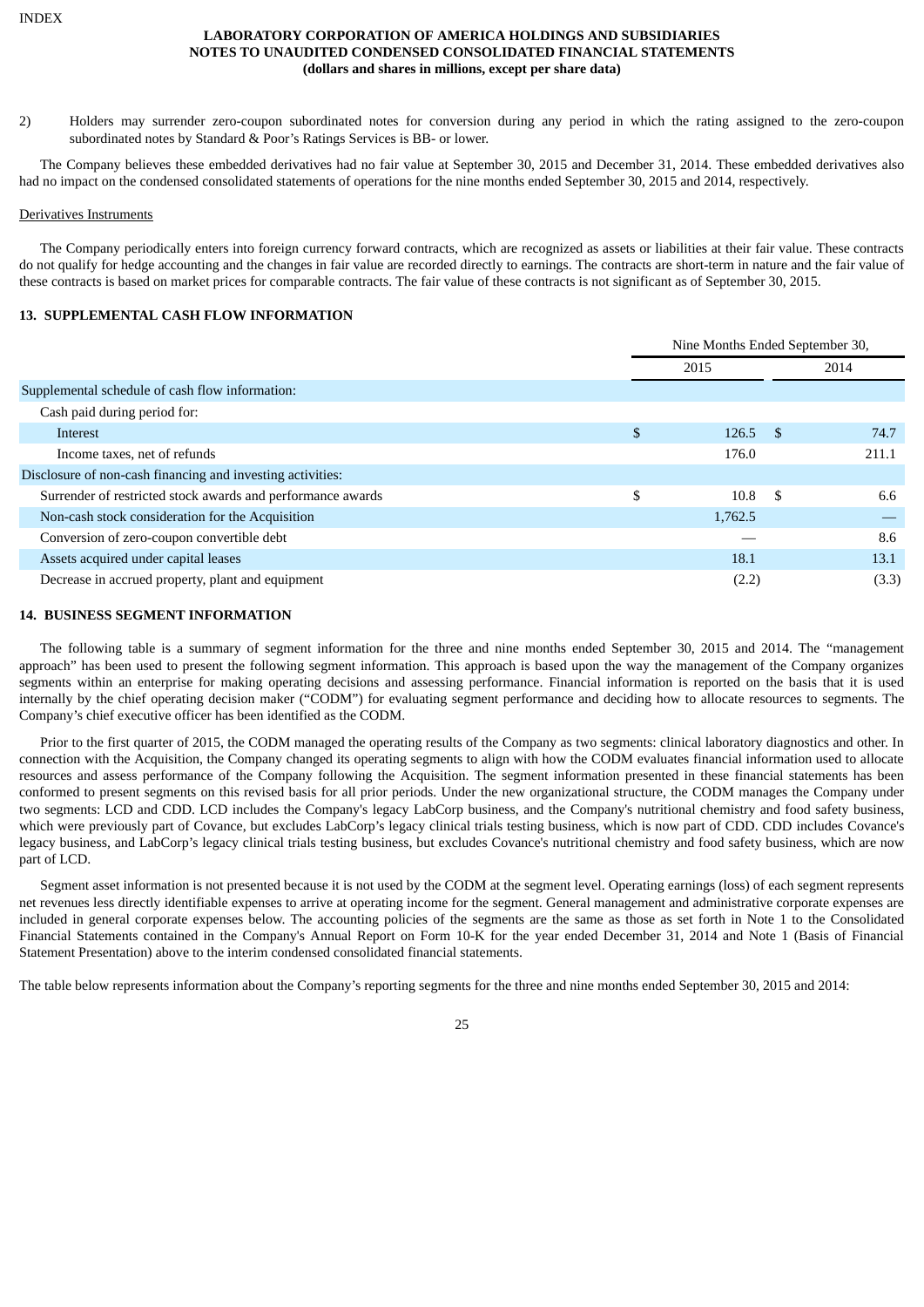<span id="page-26-0"></span>

|                                                                       | Three Months Ended<br>September 30, |         |    |         |    | Nine Month Ended<br>September 30, |    |         |       |  |
|-----------------------------------------------------------------------|-------------------------------------|---------|----|---------|----|-----------------------------------|----|---------|-------|--|
|                                                                       |                                     | 2015    |    | 2014    |    | 2015                              |    | 2014    |       |  |
| <b>Total revenues:</b>                                                |                                     |         |    |         |    |                                   |    |         |       |  |
| LCD - net revenue                                                     | \$                                  | 1,600.9 | \$ | 1,507.3 | \$ | 4,647.9                           | \$ | 4,373.9 |       |  |
| CDD - net revenue                                                     |                                     | 669.0   |    | 44.5    |    | 1,613.0                           |    | 125.0   |       |  |
| CDD - reimbursable out-of-pocket expenses                             |                                     | 47.4    |    |         |    | 118.7                             |    |         |       |  |
| <b>Total revenues</b>                                                 |                                     | 2,317.3 |    | 1,551.8 |    | 6,379.6                           |    | 4,498.9 |       |  |
|                                                                       |                                     |         |    |         |    |                                   |    |         |       |  |
| <b>Operating earnings:</b>                                            |                                     |         |    |         |    |                                   |    |         |       |  |
| LCD                                                                   |                                     | 303.9   |    | 270.7   |    | 841.7                             |    | 780.0   |       |  |
| <b>CDD</b>                                                            |                                     | 44.8    |    | 7.0     |    | 43.8                              |    | 16.7    |       |  |
| Unallocated corporate expenses                                        |                                     | (41.8)  |    | (36.3)  |    | (126.0)                           |    | (105.3) |       |  |
| Total operating income                                                |                                     | 306.9   |    | 241.4   |    | 759.5                             |    | 691.4   |       |  |
| Other income (expense), net                                           |                                     | (56.5)  |    | (22.4)  |    | (213.5)                           |    | (52.2)  |       |  |
| Earnings before income taxes                                          |                                     | 250.4   |    | 219.0   |    | 546.0                             |    | 639.2   |       |  |
| Provision for income taxes                                            |                                     | 97.3    |    | 81.5    |    | 222.5                             |    | 246.5   |       |  |
| Net earnings                                                          |                                     | 153.1   |    | 137.5   |    | 323.5                             |    | 392.7   |       |  |
| Less income attributable to noncontrolling interests                  |                                     | (0.3)   |    | (0.3)   |    |                                   |    | (0.9)   | (1.1) |  |
| Net income attributable to Laboratory Corporation of America Holdings | \$                                  | 152.8   | \$ | 137.2   | \$ | 322.6                             | \$ | 391.6   |       |  |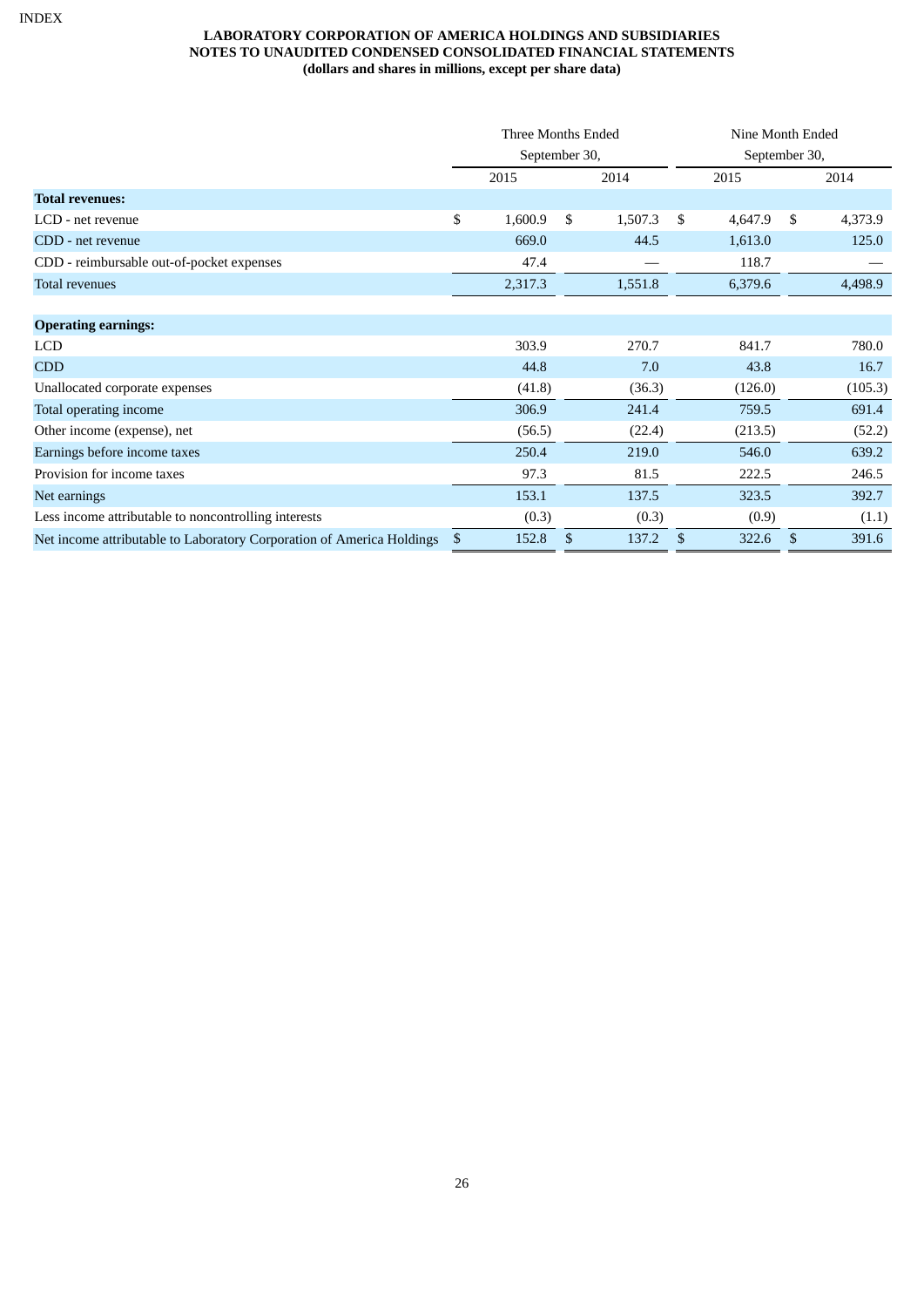#### **ITEM 2. MANAGEMENT'S DISCUSSION AND ANALYSIS OF FINANCIAL CONDITION AND RESULTS OF OPERATIONS**

## **FORWARD-LOOKING STATEMENTS**

The Company has made in this report, and from time to time may otherwise make in its public filings, press releases and discussions by Company management, forward-looking statements concerning the Company's operations, performance and financial condition, as well as its strategic objectives, including statements regarding government regulations and investigations, litigation, reimbursement, the competitive environment, and relationships with payers, customers and suppliers.

Some of these forward-looking statements can be identified by the use of forward-looking words such as "believes", "expects", "may", "will", "should", "seeks", "approximately", "intends", "plans", "estimates", or "anticipates" or the negative of those words or other comparable terminology. Such forwardlooking statements are subject to various risks and uncertainties and the Company claims the protection afforded by the safe harbor for forward-looking statements contained in the Private Securities Litigation Reform Act of 1995. Actual results could differ materially from those currently anticipated due to a number of factors in addition to those discussed elsewhere herein and in the Company's other public filings, press releases and discussions with Company management, including:

- 1. changes in federal, state, local and third party payer regulations or policies or other future reforms in the health care system (or in the interpretation of current regulations), new insurance or payment systems, including state, regional or private insurance cooperatives (Health Insurance Exchanges), new public insurance programs or a single-payer system, affecting governmental and third-party coverage or reimbursement for clinical laboratory testing;
- 2. significant monetary damages, fines, penalties, assessments, refunds, repayments, and/or exclusion from the Medicare and Medicaid programs, among other adverse consequences, resulting from interpretations of, or future changes in, laws and regulations, including laws and regulations of Medicare, Medicaid, the False Claims Act, interpretations of such laws and regulations by federal or state government agencies or investigations, audits, regulatory examinations, information requests and other inquiries by state or federal government agencies;
- 3. significant fines, penalties, costs and/or damage to the Company's reputation arising from the failure to comply with U.S. and international privacy and security laws and regulations, including HIPAA, HITECH, state laws and regulations, and laws and regulations of the European Union and other countries;
- 4. loss or suspension of a license or imposition of a fine or penalties under, or future changes in, or interpretations of, the law or regulations of the Clinical Laboratory Improvement Act of 1967, and the Clinical Laboratory Improvement Amendments of 1988;
- 5. penalties or loss of license arising from the failure to comply with the Federal Occupational Safety and Health Administration requirements and the Needlestick Safety and Prevention Act, or similar laws and regulations of federal, state or local agencies;
- 6. changes in testing guidelines or recommendations by government agencies, medical specialty societies and other authoritative bodies affecting the utilization of laboratory tests;
- 7. changes in government regulations or policies, including regulations and policies of the Food and Drug Administration, affecting the approval, availability of, and the selling and marketing of diagnostic tests or drug development trials;
- 8. changes in government regulations pertaining to the pharmaceutical and biotechnology industries, changes in reimbursement of pharmaceutical products or reduced spending on research and development by pharmaceutical and biotechnology customers;
- 9. liabilities that result from the inability to comply with corporate governance requirements;
- 10. increased competition, including price competition, competitive bidding and/or changes or reductions to fee schedules and competition from companies that do not comply with existing laws or regulations or otherwise disregard compliance standards in the industry;
- 11. changes in payer mix, including an increase in capitated reimbursement mechanisms or the impact of a shift to consumer-driven health plans and adverse changes in payer reimbursement or payer coverage policies related to specific testing procedures or categories of testing;
- 12. failure to retain or attract managed care business as a result of changes in business models, including new risk based or network approaches, or other changes in strategy or business models by managed care companies;

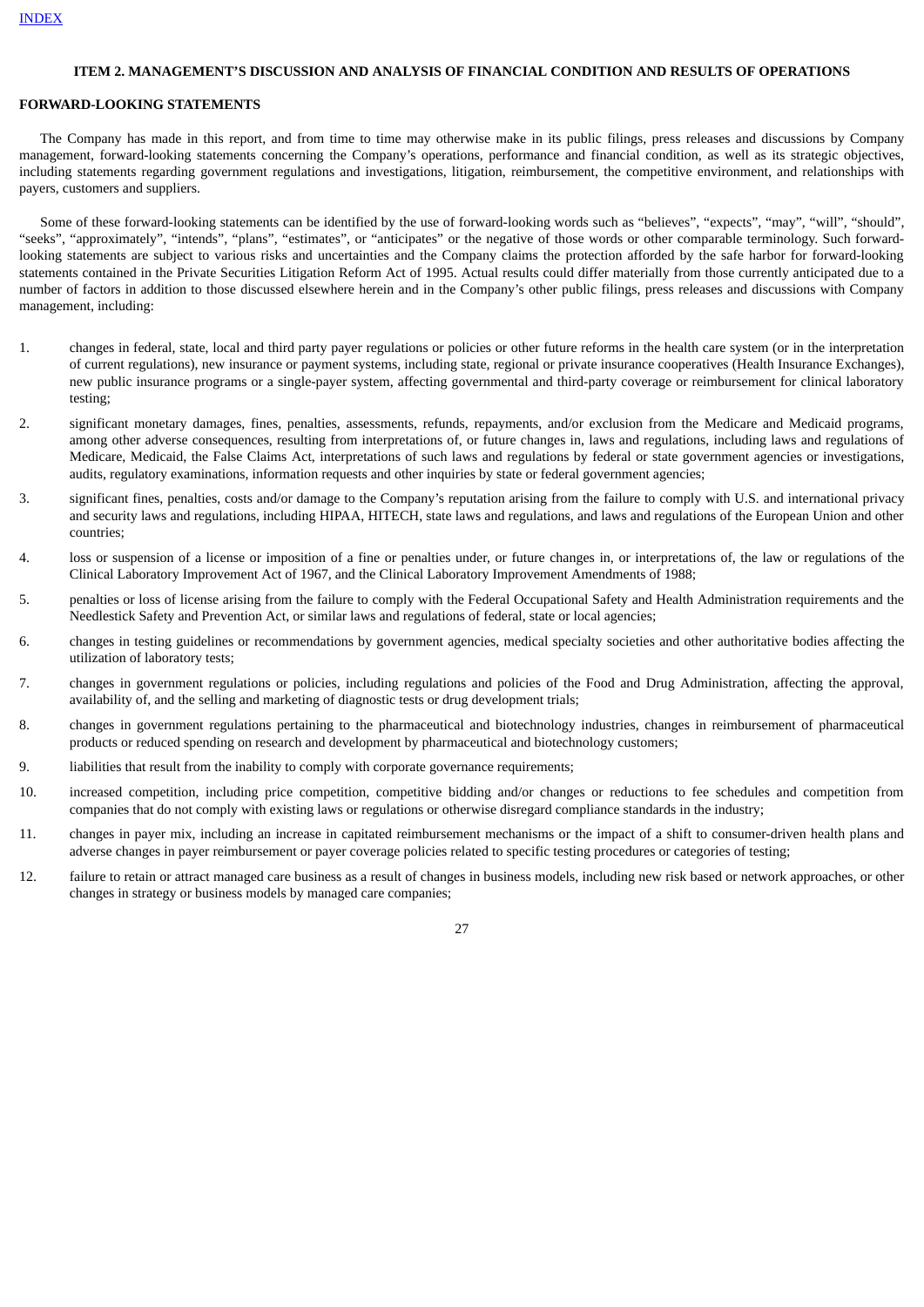- 13. failure to obtain and retain new customers or a reduction in tests ordered, specimens submitted or services requested by existing customers;
- 14. difficulty in maintaining relationships with customers or retaining key employees as a result of uncertainty surrounding the integration of acquisitions and the resulting negative effects on the business of the Company;
- 15. consolidation of managed care companies, pharmaceutical companies, health systems, physicians and other customers affecting pricing and sales;
- 16. failure to effectively develop and deploy system modifications or enhancements required in response to evolving market and business needs;
- 17. customers choosing to insource services that are or could be purchased from the Company;
- 18. failure to identify, successfully close and effectively integrate and/or manage newly acquired businesses;
- 19. inability to achieve the expected benefits and synergies of newly-acquired businesses, and impact on the Company's cash position, levels of indebtedness and stock price;
- 20. the inability of the Company to meet expectations regarding accounting and tax treatments related to the Acquisition;
- 21. termination, delay, reduction in scope or increased costs of customer contracts;
- 22. liability arising from errors or omissions in the performance of contract research services;
- 23. changes or disruption in services or supplies provided by third parties, including transportation;
- 24. damage or disruption to the Company's facilities;
- 25. damage to the Company's reputation, loss of business, harm from acts of animal rights extremists or potential liability arising from animal research activities;
- 26. adverse results in litigation matters;
- 27. inability to attract and retain experienced and qualified personnel;
- 28. failure to develop or acquire licenses for new or improved technologies, such as point-of-care testing and mobile health technologies, or potential use of new technologies by customers to perform their own tests;
- 29. substantial costs arising from the inability to commercialize newly licensed tests or technologies or to obtain appropriate coverage or reimbursement for such tests;
- 30. inability to obtain and maintain adequate patent and other proprietary rights for protection of the Company's products and services and successfully enforce the Company's proprietary rights;
- 31. scope, validity and enforceability of patents and other proprietary rights held by third parties that may impact the Company's ability to develop, perform, or market the Company's products or services or operate its business;
- 32. business interruption or other impact on the business due to adverse weather (including hurricanes), fires and/or other natural disasters, terrorism or other criminal acts, and/or widespread outbreak of influenza or other pandemic illness;
- 33. discontinuation or recalls of existing testing products;
- 34. loss of business or increased costs due to damage to the Company's reputation and significant litigation exposure arising from failure in the Company's information technology systems, including a negative effect on the performance of services or billing processes, failure to maintain the security of business information or systems or to protect against cyber security attacks, inability to meet required financial reporting deadlines, or the failure to meet future regulatory or customer information technology, data security and connectivity requirements;
- 35. business interruption, increased costs, and other adverse effects on the Company's operations due to the unionization of employees, union strikes, work stoppages, or general labor unrest;
- 36. failure to maintain the Company's days sales outstanding and/or bad debt expense levels including negative impact on the Company's reimbursement, cash collections and profitability arising from the failure of the Company, third party payers or physicians to comply with the ICD-10-CM Code Set, which was effective October 1, 2015, or arising from unfavorable changes in third party payer policies in connection with the implementation of the ICD-10-CM Code Set;
- 37. impact on the Company's revenue, cash collections and the availability of credit for general liquidity or other financing needs arising from a significant deterioration in the economy or financial markets or in the Company's credit ratings by Standard & Poor's and/or Moody's;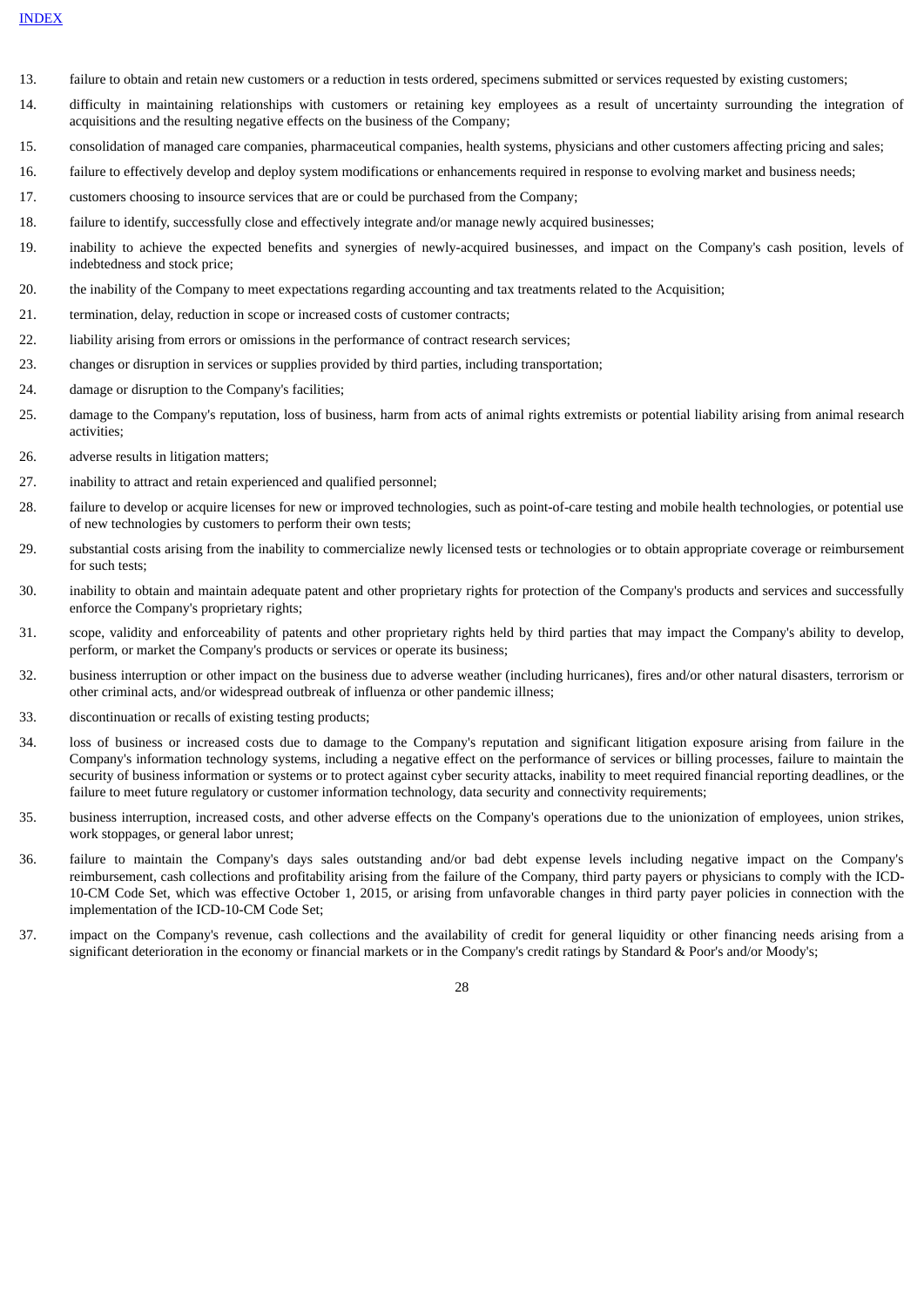## [INDEX](#page-0-0)

- 38. changes in reimbursement by foreign governments and foreign currency fluctuations; and
- 39. expenses and risks associated with international operations, including but not limited to compliance with the Foreign Corrupt Practices Act, the U.K. Bribery Act, as well as laws and regulations that differ from those of the U.S., and economic, political, legal and other operational risks associated with foreign markets.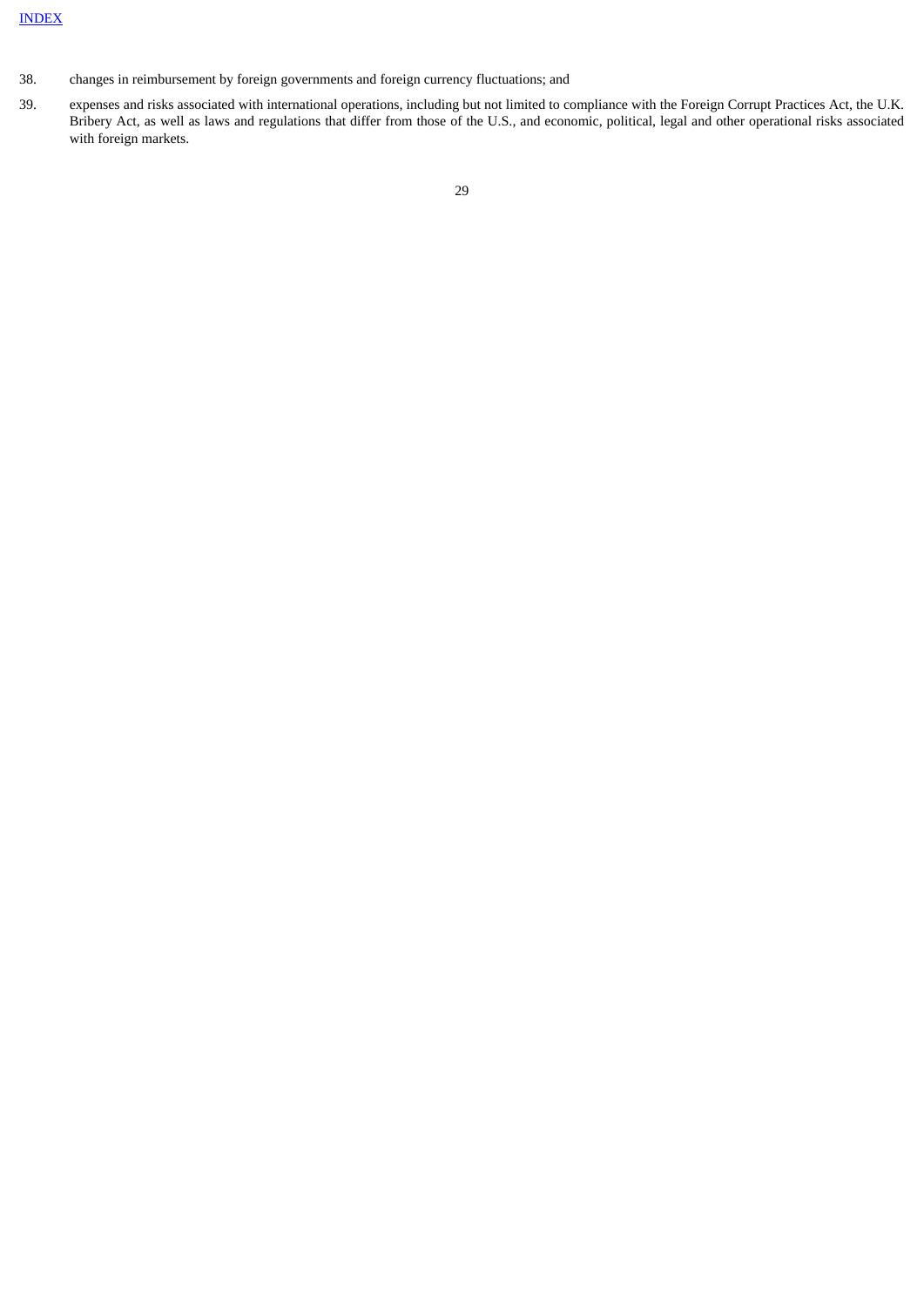## **GENERAL (dollars in millions, except per share data)**

Net revenues for the three months ended September 30, 2015 increased 46.3% as compared to the prior year. The Company's acquisition (the "Acquisition") of Covance Inc. ("Covance") accounted for 41.7% of the year-over-year net revenue growth. The remainder of the increase was due to strong organic volume growth and tuck-in acquisitions, partially offset by currency.

A committed minimum volume contract within the Covance Drug Development segment is scheduled to expire on October 31, 2015. This contract represents approximately \$70.0 in annual revenue. The Company is currently evaluating any additional financial impacts for the proposed wind-down of operations related to this contract.

Prior to the first quarter of 2015, the chief operating decision maker ("CODM") managed the operating results of the Company as two segments: clinical laboratory diagnostics and other. In connection with the Acquisition, the Company changed its operating segments to align with how the CODM evaluates financial information used to allocate resources and assess performance of the Company following the Acquisition. The segment information presented in the Company's unaudited condensed combined financial statements has been conformed to present segments on this revised basis for all prior periods. Under the new organizational structure, the CODM manages the Company under two reportable segments: LabCorp Diagnostics ("LCD") and Covance Drug Development ("CDD"). LCD includes the Company's legacy LabCorp business, and the Company's nutritional chemistry and food safety business, which were previously part of Covance, but excludes LabCorp's legacy clinical trials testing business, which is now part of CDD. CDD includes the Covance legacy business, and LabCorp's legacy clinical trials testing business, but excludes Covance's nutritional chemistry and food safety business, which are now part of LCD.

#### **RESULTS OF OPERATIONS (amounts in millions)**

#### *Three months ended September 30, 2015 compared with three months ended September 30, 2014*

#### **Net Revenues**

|                     |   | Three Months Ended September 30, |  |         |          |  |
|---------------------|---|----------------------------------|--|---------|----------|--|
|                     |   | 2015                             |  | 2014    | Change   |  |
| <b>Net revenues</b> |   |                                  |  |         |          |  |
| <b>LCD</b>          | S | 1,600.9                          |  | 1,507.3 | $6.2\%$  |  |
| <b>CDD</b>          |   | 669.0                            |  | 44.5    | 1,403.4% |  |
| Total               |   | 2,269.9                          |  | 1,551.8 | 46.3%    |  |

The increase in net revenues for the three months ended September 30, 2015 as compared with the corresponding period in 2014 was due to the Acquisition along with strong organic volume growth in LCD and tuck-in acquisitions, partially offset by currency.

LCD net revenues for the third quarter were \$1,600.9, an increase of 6.2% over net revenues of \$1,507.3 in the third quarter of 2014. The increase in net revenues was driven by organic volume growth, measured by requisitions, of 2.2%. Beacon LBS, the Company's technology-enabled solution providing point-of-care decision support, contributed 1.2%. Price mix accounted for an additional 1.0% of the growth. The increase in net revenues also benefited from acquisitions of 2.8% while being unfavorably impacted by currency of (1.0%).

CDD net revenues for the third quarter were \$669.0, an increase of 1,403.4% over net revenues of \$44.5 in the third quarter of 2014. The increase in net revenues is due to the inclusion of Covance revenue. CDD net revenues were also impacted by volume growth, partially offset by mix and currency. The 2014 CDD net revenue amount represents LabCorp's legacy clinical trials testing business.

CDD pays on behalf of its customers certain out-of-pocket costs for which the Company is reimbursed at cost, without mark-up or profit. Out-of-pocket costs paid by CDD are reflected in operating expenses, while the reimbursements received are reflected in revenues in the consolidated statements of operations. CDD excludes from revenue and expense in the consolidated statements of operations fees paid to investigators and the associated reimbursement because CDD acts as an agent on behalf of the pharmaceutical company sponsors with regard to investigator payments.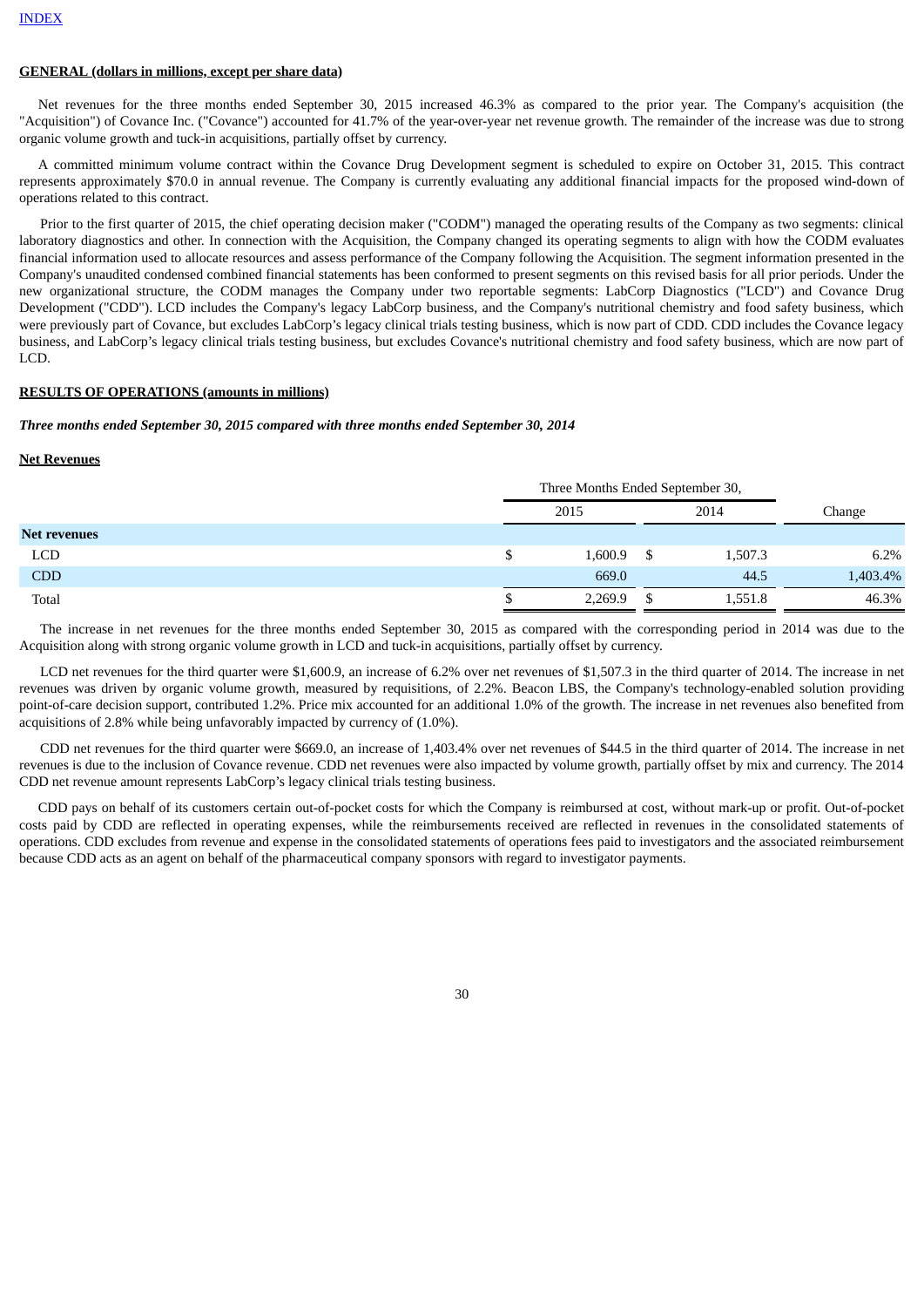## **Net Cost of Revenues**

|                                         |  | Three Months Ended September 30, |       |               |  |
|-----------------------------------------|--|----------------------------------|-------|---------------|--|
|                                         |  | 2015                             | 2014  | <b>Change</b> |  |
| Net cost of revenues                    |  | l.507.0                          | 980.6 | 53.7%         |  |
| Cost of revenues as a % of net revenues |  | 66.3%                            | 63.2% |               |  |

Net cost of revenues (primarily laboratory and distribution costs) increased 53.7% during the three months ended September 30, 2015 as compared with the corresponding period in 2014,period primarily due to the Acquisition. Excluding acquisitions, net costs of revenues increased approximately 5.0% due to increased volume, measured by requisitions, and test mix changes.

## **Selling, General and Administrative Expenses**

|                                                                    | Three Months Ended September 30, |       |       |        |  |
|--------------------------------------------------------------------|----------------------------------|-------|-------|--------|--|
|                                                                    |                                  | 2015  | 2014  | Change |  |
| Selling, general and administrative expenses                       |                                  | 382.5 | 305.7 | 25.1%  |  |
| Selling, general and administrative expenses as a % of net revenue |                                  | 16.9% | 19.7% |        |  |

Selling, general and administrative expenses as a percentage of net revenues decreased to 16.9% during the three months ended September 30, 2015 as compared to 19.7% during the corresponding period in 2014. The decrease in selling, general and administrative expenses as a percentage of net revenues is primarily due to the Acquisition and the impact of Project LaunchPad and integration synergies. In addition, bad debt expense as a percentage of net revenues for LCD decreased to 4.2% of net revenues for that segment during the three months ended September 30, 2015 compared to 4.7% during the corresponding period in 2014. This improvement in LCD's bad debt expense is a result of the segment's focus on improved cash collections.

## **Amortization of Intangibles and Other Assets**

|                                                    |  | 2015 | 2014 | Change   |
|----------------------------------------------------|--|------|------|----------|
| <b>LCD</b>                                         |  | 21.1 | 17.5 | 20.6%    |
| CDD                                                |  | 26.0 | 0.8  | 3,150.0% |
| Total amortization of intangibles and other assets |  | 47.1 | 18.3 | 157.4%   |

The increase in amortization of intangibles and other assets primarily reflects the impact of the Acquisition.

## **Restructuring and Other Special Charges**

|                                         |      | Three Months Ended September 30, |  |      |          |  |
|-----------------------------------------|------|----------------------------------|--|------|----------|--|
|                                         | 2015 |                                  |  | 2014 | Change : |  |
| Restructuring and other special charges |      | 26.4                             |  | J.C  | 355.2%   |  |

During the third quarter of 2015, the Company recorded net restructuring and other special charges of \$26.4, \$4.9 within LCD and \$21.5 within CDD. The charges were comprised of \$24.4 related to severance and other personnel costs along with \$2.3 in costs associated with facility closures and general integration initiatives. These charges were offset by the reversal of previously established reserves of \$0.3 in unused facility-related costs. The Company is evaluating any additional financial impacts for the proposed wind-down of operations related to the expiration of a CDD committed minimum volume contract. Additional costs, which are currently under negotiation, are expected to include other employee and facility related charges, and are not yet determinable.

In addition, during the third quarter of 2015, the Company recorded \$3.7 in consulting expenses (recorded in selling, general and administrative expenses) primarily relating to Covance integration costs, along with \$1.4 in short-term equity retention arrangements relating to the Acquisition.

During the third quarter of 2014, the Company recorded net restructuring and other special charges of \$5.8, all within LCD. The charges were comprised of \$4.6 related to severance and other personnel costs along with \$1.6 in costs associated with facility closures and general integration initiatives. These charges were offset by the reversal of previously established reserves of \$0.2 in unused severance and \$0.2 in unused facility-related costs.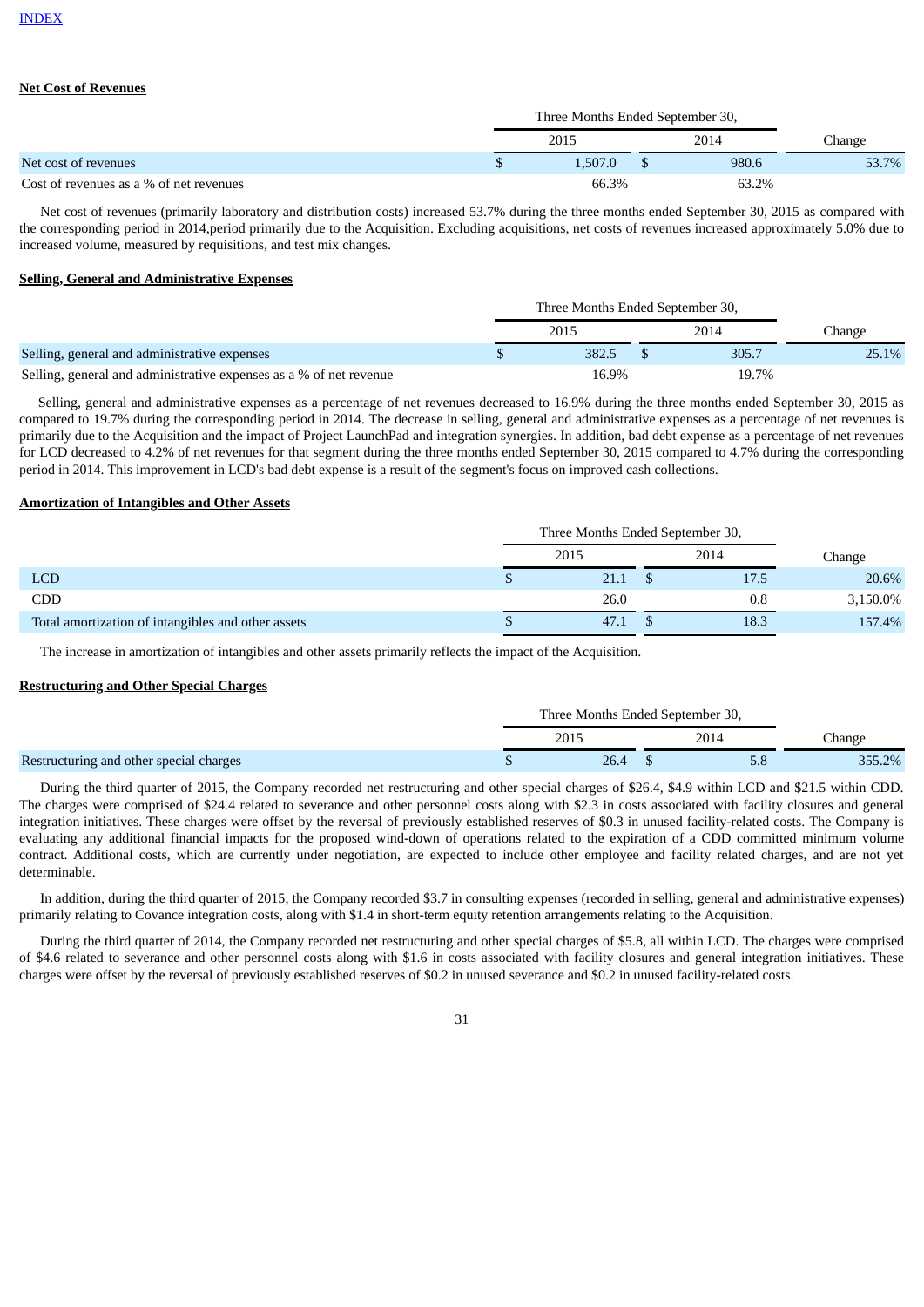In addition, during the third quarter of 2014, the Company recorded \$5.4 in consulting expenses (recorded in selling, general and administrative expenses) relating to fees incurred as part of Project LaunchPad and one-time CFO transition costs.

The Company believes that any restructuring costs that may be incurred in future periods will be more than offset by subsequent savings realized from these potential actions and that any related restructuring charges will not have a material impact on the Company's operations or liquidity.

#### **Interest Expense**

|  |      |      | Three Months Ended September 30, |          |
|--|------|------|----------------------------------|----------|
|  | 2015 |      | 2014                             | `hange   |
|  |      | 55.8 | ے ، اب                           | $15.4\%$ |

The increase in interest expense for the three months ended September 30, 2015 as compared with corresponding period in 2014 was primarily due to the issuance, in the first quarter of 2015, of \$3,900.0 in debt and other financing costs in connection with the Acquisition.

#### **Equity Method Income, net**

|                           | Three Months Ended September 30, |  |  |            |
|---------------------------|----------------------------------|--|--|------------|
|                           | 2015<br>2014                     |  |  | Change     |
| Equity method income, net | . ب<br>$\sim$ .                  |  |  | $(43.2)\%$ |

Equity method income represents the Company's ownership share in joint venture partnerships along with equity investments in other companies in the health care industry. All of these partnerships reside within LCD. The decrease in income for the three months ended September 30, 2015 was due to the liquidation of one of the joint venture partnerships on June 30, 2015.

#### **Other, net**

|            | Three Months Ended September 30, |       |               |
|------------|----------------------------------|-------|---------------|
|            | 2015                             | 2014  | <b>Change</b> |
| Other, net | (3.2)                            | (0.5) | 540.0%        |

The expense increase in other, net for the three months ended September 30, 2015, is due to the dissolution of one of the Company's equity investments in the third quarter of 2015 as compared to a gain on the sale of the remaining investment of an equity investment in the third quarter of 2014.

#### **Income Tax Expense**

|                                                  |  | Three Months Ended September 30, |      |       |               |  |
|--------------------------------------------------|--|----------------------------------|------|-------|---------------|--|
|                                                  |  | 2015                             | 2014 |       | <b>Change</b> |  |
| Income tax expense                               |  | 97.3                             |      | 81.5  | 19.4%         |  |
| Income tax expense as a % of earnings before tax |  | 38.9%                            |      | 37.3% |               |  |

The Company's tax rate for the nine months ended September 30, 2015 was negatively impacted by a third quarter restructuring charge of approximately \$12.0 with no anticipated tax benefit. The rate was favorably impacted by foreign earnings taxed at lower rates than the U.S. statutory tax rate. The Company considers substantially all of the ongoing foreign earnings to be permanently reinvested overseas.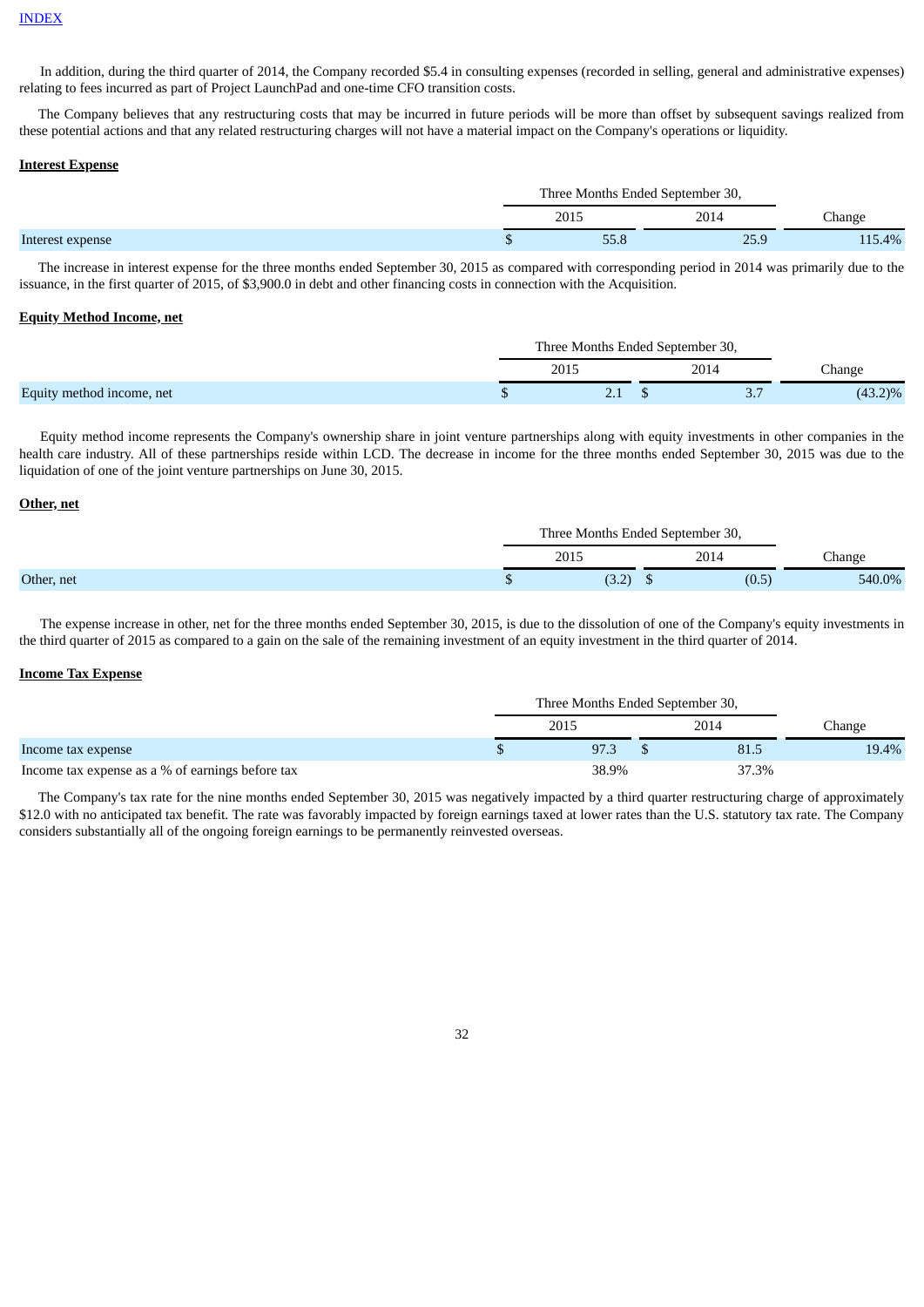#### *Nine months ended September 30, 2015 compared with nine months ended September 30, 2014*

#### **Net Revenues**

|                     | Nine Months Ended September 30, |         |          |  |
|---------------------|---------------------------------|---------|----------|--|
|                     | 2015                            | 2014    | Change   |  |
| <b>Net revenues</b> |                                 |         |          |  |
| <b>LCD</b>          | 4,647.9                         | 4,373.9 | 6.3%     |  |
| <b>CDD</b>          | 1,613.0                         | 125.0   | 1,190.4% |  |
| Total               | 6,260.9                         | 4,498.9 | 39.2%    |  |

The increase in net revenues for the nine months ended September 30, 2015 as compared with the corresponding period in 2014 was due to the Acquisition along with strong organic volume growth in LCD and tuck-in acquisitions, partially offset by price, mix and currency.

LCD net revenues for the nine months ended September 30, 2015 were \$4,647.9, an increase of 6.3% over net revenues of \$4,373.9 in the corresponding period in 2014. The increase in net revenues was driven by organic volume growth, measured by requisitions of 3.9%. Beacon LBS, the Company's technology-enabled solution providing point-of-care decision support, contributed 0.8%. The increase in net revenues was unfavorably impacted by (0.8%) of currency and favorably impacted by 0.1% on revenue per requisition. In addition, acquisitions added 2.3% to net revenues.

CDD net revenues for the nine months ended September 30, 2015 were \$1,613.0, an increase of 1,190.4% over net revenues of \$125.0 in the corresponding period in 2014. The increase in net revenues was due to the Acquisition. The 2014 CDD net revenue amount represents LabCorp's legacy clinical trials testing business.

#### **Net Cost of Revenues**

|                                        |  | 2015    | 2014    | Change |  |
|----------------------------------------|--|---------|---------|--------|--|
| Net cost of revenues                   |  | 4.098.2 | 2,842.3 | 44.2%  |  |
| Cost of revenues as a % of net revenue |  | 65.5%   | 63.2%   |        |  |

Net cost of revenues (primarily laboratory and distribution costs) increased 44.2% during the nine months ended September 30, 2015 as compared with the corresponding period in 2014 period primarily due to the Acquisition.

#### **Selling, General and Administrative Expenses**

|                                                                     |  | Nine Months Ended September 30, |  |       |                 |  |
|---------------------------------------------------------------------|--|---------------------------------|--|-------|-----------------|--|
|                                                                     |  | 2015                            |  | 2014  | Change<br>37.0% |  |
| Selling, general and administrative expenses                        |  | 1.217.1                         |  | 888.5 |                 |  |
| Selling, general and administrative expenses as a % of net revenues |  | 19.4%                           |  | 19.7% |                 |  |

Selling, general and administrative expenses as a percentage of total revenues decreased to 19.4% during the nine months ended September 30, 2015 as compared to 19.7% during the corresponding period in 2014. The decrease in selling, general and administrative expenses as a percentage of net revenues was primarily due to Project LaunchPad and integration synergies and a reduction in bad debt expense. These increases were offset by \$113.4 of transaction costs for the Acquisition as well as consulting fees and expenses of \$17.0 related to Project LaunchPad and Covance integration costs. The Company also recorded certain measurement period adjustments and certain classifications of expenses, including items associated with the allocation of stock compensation, from cost of revenue to selling, general and administrative expenses. Bad debt expense as a percentage of net revenues for LCD decreased to 4.3% for that segment during the nine months ended September 30, 2015 compared to 4.7% during the corresponding period in 2014. This improvement in LCD's bad debt expense is a result of the segment's focus on improved cash collections.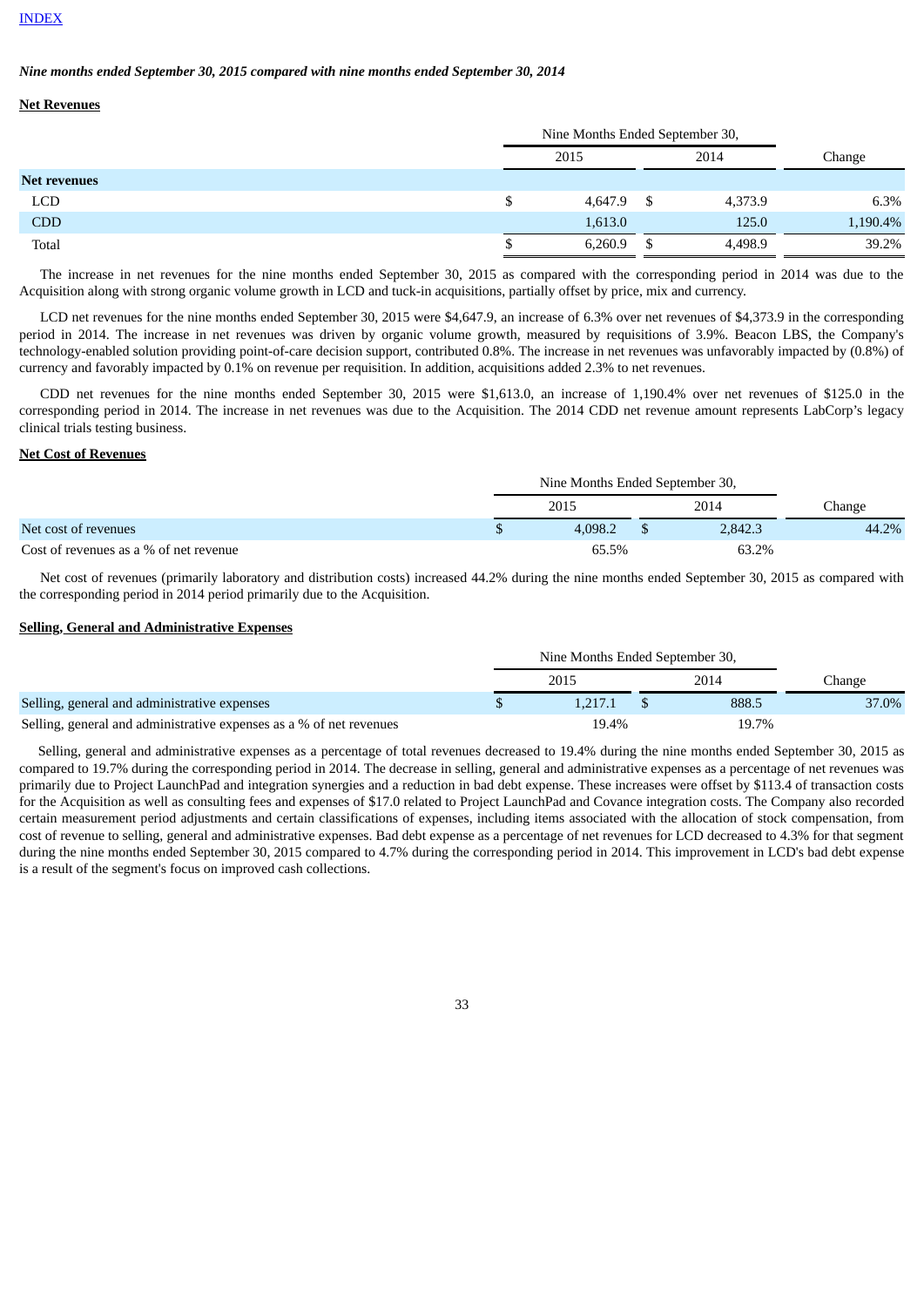## **Amortization of Intangibles and Other Assets**

|                                                    | Nine Months Ended September 30, |      |           |  |
|----------------------------------------------------|---------------------------------|------|-----------|--|
|                                                    | 2015                            | 2014 | Change    |  |
| <b>LCD</b>                                         | 62.0                            | 60.9 | 1.8%      |  |
| <b>CDD</b>                                         | 64.2                            | 0.4  | 15,950.0% |  |
| Total amortization of intangibles and other assets | 126.2                           | 61.3 | 105.9%    |  |

The increase in amortization of intangibles and other assets primarily reflects the impact of the Acquisition.

#### **Restructuring and Other Special Charges**

|                                         |  | 2015 | 2014 | lhange |
|-----------------------------------------|--|------|------|--------|
| Restructuring and other special charges |  | 59.9 |      | 289.0% |

During the first nine months of 2015, the Company recorded net restructuring and other special charges of \$59.9. The charges were comprised of \$33.8 related to severance and other personnel costs along with \$27.1 in costs associated with facility closures and impairment of certain information technology assets. These charges were offset by the reversal of previously established reserves of \$1.0 in unused facility-related costs. The Company is evaluating any additional financial impacts for the proposed wind-down of operations related to the expiration of a CDD committed minimum volume contract. Additional costs which are currently under negotiation, are expected to include other employee and facility related charges, and are not yet determinable.

In addition, during the first nine months of 2015, the Company recorded \$17.0 in consulting expenses (recorded in selling, general and administrative expenses) relating to fees incurred as part of Project LaunchPad as well as Covance integration costs. The Company also recorded \$166.0 of deal costs related to the Acquisition, of which \$113.4 is included in selling, general and administrative expenses, and \$52.6 is included in interest expense. The Company also expensed \$4.3 in short-term equity retention arrangements relating to the Acquisition.

During the first nine months of 2014, the Company recorded net restructuring and other special charges of \$15.4. The charges were comprised of \$9.8 related to severance and other personnel costs along with \$6.7 in costs associated with facility closures and general integration initiatives. These charges were offset by the reversal of previously established reserves of \$0.4 in unused severance and \$0.7 in unused facility-related costs.

In addition, during the third quarter of 2014, the Company recorded \$10.1 in consulting expenses (recorded in selling, general and administrative expenses) relating to fees incurred as part of Project LaunchPad, as well as one-time CFO transition costs.

#### **Interest Expense**

|                  | Nine Months Ended September 30, |       |      |               |
|------------------|---------------------------------|-------|------|---------------|
|                  |                                 | 2015  | 2014 | <b>Change</b> |
| Interest expense |                                 | 218.1 | $-1$ | 181.8%        |

The increase in interest expense for the nine months ended September 30, 2015 as compared with the corresponding period in 2014 was primarily due to the issuance, in the first quarter of 2015, of \$3,900.0 in debt and other financing costs in connection with the Acquisition. Another component of the increase was a \$37.4 make-whole payment that was required in connection with the prepayment of the \$250.0 Covance senior notes. In addition, the Company recorded \$15.2 in interest expense relating to the deferred financing costs associated with the Company's previous credit agreement and the bridge financing facilities used to complete the Acquisition. The bridge facility was repaid in March 2015.

#### **Equity Method Income, net**

|                           | Nine Months Ended September 30, |      |            |
|---------------------------|---------------------------------|------|------------|
|                           | 2015                            | 2014 | hange.     |
| Equity method income, net | .ប                              | 10.4 | $(26.9)\%$ |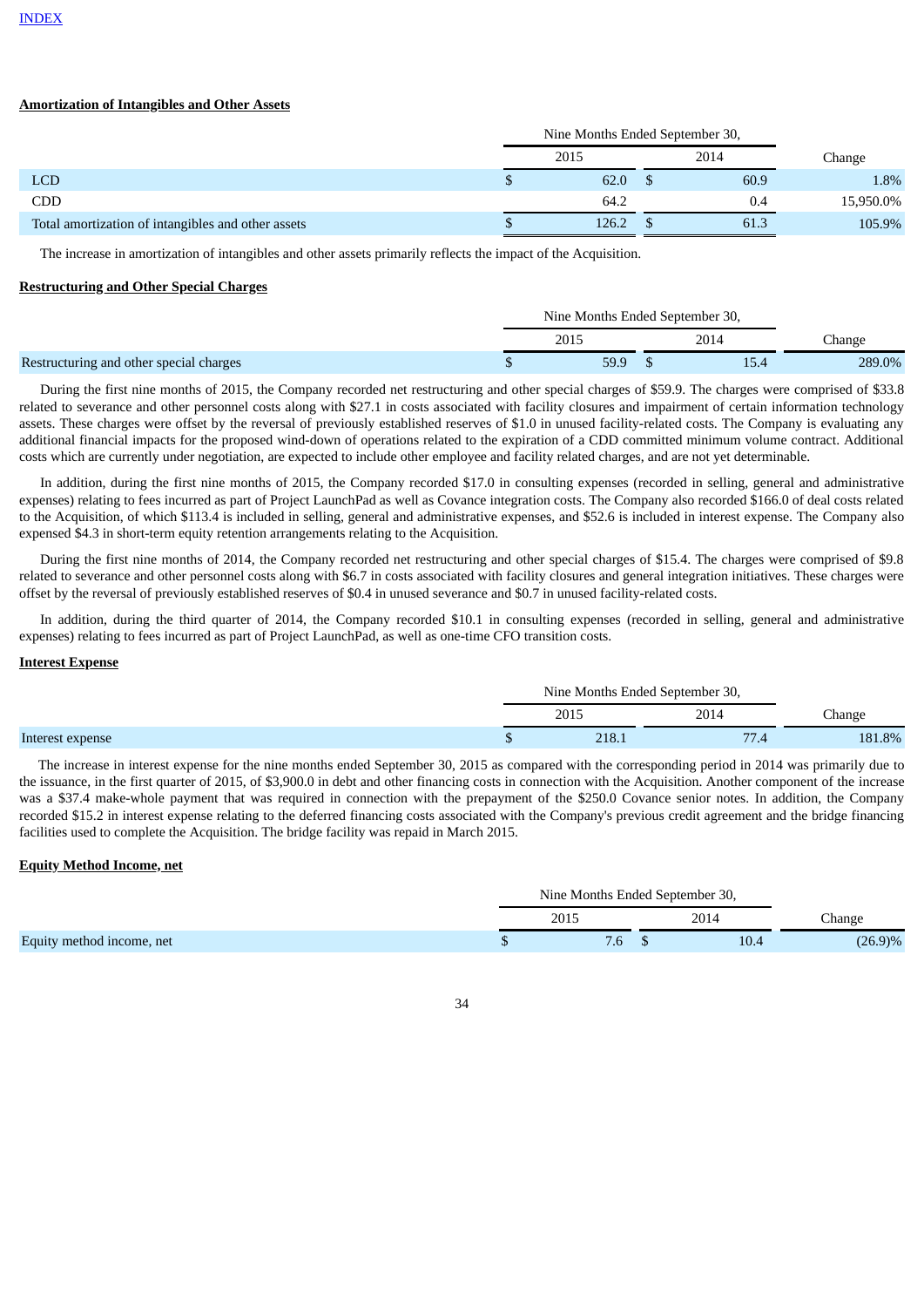#### [INDEX](#page-0-0)

Equity method income represents the Company's ownership share in joint venture partnerships along with equity investments in other companies in the health care industry. All of these partnerships reside within LCD. The decrease in income was due to liquidation of one of the partnerships effective June 30, 2015.

#### **Other, net**

|            | Nine Months Ended September 30, |      |               |
|------------|---------------------------------|------|---------------|
|            | 2015                            | 2014 | <b>Change</b> |
| Other, net | (4.4)                           | 13.9 | $(131.7)\%$   |

The decrease in other, net for the nine months ended September 30, 2015, was due to the dissolution of one of the Company's equity investments in 2015 as compared to a gain on the sale of investment of an equity investment in 2014.

#### **Income Tax Expense**

|                                                  |  | 2015  | 2014  | Change |  |
|--------------------------------------------------|--|-------|-------|--------|--|
| Income tax expense                               |  | 222.5 | 246.5 | (9.7)% |  |
| Income tax expense as a % of earnings before tax |  | 40.8% | 38.6% |        |  |

The Company's tax rate for the nine months ended September 30, 2015 was negatively impacted by a third quarter restructuring charge of approximately \$12.0 with no anticipated tax benefit. In the first quarter, the Company recorded non-deductible deal costs of approximately \$19.6 associated with the Acquisition and one-time tax charges of \$12.8 to realign the Company's legal structure to facilitate the Acquisition. The rate is favorably impacted by lower tax rates on foreign earnings as compared to the U.S. statutory rate. The Company considers substantially all of the ongoing foreign earnings to be permanently reinvested overseas.

### **LIQUIDITY AND CAPITAL RESOURCES (dollars and shares in millions)**

The Company's strong cash-generating capability and financial condition typically have provided ready access to capital markets. The Company's principal source of liquidity is operating cash flow, supplemented by proceeds from debt offerings. The Company's senior unsecured revolving credit facility is further discussed in Note 6 (Debt) to the Company's Unaudited Condensed Consolidated Financial Statements.

In summary the Company's cash flows were as follows:

|                                                                 | Nine Months Ended September 30, |           |  |         |  |  |
|-----------------------------------------------------------------|---------------------------------|-----------|--|---------|--|--|
|                                                                 |                                 | 2015      |  | 2014    |  |  |
| Net cash provided by operating activities                       |                                 | 597.8     |  | 525.3   |  |  |
| Net cash used for investing activities                          |                                 | (3,866.3) |  | (202.8) |  |  |
| Net cash provided by (used in) financing activities             |                                 | 3,424.2   |  | (141.8) |  |  |
| Effect of exchange rate on changes in cash and cash equivalents |                                 | (22.7)    |  | (9.0)   |  |  |
| Net change in cash and cash equivalents                         |                                 | 133.0     |  | 171.7   |  |  |

#### *Cash and cash equivalents*

Cash and cash equivalents at September 30, 2015 and 2014 totaled \$713.0 and \$575.7, respectively. Cash and cash equivalents consist of highly liquid instruments, such as commercial paper, time deposits, and other money market investments, which have original maturities of three months or less.

#### *Operating Activities*

During the nine months ended September 30, 2015 and 2014, the Company's operations generated \$597.8 of cash as compared to \$525.3 in 2014. The increase in cash provided by operations was due primarily to additional cash generated by the CDD operations following the Acquisition. While there were lower net earnings due to the Acquisition, this included a number of one-time non-cash charges. The Company's earnings were impacted by restructuring and special items of \$232.0 during the first nine months of 2015, \$153.5 of which represents cash payments in connection with the Acquisition, compared to \$15.4 during the same period in 2014. Excluding the cash payments made in connection with the Acquisition, CDD generated over \$90.0 in operating cash due to seasonal turns of working capital.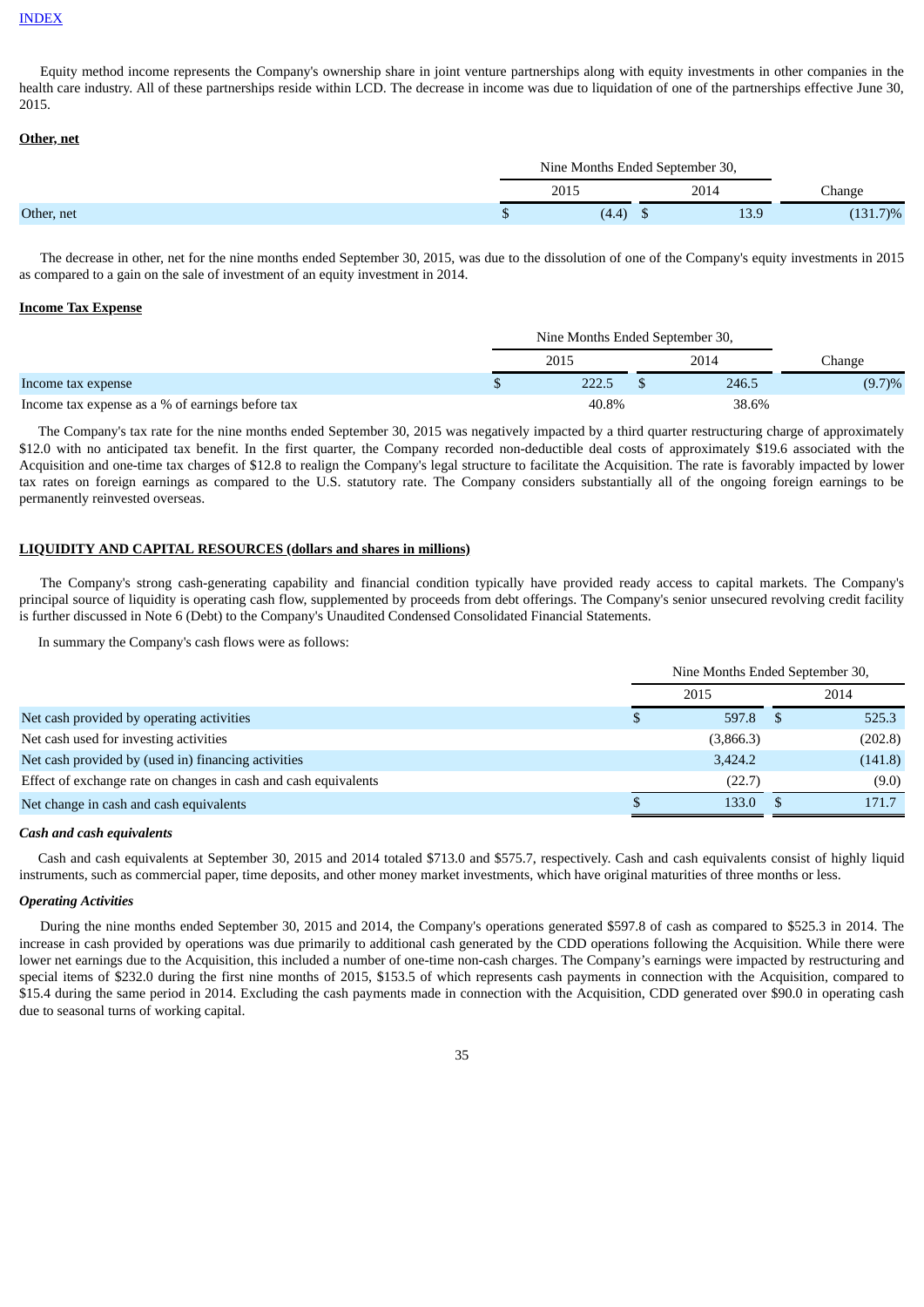#### *Investing Activities*

Net cash used in investing activities for the nine months ended September 30, 2015 was \$3,866.3 as compared to \$202.8 for the nine months ended September 30, 2014. The \$3,663.5 increase in cash used in investing activities was primarily due to cash paid for the Acquisition of \$4,388.2, net of cash acquired of \$780.8. Capital expenditures were \$170.7 and \$157.2 for the nine months ended September 30, 2015 and 2014, respectively. The Company expects capital expenditures of approximately \$270.0 to \$295.0 in 2015. The Company intends to continue to pursue acquisitions to fund growth and make important investments in its business, including in information technology, to improve efficiency and enable the execution of the Company's strategic vision. Such expenditures are expected to be funded by cash flow from operations, as well as borrowings under the Company's revolving credit facility or any successor facility, as needed.

During the first nine months of 2014, the Company received cash proceeds of \$30.3 and recorded a net gain of \$20.3 on the sale of an investment. The investment was one of several strategic investments the Company has made in the area of diagnostics.

#### *Financing Activities*

Net cash provided by financing activities for the nine months ended September 30, 2015 was \$3,424.2 compared to \$141.8 net cash used in financing activities for the nine months ended September 30, 2014. The \$3,282.4 increase in the cash provided by financing activities for nine months ended September 30, 2015, as compared to the prior year, was primarily a result of \$4,360.0 of financing proceeds for the Acquisition offset by repayments and debt issue costs of \$1,031.7. The remainder of the period-over-period increase is primarily due to the suspension of share repurchases following the announcement of the Acquisition in the fourth quarter of 2014, compared to \$229.9 of share repurchases for the first nine months of 2014.

As part of its financing of the Acquisition, the Company entered into a \$1,000.0 term loan and \$2,900.0 in debt securities consisting of \$500.0 aggregate principal amount of 2.625% Senior Notes due 2020, \$500.0 aggregate principal amount of 3.20% Senior Notes due 2022, \$1,000.0 aggregate principal amount of 3.60% Senior Notes due 2025 and \$900.0 aggregate principal amount of 4.70% Senior Notes due 2045. The term loan credit facility will mature five years after the closing date of the Acquisition and may be prepaid without penalty. The term loan balance at September 30, 2015 was \$715.0.

On December 19, 2014, the Company also entered into an amendment and restatement of its existing senior revolving credit facility, which was originally entered into on December 21, 2011. The senior revolving credit facility consists of a five-year revolving facility in the principal amount of up to \$1,000.0, with the option of increasing the facility by up to an additional \$250.0, subject to the agreement of one or more new or existing lenders to provide such additional amounts and certain other customary conditions. The new revolving credit facility also provides for a subfacility of up to \$100.0 for swing line borrowings and a subfacility of up to \$125.0 for issuances of letters of credit. The new revolving credit facility is permitted to be used for general corporate purposes, including working capital, capital expenditures, funding of share repurchases and certain other payments, and acquisitions and other investments. There was \$0.0 and \$0.0 outstanding on the Company's revolving credit facility at September 30, 2015 and December 31, 2014, respectively.

On February 13, 2015, the Company entered into a 60-day cash bridge term loan credit facility in the principal amount of \$400.0 for the purpose of financing a portion of the cash consideration and the fees and expenses in connection with the Acquisition. The 60-day cash bridge term loan credit facility was entered into under the terms set forth in the bridge facility commitment letter for the \$400.0 60-day cash bridge tranche. The 60-day cash bridge term loan credit facility was advanced in full on February 19, 2015, the date of the Company's completion of the Acquisition. The 60-day cash bridge term loan credit facility was repaid in March 2015.

Under the term loan credit facility and the new revolving credit facility, the Company is subject to negative covenants limiting subsidiary indebtedness and certain other covenants typical for investment grade-rated borrowers and the Company is required to maintain a leverage ratio that varies. Prior to the Acquisition Date, the leverage ratio was required to have been no greater than 3.75 to 1.00, calculated by excluding the \$2,900.0 Acquisition Notes. From and after the Acquisition Date, the leverage ratio must be no greater than 4.75 to 1.00 with respect to the last day of each of the first four fiscal quarters ending on or after the closing date, 4.25 to 1.00 with respect to the last day of each of the fifth through eighth fiscal quarters ending after the closing date, and 3.75 to 1.00 with respect to the last day of each fiscal quarter ending thereafter. The Company was in compliance with all covenants in the Credit Agreement at September 30, 2015. As of September 30, 2015, the ratio of total debt to consolidated EBITDA was 3.8 to 1.0.

The term loan credit facility accrues interest at a per annum rate equal to, at the Company's election, either a LIBOR rate plus a margin ranging from 1.125% to 2.00%, or a base rate determined according to a prime rate or federal funds rate plus a margin ranging from 0.125% to 1.00%. Advances under the new revolving credit facility will accrue interest at a per annum rate equal to, at the Company's election, either a LIBOR rate plus a margin ranging from 1.00% to 1.60%, or a base rate determined according to a prime rate or federal funds rate plus a margin ranging from 0.00% to 0.60%. Fees are payable on outstanding letters of credit under the new revolving credit facility at a per annum rate equal to the applicable margin for LIBOR loans, and the Company is

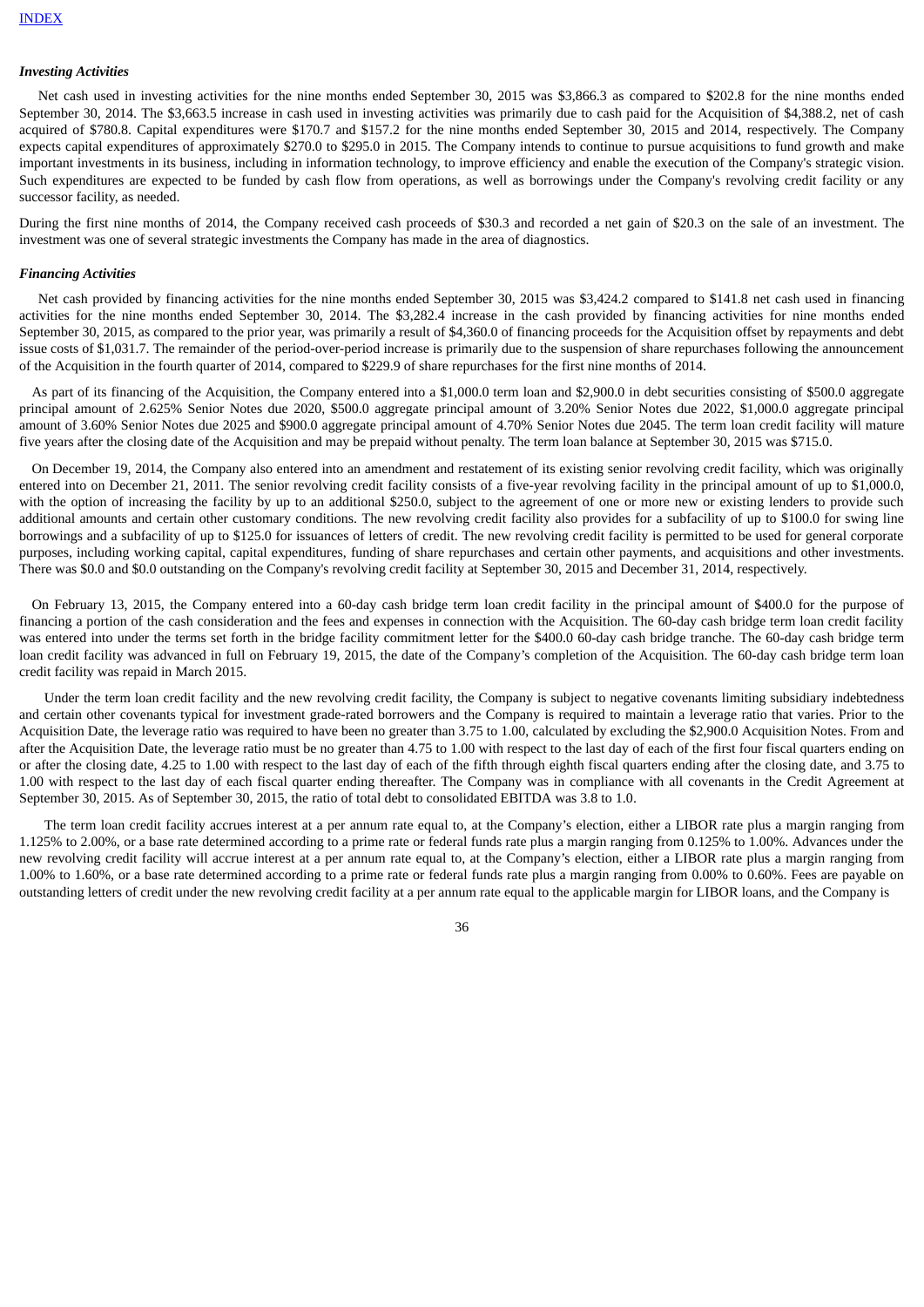required to pay a facility fee on the aggregate commitments under the new revolving credit facility, at a per annum rate ranging from 0.125% to 0.40%. The interest margin applicable to the credit facilities, and the facility fee and letter of credit fees payable under the new revolving credit facility, are based on the Company's senior credit ratings as determined by Standard & Poor's and Moody's, which are currently BBB and Baa2, respectively.

As of September 30, 2015, the effective interest rate on the revolving credit facility was 1.29% and the effective interest rate on the term loan was 1.44%.

As of September 30, 2015, the Company provided letters of credit aggregating \$45.4, primarily in connection with certain insurance programs. Letters of credit provided by the Company are issued under the Company's revolving credit facility and are renewed annually, around mid-year.

As of September 30, 2015, the Company had outstanding authorization from the Board of Directors to purchase up to \$789.5 of Company common stock based on settled trades as of that date. Following the announcement of the Acquisition in the fourth quarter of 2014, the Company suspended its share repurchases. The Company does not anticipate resuming its share repurchase activity until it approaches its targeted leverage ratio of total debt to consolidated EBITDA of 2.5 to 1.0.

The Company had a \$37.4 and \$24.9 reserve for unrecognized income tax benefits, including interest and penalties as of September 30, 2015 and December 31, 2014, respectively. The Acquisition accounted for substantially all of the increase. Substantially all of these tax reserves are classified in other long-term liabilities in the Company's Condensed Consolidated Balance Sheets at September 30, 2015 and December 31, 2014.

#### *Zero-coupon Subordinated Notes*

On September 11, 2015, the Company announced that for the period from September 12, 2015 to March 11, 2016, the zero-coupon subordinated notes will accrue contingent cash interest at a rate of no less than 0.125% of the average market price of a zero-coupon subordinated note for the five trading days ended September 9, 2015, in addition to the continued accrual of the original issue discount.

On October 1, 2015, the Company announced that its zero-coupon subordinated notes may be converted into cash and common stock at the conversion rate of 13.4108 per \$1,000.0 principal amount at maturity of the notes, subject to the terms of the zero-coupon subordinated notes and the Indenture, dated as of October 24, 2006, between the Company and The Bank of New York Mellon, as trustee and conversion agent. In order to exercise the option to convert all or a portion of the zero-coupon subordinated notes, holders are required to validly surrender their zero-coupon subordinated notes at any time during the calendar quarter beginning October 1, 2015, through the close of business on the last business day of the calendar quarter, which is 5:00 p.m., New York City time, on Thursday, December 31, 2015. If notices of conversion are received, the Company plans to settle the cash portion of the conversion obligation (i.e., the accreted principal amount of the securities to be converted) with cash on hand and/or borrowings under the revolving credit facility. The remaining amount, if any, will be settled with shares of common stock.

As a result of the Acquisition, the Company assumed privately placed senior notes in an aggregate principal amount of \$250.0 issued pursuant to a Note Purchase Agreement dated October 2, 2013. On March 5, 2015, the Company caused Covance to prepay all of the outstanding Senior Notes at 100 percent of the principal amount plus accrued interest, and a total make-whole amount of \$37.4 which is included in interest expense. The Note Purchase Agreement terminated effective March 5, 2015 in connection with the prepayment of the Senior Notes.

#### *Credit Ratings*

The Company's debt ratings of Baa2 from Moody's and BBB from Standard and Poor's contribute to its ability to access capital markets.

#### **New Accounting Pronouncements**

In April 2014, the FASB issued a new accounting standard on discontinued operations that significantly changed criteria for discontinued operations and disclosures for disposals. Under this new standard, to be a discontinued operation, a component or group of components must represent a strategic shift that has (or will have) a major effect on an entity's operations and financial results. Expanded disclosures for discontinued operations include more details about earnings and balance sheet accounts, total operating and investing cash flows, and cash flows resulting from continuing involvement. The Company has adopted the guidance of this new standard and will apply it prospectively to all new disposals of components and new classifications as held for sale. The adoption of this standard did not have a material impact on the consolidated financial statements.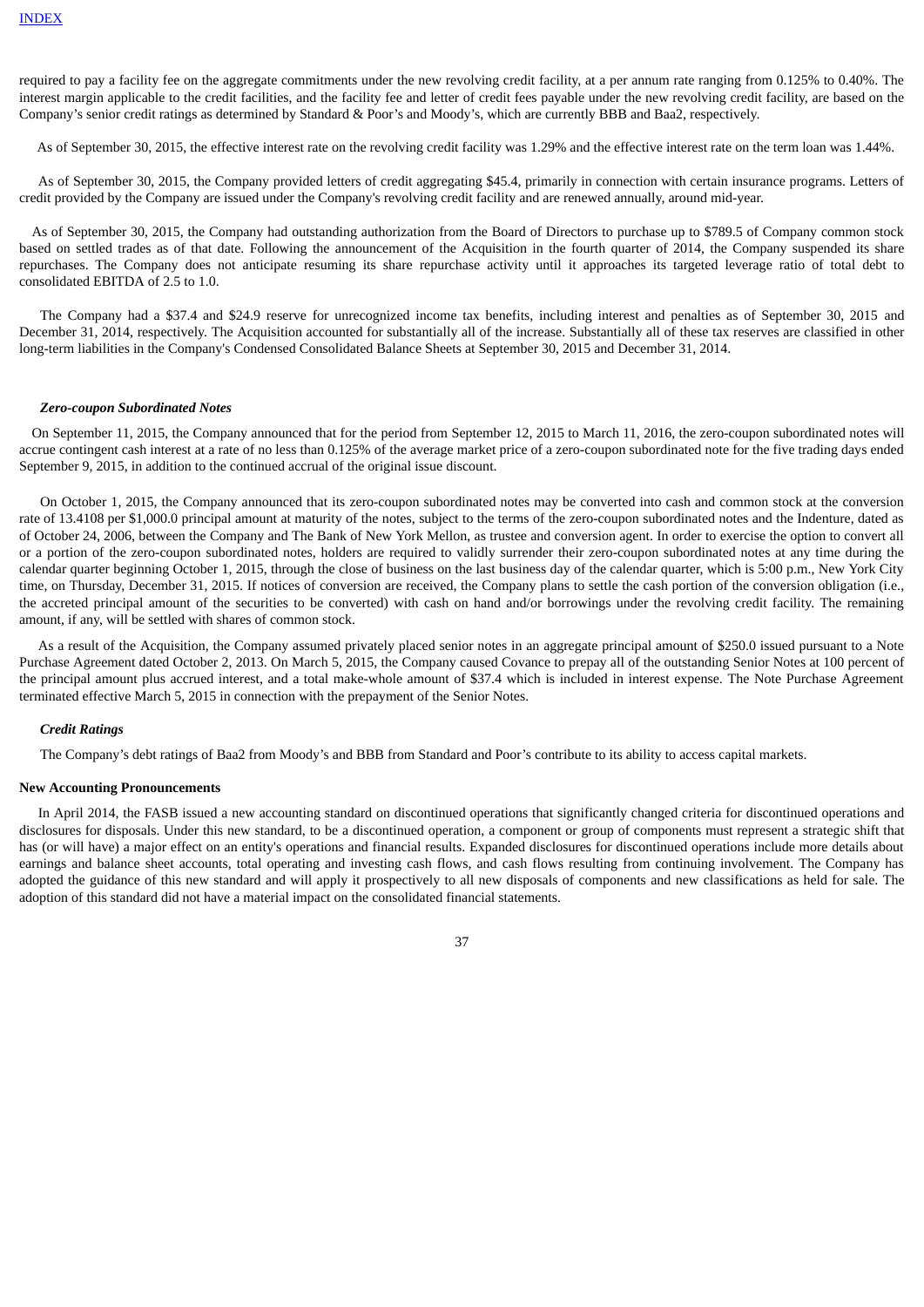In May 2014, the FASB issued the converged standard on revenue recognition with the objective of providing a single, comprehensive model for all contracts with customers to improve comparability in the financial statements of companies reporting using International Financial Reporting Standards and U.S. Generally Accepted Accounting Principles. The standard contains principles that an entity must apply to determine the measurement of revenue and timing of when it is recognized. The underlying principle is that an entity must recognize revenue to depict the transfer of goods or services to customers at an amount that the entity expects to be entitled to in exchange for those goods or services. An entity can apply the revenue standard retrospectively to each prior reporting period presented (full retrospective method) or retrospectively with the cumulative effect of initially applying the standard recognized at the date of initial application in retained earnings. As originally issued, the new revenue recognition standard would be effective for the Company beginning January 1, 2017. On July 9, 2015, the FASB approved the proposal to defer the effective date of this standard by one year. The standard will be effective for the Company beginning January 1, 2018, with early adoption permitted for annual periods beginning after December 16, 2016. The Company is currently evaluating the expected impact of the standard.

In August 2014, the FASB issued a new accounting standard that explicitly requires management to assess an entity's ability to continue as a going concern, and to provide related financial statement footnote disclosures in certain circumstances. Under this standard, in connection with each annual and interim period, management must assess whether there is substantial doubt about an entity's ability to continue as a going concern within one year after the financial statements are issued (or available to be issued when applicable). Management shall consider relevant conditions and events that are known and reasonably knowable at such issuance date. Substantial doubt about an entity's ability to continue as a going concern exists if it is probable that the entity will be unable to meet its obligations as they become due within one year after issuance date. Disclosures will be required if conditions or events give rise to substantial doubt. This standard is effective for the Company for the annual period ending after December 15, 2016, with early adoption permitted. The adoption of this standard is not expected to have a material impact on the consolidated financial statements.

In April 2015, the FASB issued an update which requires debt issuance costs to be presented in the balance sheet as a direct deduction from the associated debt liability. This standard is effective for the Company beginning January 1, 2016. The new guidance will be applied on a retrospective basis. The adoption of this standard is not expected to have a material impact on the consolidated financial statements.

In May 2015, the FASB issued a new accounting standard allowing entities to exclude investments measured at new asset value per share under the existing practical expedient from the fair value hierarchy. In addition, when the net asset value practical expedient is not applied to eligible investments, certain other disclosures are no longer required. The standard will be effective for the Company beginning January 1, 2016, with early adoption permitted. The adoption of this standard is not expected to have a material impact on the consolidated financial statements.

In July 2015, the FASB issued a new accounting standard that requires an entity to measure inventory, except inventory that is measured using last-in, first-out (LIFO) or the retail inventory method, at the lower of cost and net realizable value. Net realizable value is the estimated selling price in the ordinary course of business, less reasonably predictable costs of completion, disposal, and transportation. The standard will be effective for the Company beginning January 1, 2016, with early adoption permitted. The adoption of this standard is not expected to have a material impact on the consolidated financial statements.

In September 2015, the FASB issued a new accounting standard that eliminates the requirement to restate prior period financial statements for measurement period adjustments. The standard requires that the cumulative impact of a measurement period adjustment, including the impact on prior periods, be recognized in the reporting period in which the adjustment is identified. The standard will be effective for the Company beginning January 1, 2016 and will be applied prospectively to measurement period adjustments that occur after the effective date.

#### <span id="page-38-0"></span>**ITEM 3. Quantitative and Qualitative Disclosures about Market Risk**

The Company addresses its exposure to market risks, principally the market risk associated with changes in interest rates, through a controlled program of risk management that includes, from time to time, the use of derivative financial instruments such as interest rate swap agreements. Although, as set forth below, the Company's zero-coupon subordinated notes contain features that are considered to be embedded derivative instruments, the Company does not hold or issue derivative financial instruments for trading purposes. The Company does not believe that its exposure to market risk is material to the Company's financial position or results of operations.

During the third quarter of 2013, the Company entered into two fixed-to-variable interest rate swap agreements for its 4.625% senior notes due 2020 with an aggregate notional amount of \$600.0 and variable interest rates based on one-month LIBOR plus 2.298% to hedge against changes in the fair value of a portion of the Company's long-term debt.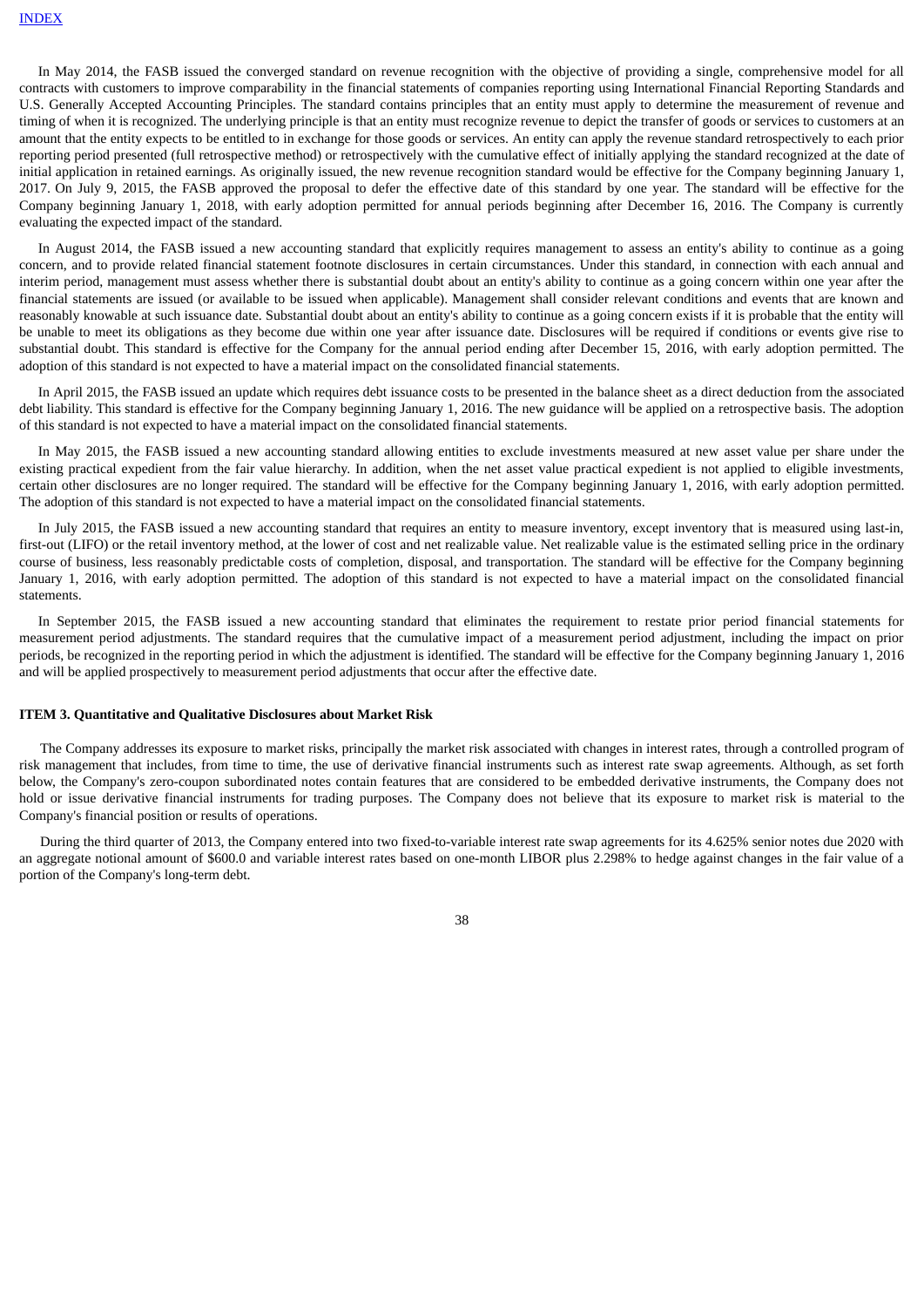The Company's zero-coupon subordinated notes contain the following two features that are considered to be embedded derivative instruments under authoritative guidance in connection with accounting for derivative instruments and hedging activities:

- 1) The Company will pay contingent cash interest on the zero-coupon subordinated notes after September 11, 2006, if the average market price of the notes equals 120% or more of the sum of the issue price, accrued original issue discount and contingent additional principal, if any, for a specified measurement period.
- 2) Holders may surrender zero-coupon subordinated notes for conversion during any period in which the rating assigned to the zero-coupon subordinated notes by Standard & Poor's Ratings Services is BB- or lower.

Borrowings under the Company's Revolving Credit Facility are subject to variable interest rates, unless fixed through interest rate swaps or other agreements.

The Company has operations throughout the United States and other countries including Belgium, Canada, China, France, Germany, Hong Kong, Japan, Singapore, Switzerland, the United Kingdom and the United Arab Emirates, and, accordingly, the earnings and cash flows generated from these operations are subject to foreign currency exchange risk.

#### <span id="page-39-0"></span>**ITEM 4. Controls and Procedures**

As of the end of the period covered by this Quarterly Report on Form 10-Q, the Company carried out, under the supervision and with the participation of the Company's management, including the Company's Chief Executive Officer and Chief Financial Officer, an evaluation of the effectiveness of the design and operation of the Company's disclosure controls and procedures (as defined in Rules13-a-15(e) and 15d-15(e) of the Securities Exchange Act of 1934). Based on the foregoing, the Company's Chief Executive Officer and Chief Financial Officer concluded that the Company's disclosure controls and procedures were effective as of September 30, 2015.

#### *Changes in Internal Control over Financial Reporting*

On February 19, 2015, the Company completed the acquisition of Covance Inc. The Company's management has extended its oversight and monitoring processes that support internal control over financial reporting to include Covance's operations. The Company's management is continuing to integrate the acquired operations of Covance into the Company's overall internal control over financial reporting process. However, in its Annual Report on Form 10-K for the year ending December 31, 2015, management will exclude Covance from its assessment of internal controls over financial reporting. There have been no other changes in the Company's internal control over financial reporting (as defined in Exchange Act Rules 13a-15(f) and 15d-15(f)) during the fiscal quarter ended September 30, 2015 that have materially affected, or are reasonably likely to materially affect, the Company's internal control over financial reporting.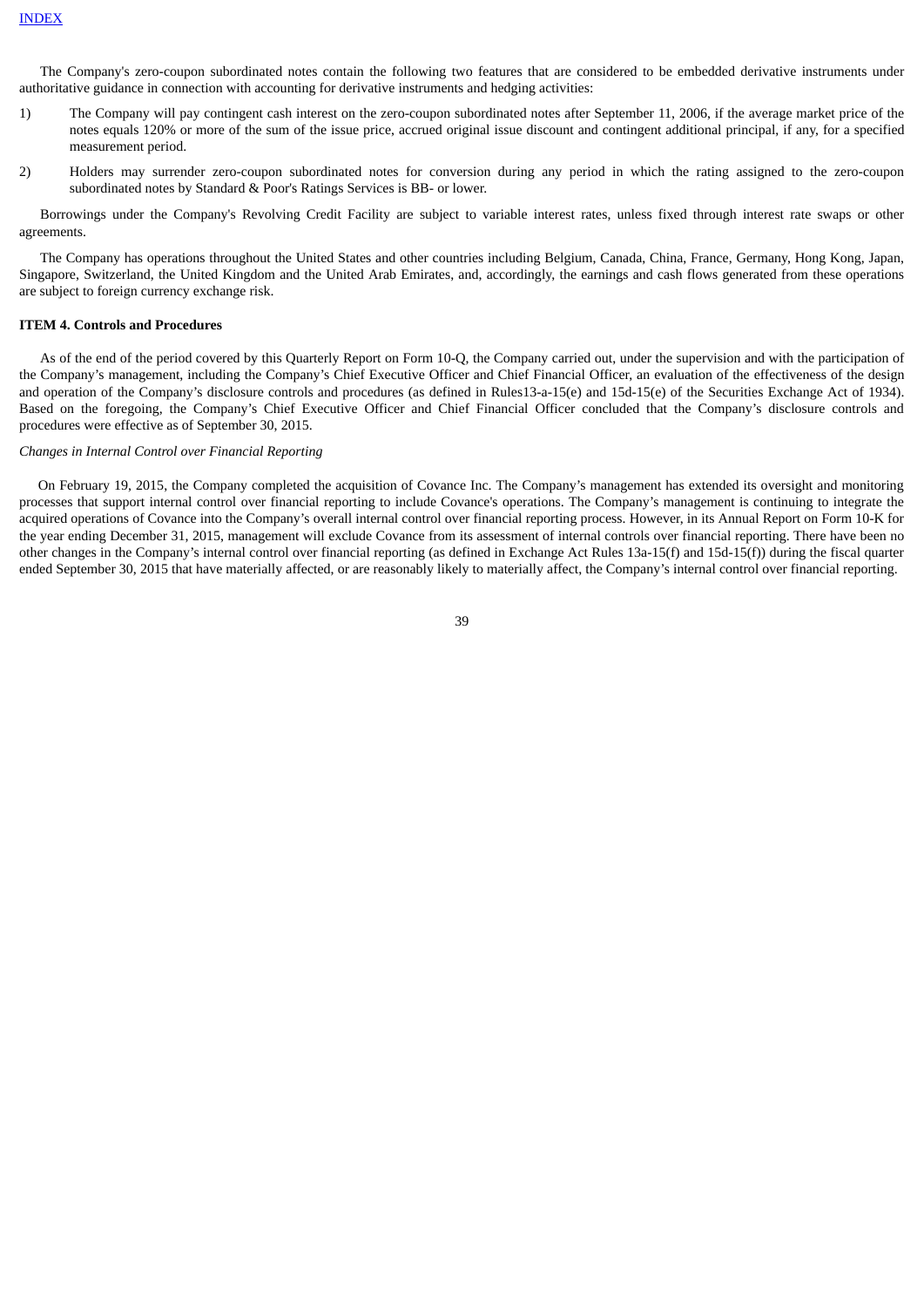## **LABORATORY CORPORATION OF AMERICA HOLDINGS AND SUBSIDIARIES**

## <span id="page-40-0"></span>**PART II - OTHER INFORMATION**

#### **Item 1. Legal Proceedings**

See Note 9 (Commitments and Contingencies) to the Company's unaudited condensed consolidated financial statements, above, which is incorporated by reference.

#### <span id="page-40-1"></span>**Item 1A. Risk Factors**

The risk factors set forth below revises and supplements the corresponding risk factor set forth in Part I - Item 1A of the Company's Annual Report on Form 10-K for the year ended December 31, 2014. With the exception of the following, there have been no material changes in the risk factors that appear in Part 1 - Item 1A of the Company's Annual Report on Form 10-K for the year ended December 31, 2014.

## Failure to comply with privacy and security laws and regulations could result in fines, penalties and damage to the Company's reputation with **customers and have a material adverse effect upon the Company's business.**

The federal HIPAA privacy and security regulations, including the expanded requirements under HITECH, establish comprehensive federal standards with respect to the use and disclosure of protected health information by health plans, health care providers, and health care clearinghouses, in addition to setting standards to protect the confidentiality, integrity and security of protected health information. The regulations establish a complex regulatory framework on a variety of subjects, including:

- the circumstances under which the use and disclosure of protected health information are permitted or required without a specific authorization by the patient, including but not limited to treatment purposes, activities to obtain payments for the Company's services, and its health care operations activities;
- a patient's right to access, amend and receive an accounting of certain disclosures of protected health information;
- the content of notices of privacy practices for protected health information;
- administrative, technical and physical safeguards required of entities that use or receive protected health information; and
- the protection of computing systems maintaining PHI.

The Company has implemented policies and procedures related to compliance with the HIPAA privacy and security regulations as required by law. The privacy and security regulations establish a "floor" and do not supersede state laws that are more stringent. Therefore, the Company is required to comply with both federal privacy and security regulations and varying state privacy and security laws and regulations. The federal privacy regulations restrict the Company's ability to use or disclose patient identifiable laboratory data, without patient authorization, for purposes other than payment, treatment or health care operations (as defined by HIPAA), except for disclosures for various public policy purposes and other permitted purposes outlined in the privacy regulations. HIPAA, as amended by HITECH, provides for significant fines and other penalties for wrongful use or disclosure of protected health information in violation of privacy and security regulations, including potential civil and criminal fines and penalties. In addition, other federal and state laws that protect the privacy and security of patient information may be subject to enforcement and interpretations by various governmental authorities and courts resulting in complex compliance issues. For instance, the Company could incur damages under state laws pursuant to an action brought by a private party for the wrongful use or disclosure or confidential health information or other private personal information.

In addition, laws and regulations of the European Union, as well as other countries, protect the use and disclosure of personal information. Compliance with these laws and regulations may result in increased costs and failure to comply may result in significant fines, penalties and damage to the Company's reputation with customers.

## Continued and increased consolidation of managed care companies, pharmaceutical companies, health systems, physicians and other customers **could adversely affect the Company's business.**

Many healthcare companies and providers, including managed care companies, pharmaceutical companies, health systems and physician practices are consolidating through mergers, acquisitions, joint ventures and other types of transactions and collaborations. As the healthcare industry consolidates, competition to provide goods and services may become more intense. This competition and increased customer bargaining power may adversely affect the price and volume of the Company's services.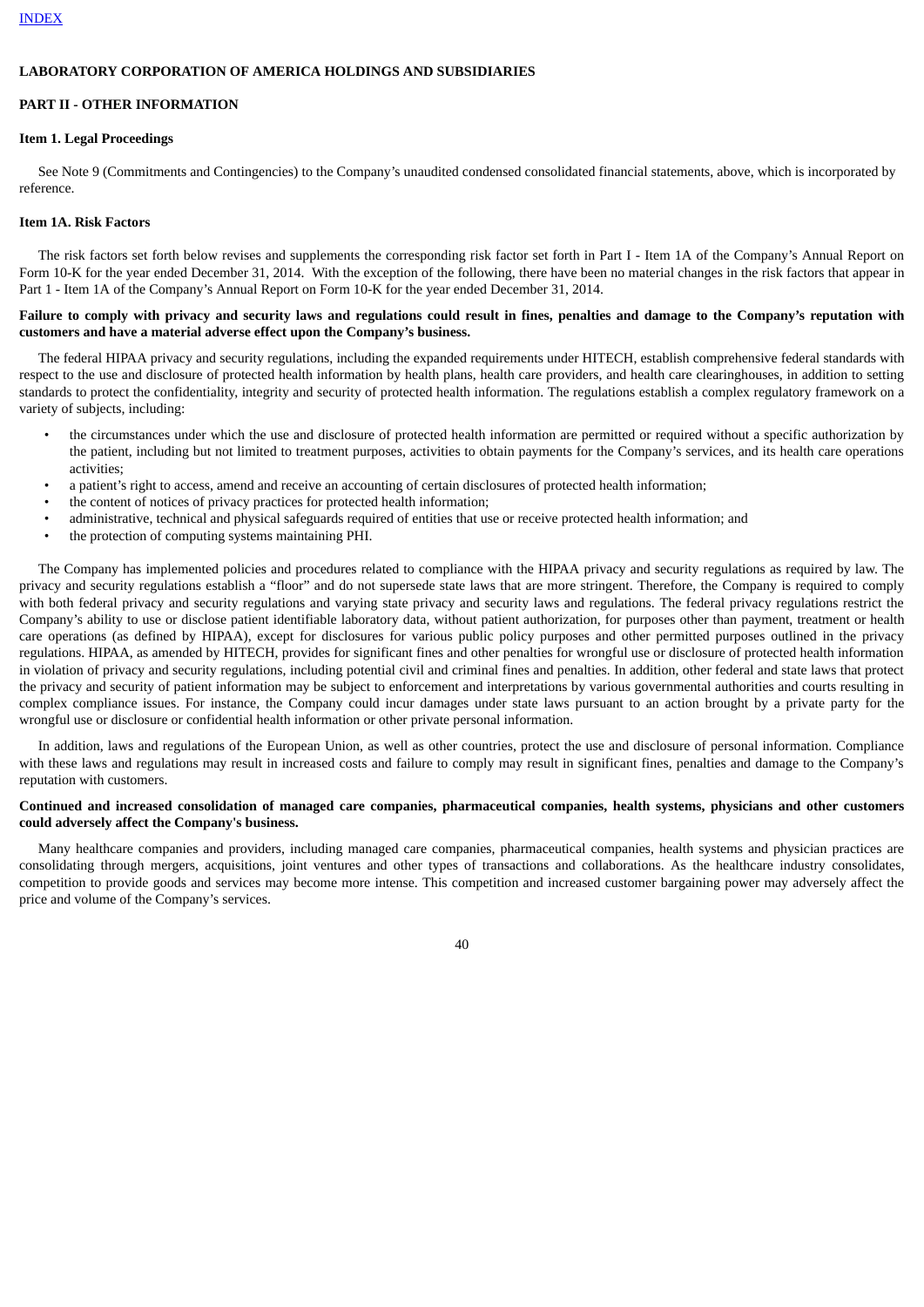#### Changes or disruption in services or supplies provided by third parties, including transportation, could adversely affect the Company's business.

The Company depends on third parties to provide services critical to the Company's business. The Company's central laboratories and certain of the Company's other businesses are heavily reliant on air travel for transport of clinical trial and diagnostic testing supplies and specimens, research products, and people, and a significant disruption to the air travel system, or the Company's access to it, could have a material adverse effect on the Company's business. The Company depends on a limited number of suppliers for certain services and for certain animal populations. Disruptions to the continued supply of these services or products may arise from export/import restrictions or embargoes, foreign political or economic instability, or otherwise. Disruption of supply could have a material adverse effect on the Company's business.

#### **Damage or disruption to the Company's facilities could adversely affect the Company's business.**

The Company's preclinical and central laboratory facilities are highly specific and would be difficult to replace in a short period of time. Any event that causes a disruption of the operation of these facilities might impact the Company's ability to provide service to customers and, therefore, could have a material adverse effect on the Company's financial condition, results of operations and cash flows.

#### **The Company bears financial risk for contracts that are underpriced or for which there are cost overruns.**

The Company, particularly CDD, has many contracts that are structured as fixed price for fixed contracted services or fee-for-service with a cap. The Company bears the financial risk if these contracts are underpriced or if contract costs exceed estimates. Such underpricing or significant cost overruns could have a material adverse effect on the Company's business, results of operations, financial condition, and cash flows.

## **The Company's quarterly operating results may vary.**

The Company's operating results, particularly in the CDD segment, may vary significantly from quarter to quarter and are influenced by factors over which the Company has little control such as:

- changes in the general global economy;
- exchange rate fluctuations;
- the commencement, completion, delay or cancellation of large projects or groups of projects;
- the progress of ongoing projects;
- the timing of and charges associated with completed acquisitions or other events; and
- changes in the mix of the Company's services.

The Company believes that operating results for any particular quarter are not necessarily a meaningful indication of future results. While fluctuations in the Company's quarterly operating results could negatively or positively affect the market price of the Company's common stock, these fluctuations may not be related to the Company's future overall operating performance.

#### Health care reform and related products (e.g. Health Insurance Exchanges), changes in government payment and reimbursement systems, or changes in payer mix, including an increase in capitated reimbursement mechanisms and evolving delivery models, could have a material adverse **impact on the Company's net revenues, profitability and cash flow.**

Testing services are billed to private patients, Medicare, Medicaid, commercial clients, managed care organizations ("MCOs") and other insurance companies. Tests ordered by a physician may be billed to different payers depending on the medical insurance benefits of a particular patient. Most testing services are billed to a party other than the physician or other authorized person who ordered the test. Increases in the percentage of services billed to government and managed care payers could have an adverse impact on the Company's net revenues.

The various MCOs have different contracting philosophies, which are influenced by the design of the products they offer to their members. Some MCOs contract with a limited number of clinical laboratories and engage in direct negotiation of the rates reimbursed to participating laboratories. Other MCOs adopt broader networks with a generally largely uniform fee structure for participating clinical laboratories. In addition, some MCOs have used capitation in an effort to fix the cost of laboratory testing services for their enrollees. Under a capitated reimbursement mechanism, the clinical laboratory and the managed care organization agree to a per member, per month payment to pay for all authorized laboratory tests ordered during the month by the physician for the members, regardless of the number or cost of the tests actually performed. Capitation shifts the risk of increased test utilization (and the underlying mix of testing services) to the clinical laboratory provider. The Company makes significant efforts to ensure that its services are adequately compensated in its capitated arrangements. For the year ended December 31, 2014, such capitated contracts accounted for approximately \$211.1 million, or 3.7%, of the Company's net sales.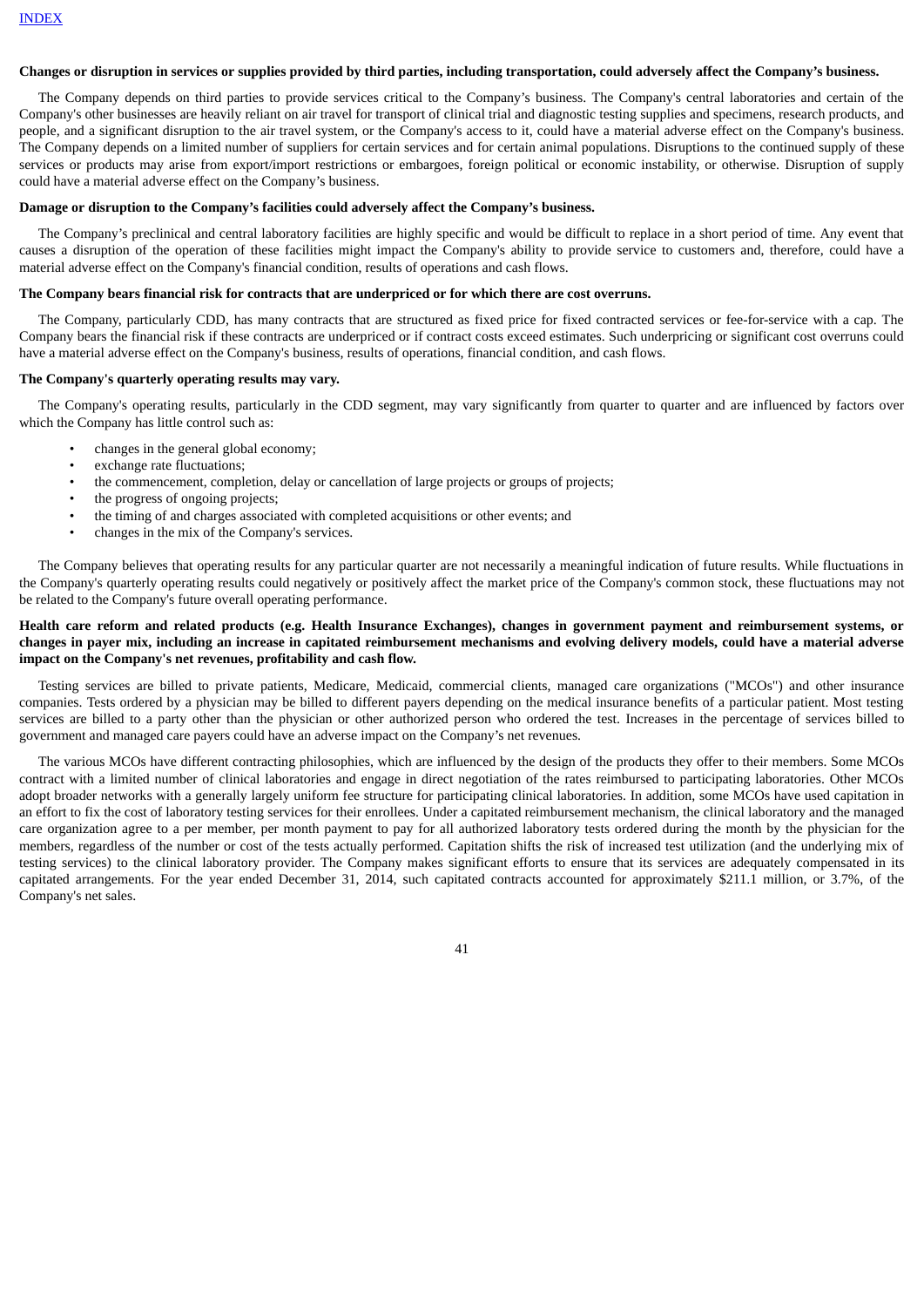The Company's ability to attract and retain managed care clients is critical given the impact of health care reform, related products and expanded coverage (e.g. Health Insurance Exchanges and Medicaid Expansion) and evolving delivery models (e.g. Accountable Care Organizations).

A portion of the managed care fee-for-service revenues are collectible from patients in the form of deductibles, copayments and coinsurance. As patient cost-sharing increases, collectibility may be impacted.

In addition, Medicare and Medicaid and private insurers have increased their efforts to control the cost, utilization and delivery of health care services, including clinical laboratory services. Measures to regulate health care delivery in general, and clinical laboratories in particular, have resulted in reduced prices, added costs and decreased test utilization for the clinical laboratory industry by increasing complexity and adding new regulatory and administrative requirements. Pursuant to legislation passed in late 2003, the percentage of Medicare beneficiaries enrolled in Medicare managed care plans has increased. The percentage of Medicaid beneficiaries enrolled in Medicaid managed care plans has also increased, and is expected to continue to increase. Implementation of the ACA, the health care reform legislation passed in 2010, also may affect coverage, reimbursement, and utilization of laboratory services, as well as administrative requirements.

The Company expects efforts to impose reduced reimbursement, more stringent payment policies and utilization and cost controls by government and other payers to continue. If the Company cannot offset additional reductions in the payments it receives for its services by reducing costs, increasing test volume and/or introducing new procedures, it could have a material adverse impact on the Company's net revenues, profitability and cash flows. In 2014, Congress passed the Protecting Access to Medicare Act (PAMA), requiring Medicare to change the way payment rates are calculated for tests paid under the Clinical Laboratory Fee Schedule (CLFS), and to base the payment on the weighted median of rates paid by private payers. On October 1, 2015, CMS published a proposed rule to implement PAMA. This rule proposes to require applicable laboratories, including the Company's labs, to begin reporting their test-specific private payer payment amounts to CMS during the first quarter of 2016, which CMS would then use to calculate new CLFS rates that would be effective in 2017. ACLA and the lab community will provide extensive comments on the proposed rule and work with CMS to try to ensure the final regulation accurately reflects the statutory language on applicable labs, and results in a reimbursement framework that reflects the broad scope of the laboratory market, encourages innovation, and maintains access to laboratory services for Medicare beneficiaries. The Company is currently evaluating the potential impact of the proposed rule.

As an employer, health care reform legislation also contains numerous regulations that will require the Company to implement significant process and record keeping changes to be in compliance. These changes increase the cost of providing health care coverage to employees and their families. Given the limited release of regulations to guide compliance, the exact impact to employers including the Company is uncertain.

In addition, implementation of health care reform legislation that contains costs could limit the profits that can be made from the development of new drugs. This could adversely affect research and development expenditures by pharmaceutical and biotechnology companies, which could in turn decrease the business opportunities available to CDD both in the United States and abroad. New laws or regulations may create a risk of liability, increase CDD costs or limit service offerings through CDD.

#### <span id="page-42-0"></span>**Item 2. Unregistered Sales of Equity Securities and Use of Proceeds** (Dollars in millions)

<span id="page-42-1"></span>The Board of Directors has authorized the repurchase of specified amounts of the Company's common stock since 2007. As of September 30, 2015, the Company had outstanding authorization from the Board of Directors to purchase up to \$789.5 of Company common stock based on settled trades as of that date. The repurchase authorization has no expiration date. Following the announcement of the Acquisition in late 2014, the Company suspended its share repurchases. The Company does not anticipate resuming its share repurchase activity until it approaches its targeted ratio of total debt to consolidated EBITDA of 2.5 to 1.0.

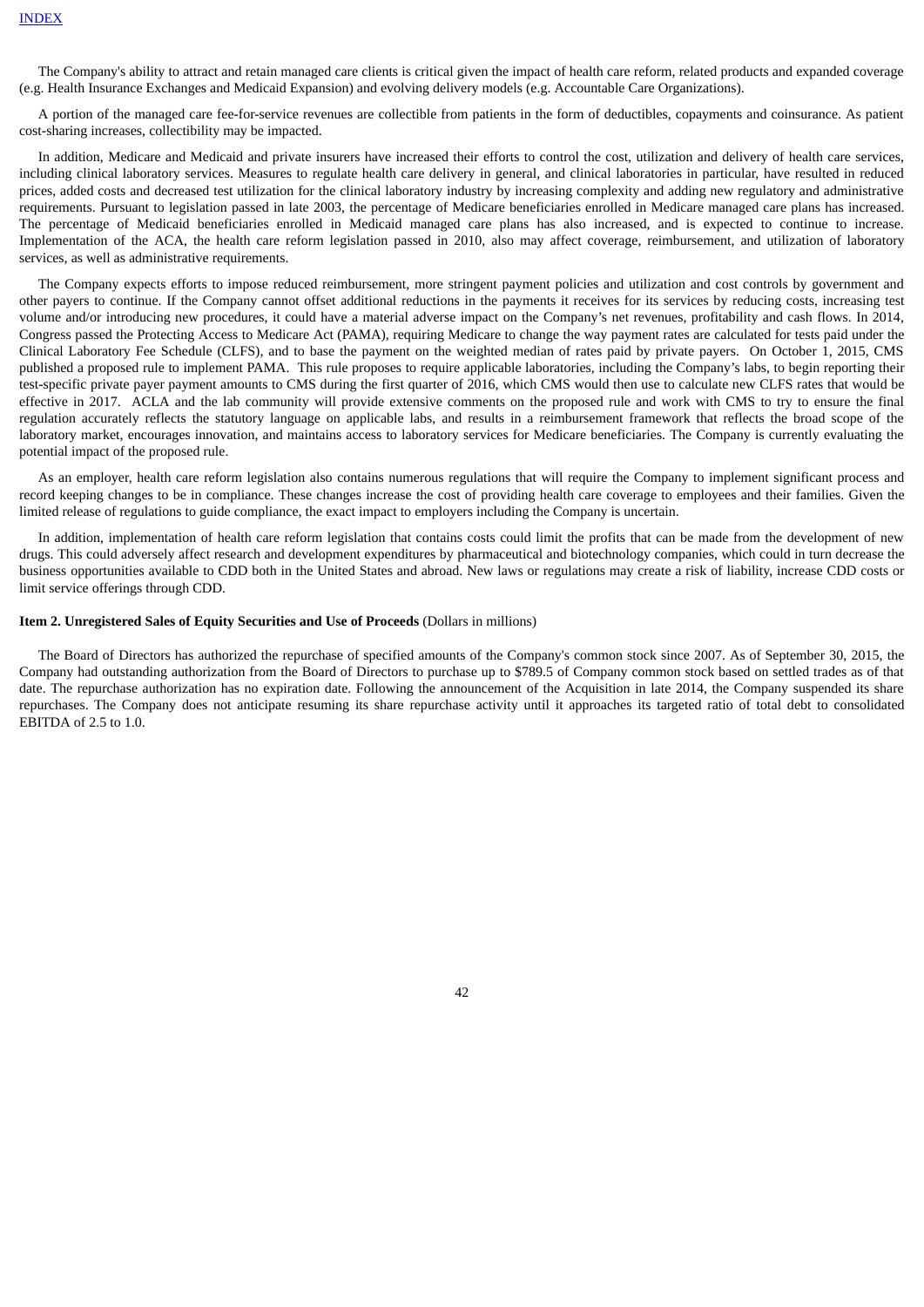## **Item 6. Exhibits**

| (a)        | Exhibits                                                                                                                                                       |
|------------|----------------------------------------------------------------------------------------------------------------------------------------------------------------|
| $12.1*$    | Ratio of earnings to fixed charges                                                                                                                             |
| $31.1*$    | Certification by the Chief Executive Officer pursuant to Rule 13a-14(a) or Rule 15d-14(a)                                                                      |
| $31.2*$    | Certification by the Chief Financial Officer pursuant to Rule 13a-14(a) or Rule 15d-14(a)                                                                      |
| $32*$      | Written Statement of Chief Executive Officer and Chief Financial Officer pursuant to Section 906 of the Sarbanes-Oxley Act of 2002<br>(18 U.S.C. Section 1350) |
| 101.INS*   | <b>XBRL Instance Document</b>                                                                                                                                  |
| 101.SCH*   | <b>XBRL Taxonomy Extension Schema</b>                                                                                                                          |
| $101.CAL*$ | <b>XBRL Taxonomy Extension Calculation Linkbase</b>                                                                                                            |
| 101.DEF*   | <b>XBRL Taxonomy Extension Definition Linkbase</b>                                                                                                             |
| $101.LAB*$ | XBRL Taxonomy Extension Label Linkbase                                                                                                                         |
| 101.PRE*   | <b>XBRL Taxonomy Extension Presentation Linkbase</b>                                                                                                           |

\* filed herewith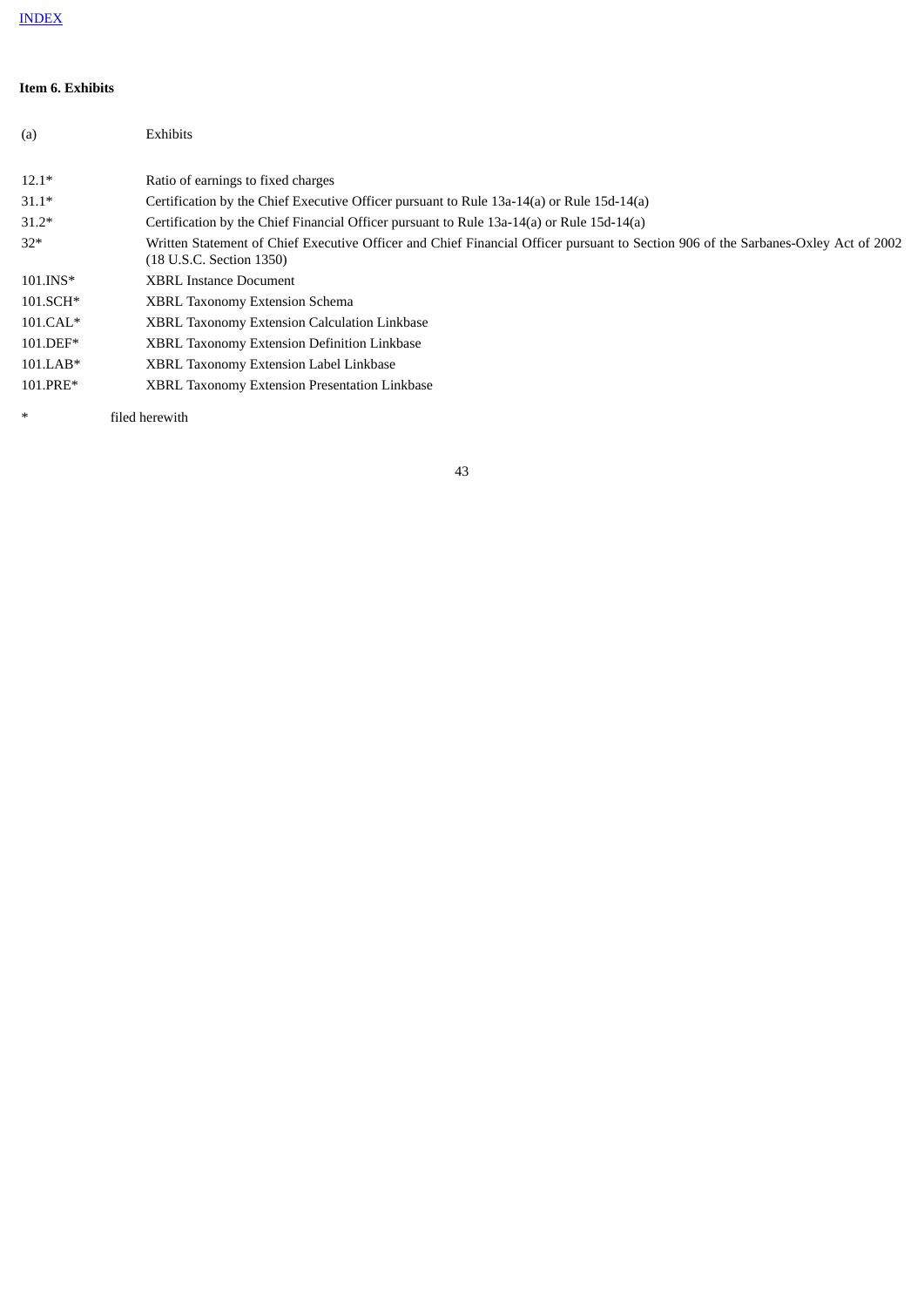## **SIGNATURES**

Pursuant to the requirements of the Securities Exchange Act of 1934, the registrant has duly caused this report to be signed on its behalf by the undersigned, thereunto duly authorized.

## LABORATORY CORPORATION OF AMERICA HOLDINGS Registrant

- By: /s/ DAVID P. KING David P. King Chairman of the Board, President and Chief Executive Officer
- By: /s/ GLENN A. EISENBERG Glenn A. Eisenberg Executive Vice President, Chief Financial Officer and Treasurer

October 30, 2015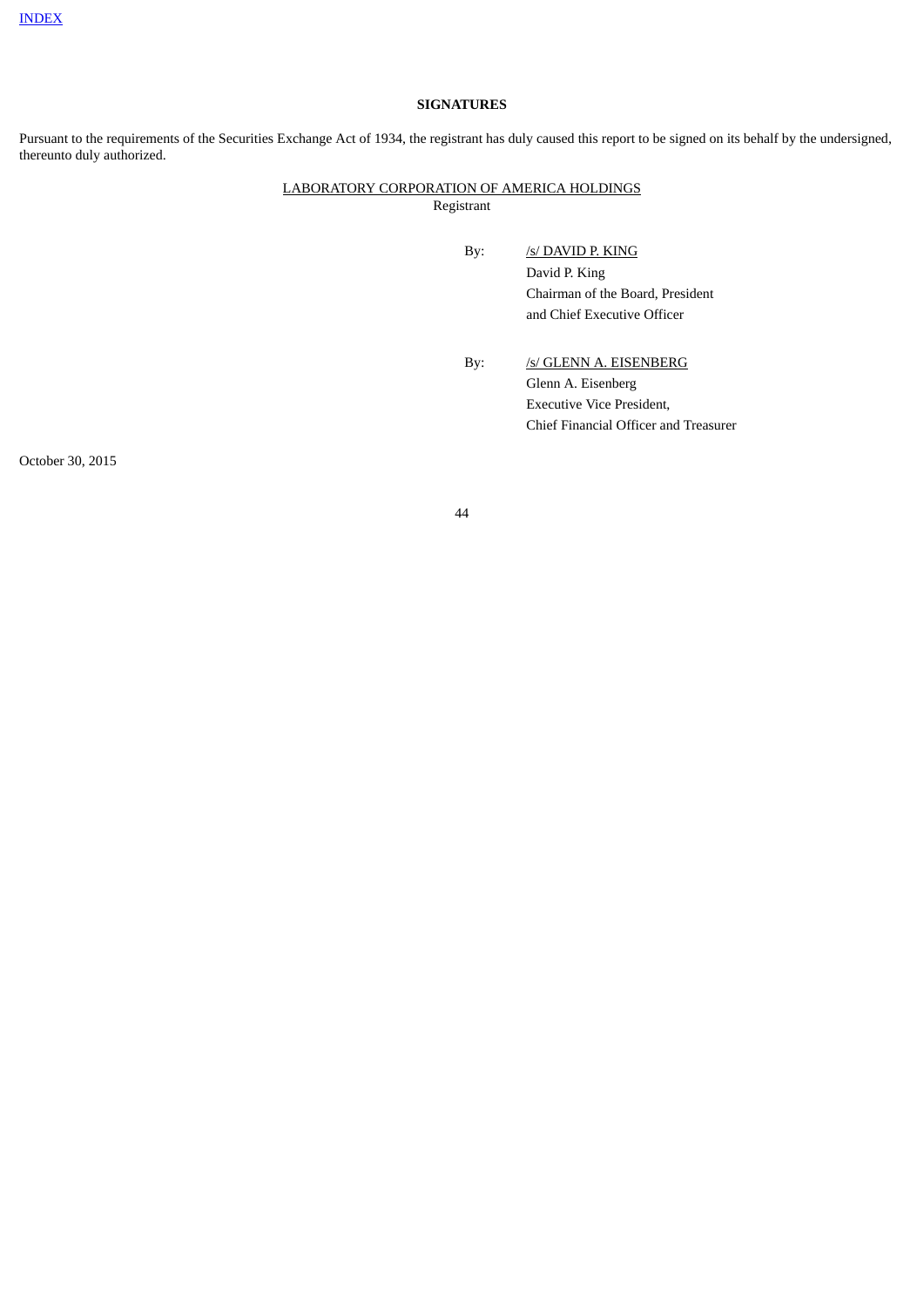## **STATEMENT OF COMPUTATION OF RATIOS OF EARNINGS TO FIXED CHARGES**

## **(dollars in millions, except ratio information)**

|                                                        | <b>Fiscal Years Ended December 31,</b> |         |    |         |    |         |    |         | <b>Nine Months Ended</b> |    |                    |
|--------------------------------------------------------|----------------------------------------|---------|----|---------|----|---------|----|---------|--------------------------|----|--------------------|
|                                                        |                                        | 2010    |    | 2011    |    | 2012    |    | 2013    | 2014                     |    | September 30, 2015 |
| Income from continuing operations before income<br>tax | \$                                     | 915.6   | \$ | 866.1   | \$ | 944.2   | \$ | 915.6   | \$<br>826.7              | \$ | 546.0              |
| Equity in the income of investees                      |                                        | (11.7)  |    | (10.4)  |    | (21.4)  |    | (18.6)  | (14.6)                   |    | (8.0)              |
| Cash distributions received from equity investees      |                                        | 18.0    |    | 11.8    |    | 21.0    |    | 14.4    | 8.8                      |    | 6.1                |
|                                                        |                                        | 921.9   |    | 867.5   |    | 943.8   |    | 911.4   | 820.9                    |    | 544.1              |
| <b>Fixed Charges:</b>                                  |                                        |         |    |         |    |         |    |         |                          |    |                    |
| Interest on long-term and short-term debt              |                                        |         |    |         |    |         |    |         |                          |    |                    |
| including amortization of debt expense                 |                                        | 70.0    |    | 87.5    |    | 94.5    |    | 96.5    | 109.5                    |    | 218.1              |
| Portion of rental expense as can be                    |                                        |         |    |         |    |         |    |         |                          |    |                    |
| demonstrated to be representative                      |                                        |         |    |         |    |         |    |         |                          |    |                    |
| of the interest factor                                 |                                        | 67.4    |    | 73.4    |    | 75.3    |    | 78.6    | 79.7                     |    | 71.5               |
| Total fixed charges                                    |                                        | 137.4   |    | 160.9   |    | 169.8   |    | 175.1   | 189.2                    |    | 289.6              |
| Earnings before income taxes and                       |                                        |         |    |         |    |         |    |         |                          |    |                    |
| fixed charges                                          | \$                                     | 1,059.3 | \$ | 1,028.4 | \$ | 1,113.6 | \$ | 1,086.5 | \$<br>1,010.1            | \$ | 833.7              |
| Ratio of earnings to fixed charges                     |                                        | 7.71    |    | 6.39    |    | 6.56    |    | 6.21    | 5.34                     |    | 2.88               |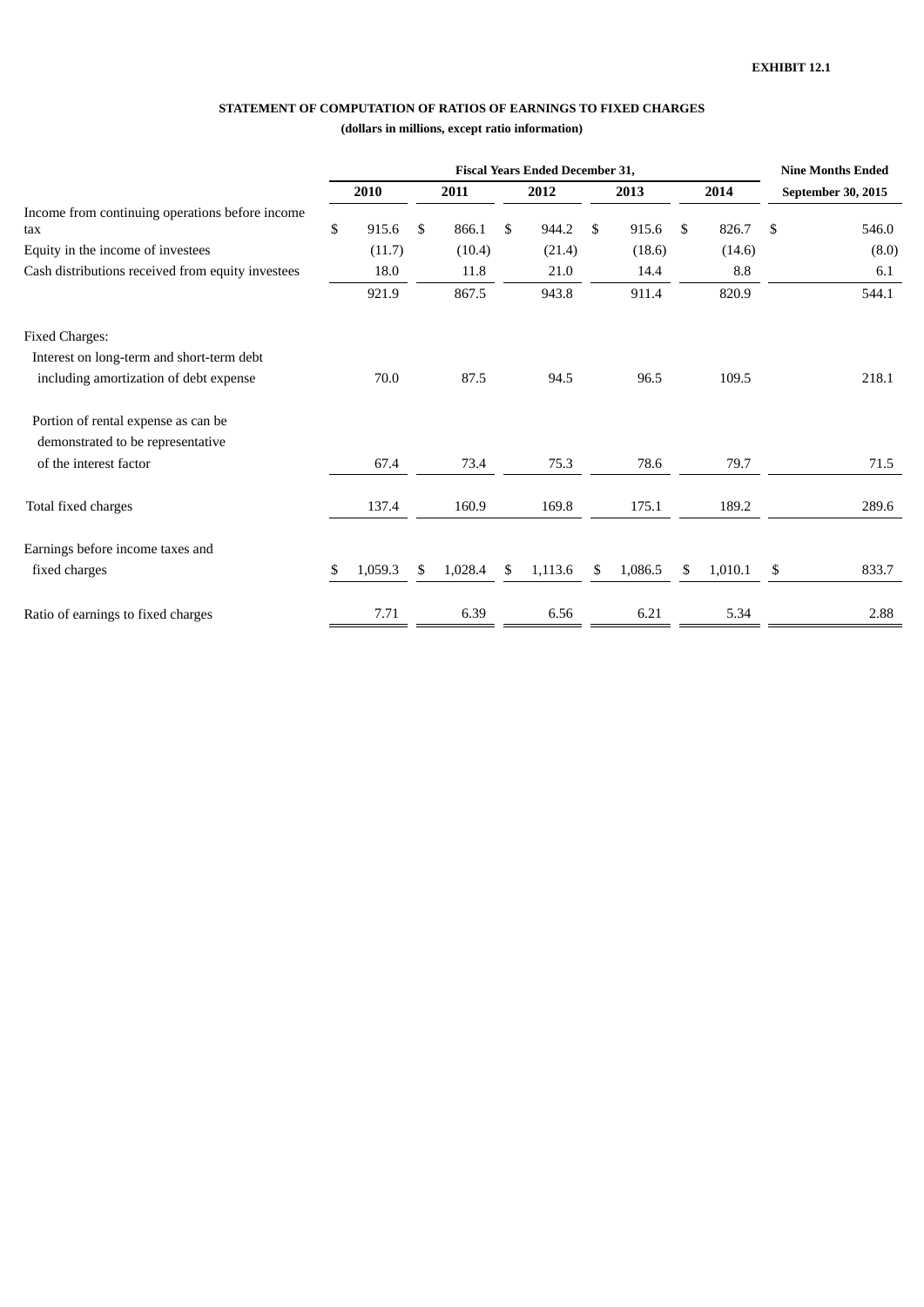## **Exhibit 31.1**

Certification

I, David P. King, certify that:

1. I have reviewed this quarterly report on Form 10-Q of Laboratory Corporation of America Holdings;

2. Based on my knowledge, this report does not contain any untrue statement of a material fact or omit to state a material fact necessary to make the statements made, in light of the circumstances under which such statements were made, not misleading with respect to the period covered by this report;

3. Based on my knowledge, the financial statements, and other financial information included in this report, fairly present in all material respects the financial condition, results of operations and cash flows of the registrant as of, and for, the periods presented in this report;

4. The registrant's other certifying officer and I are responsible for establishing and maintaining disclosure controls and procedures (as defined in Exchange Act Rules 13a-15(e) and 15d-15(e)) and internal control over financial reporting (as defined in Exchange Act Rule 13a-15(f) and 15d-15(f)) for the registrant and have:

a) designed such disclosure controls and procedures, or caused such disclosure controls and procedures to be designed under our supervision, to ensure that material information relating to the registrant, including its consolidated subsidiaries, is made known to us by others within those entities, particularly during the period in which this report is being prepared;

b) designed such internal control over financial reporting, or caused such internal control over financial reporting to be designed under our supervision, to provide reasonable assurance regarding the reliability of financial reporting and the preparation of financial statements for external purposes in accordance with generally accepted accounting principles;

c) evaluated the effectiveness of the registrant's disclosure controls and procedures and presented in this report our conclusions about the effectiveness of the disclosure controls and procedures, as of the end of the period covered by this report based on such evaluation; and

d) disclosed in this report any change in the registrant's internal control over financial reporting that occurred during the registrant's most recent fiscal quarter (the registrant's fourth fiscal quarter in the case of an annual report) that has materially affected, or is reasonably likely to materially affect, the registrant's internal control over financial reporting; and

5. The registrant's other certifying officer and I have disclosed, based on our most recent evaluation of internal control over financial reporting, to the registrant's auditors and the audit committee of the registrant's board of directors (or persons performing the equivalent functions):

a) all significant deficiencies and material weaknesses in the design or operation of internal control over financial reporting which are reasonably likely to adversely affect the registrant's ability to record, process, summarize and report financial information; and

b) any fraud, whether or not material, that involves management or other employees who have a significant role in the registrant's internal control over financial reporting.

Date: October 30, 2015

By: /s/ DAVID P. KING David P. King Chief Executive Officer (Principal Executive Officer)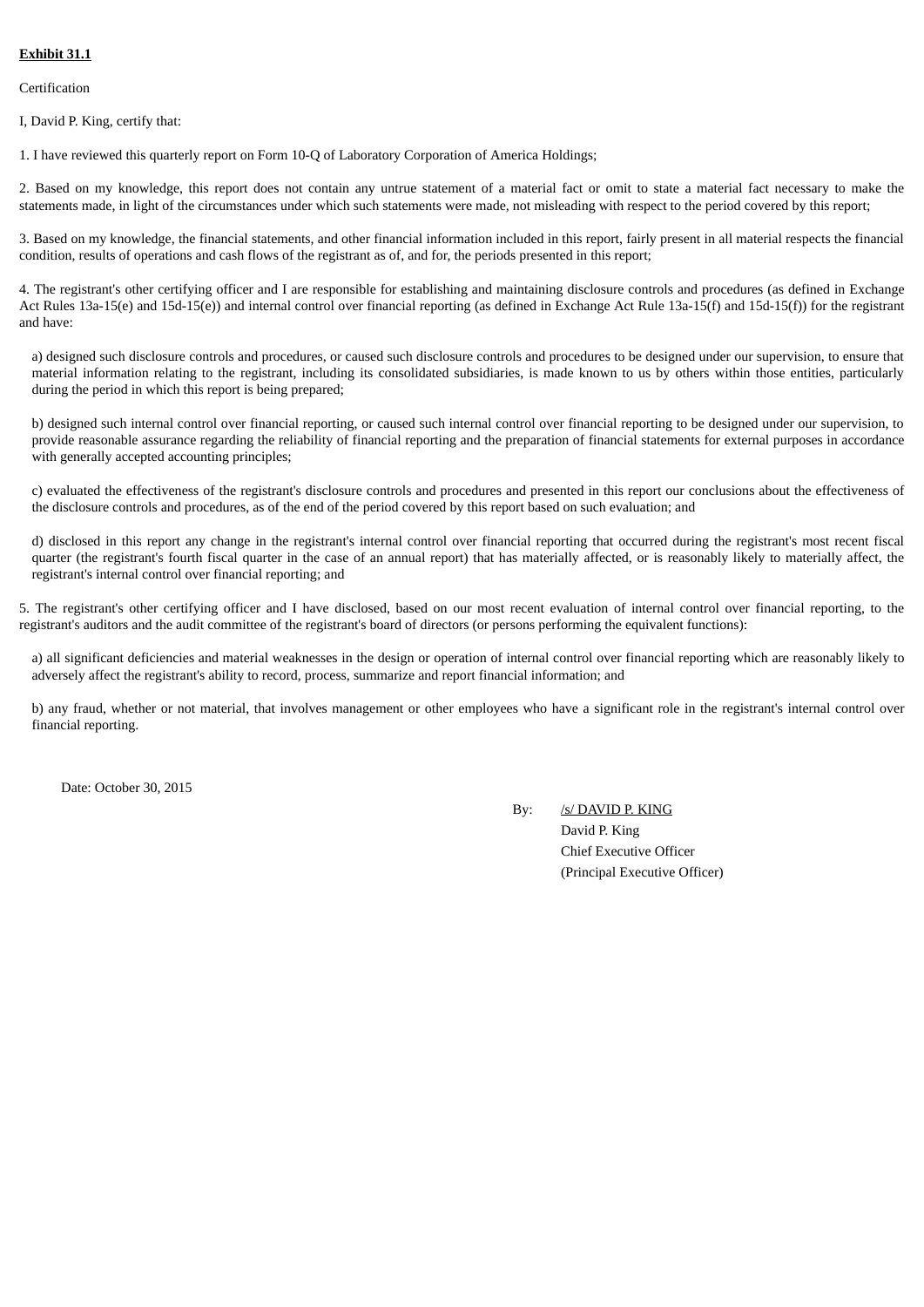## **Exhibit 31.2**

Certification

I, Glenn A. Eisenberg, certify that:

1. I have reviewed this quarterly report on Form 10-Q of Laboratory Corporation of America Holdings;

2. Based on my knowledge, this report does not contain any untrue statement of a material fact or omit to state a material fact necessary to make the statements made, in light of the circumstances under which such statements were made, not misleading with respect to the period covered by this report;

3. Based on my knowledge, the financial statements, and other financial information included in this report, fairly present in all material respects the financial condition, results of operations and cash flows of the registrant as of, and for, the periods presented in this report;

4. The registrant's other certifying officer and I are responsible for establishing and maintaining disclosure controls and procedures (as defined in Exchange Act Rules 13a-15(e) and 15d-15(e)) and internal control over financial reporting (as defined in Exchange Act Rule 13a-15(f) and 15d-15(f)) for the registrant and have:

a) designed such disclosure controls and procedures, or caused such disclosure controls and procedures to be designed under our supervision, to ensure that material information relating to the registrant, including its consolidated subsidiaries, is made known to us by others within those entities, particularly during the period in which this report is being prepared;

b) designed such internal control over financial reporting, or caused such internal control over financial reporting to be designed under our supervision, to provide reasonable assurance regarding the reliability of financial reporting and the preparation of financial statements for external purposes in accordance with generally accepted accounting principles;

c) evaluated the effectiveness of the registrant's disclosure controls and procedures and presented in this report our conclusions about the effectiveness of the disclosure controls and procedures, as of the end of the period covered by this report based on such evaluation; and

d) disclosed in this report any change in the registrant's internal control over financial reporting that occurred during the registrant's most recent fiscal quarter (the registrant's fourth fiscal quarter in the case of an annual report) that has materially affected, or is reasonably likely to materially affect, the registrant's internal control over financial reporting; and

5. The registrant's other certifying officer and I have disclosed, based on our most recent evaluation of internal control over financial reporting, to the registrant's auditors and the audit committee of the registrant's board of directors (or persons performing the equivalent functions):

a) all significant deficiencies and material weaknesses in the design or operation of internal control over financial reporting which are reasonably likely to adversely affect the registrant's ability to record, process, summarize and report financial information; and

b) any fraud, whether or not material, that involves management or other employees who have a significant role in the registrant's internal control over financial reporting.

Date: October 30, 2015

By: /s/ GLENN A. EISENBERG

Glenn A. Eisenberg Chief Financial Officer (Principal Financial Officer)